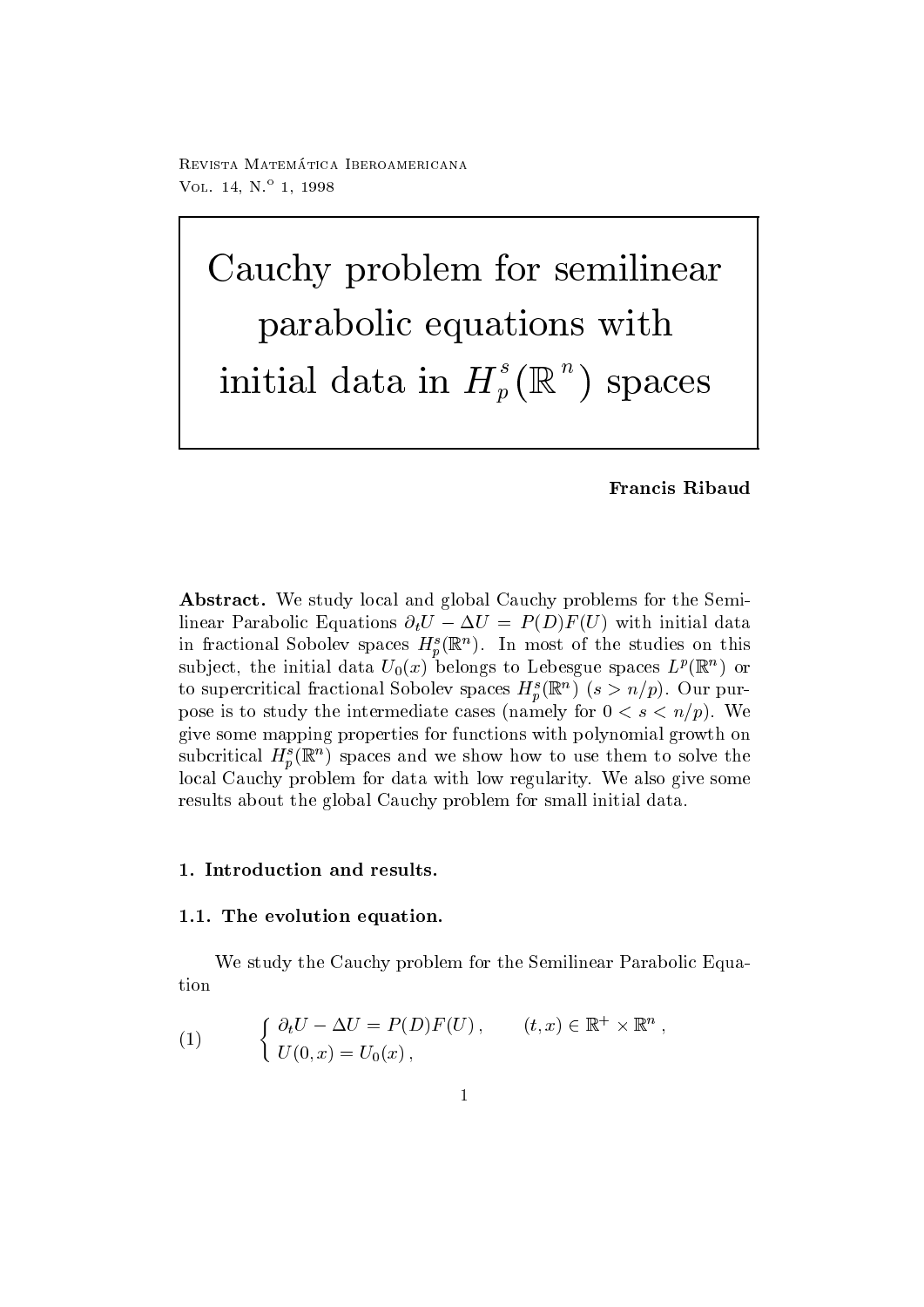#### F. RIBAUD  $\overline{2}$

where  $P(D)$  is a pseudodifferential operator of order  $d \in [0,2]$  and where F is a nonlinear function which behaves like  $|x|^{\alpha}$  or  $x |x|^{\alpha-1}$  - The most classical examples of such evolution equations are the semilinear heat equations

$$
\partial_t u - \Delta u = a u |u|^{\alpha - 1},
$$

the Burgers viscous equations

$$
\partial_t u - \Delta u = a \partial_x (|u|^\alpha)
$$

and the Navier-Stocker equation of the Navier-Stocker equation of the Navier-Stocker equation of the Navier-St

$$
\partial_t u - \Delta u = \mathcal{P} \nabla (u \otimes u) ,
$$

where  $P$  denotes the projector on the divergence free vector field (see [Ca] for instance).

we consider the integral solutions of  $\{f, g\}$  , we can define the integral solutions of the integral of the integral  $\{f, g\}$ equation

(2) 
$$
U(t,x) = e^{t\Delta} U_0 + \int_0^t e^{(t-\tau)\Delta} P(D) F(U(\tau)) d\tau,
$$

where e t is the heat kernel As usual the fractional Sobolev spaces and their homogeneous versions are defined by

$$
H_p^s(\mathbb{R}^n) = \{ f \in \mathcal{S}'(\mathbb{R}^n) : \ \Lambda_s f \in L^p \}
$$

and

$$
\dot{H}_p^s = \{ f \in \mathcal{S}'(\mathbb{R}^n) : \ \dot{\Lambda}_s f \in L^p \},
$$

where  $\Lambda_s$  and  $\Lambda_s$  are the operators with symbols  $\Lambda_s(\xi) = (1 + |\xi|^2)^{s/2}$ and  $\Lambda_s(\xi) = |\xi|^s$  (these spaces are sometimes also denoted  $L^{p,s}(\mathbb{R}^n)$ , see  $[\text{Me}]$ ). In the sequel we will say that  $H_p(\mathbb{R})$  is supercritical if  $s > n/p$ , i.e. if the embedding  $H^s_p(\mathbb{R}^n) \hookrightarrow L^{\infty}(\mathbb{R}^n)$  is verified and, on the contrary, we will say that  $H_p(\mathbb{R}^n)$  is subcritical.

In the proofs of existence and uniqueness for  $(2)$ , there always exists a tight connection between the regularity of the Cauchy's data  $U_0$  and the properties of the nonlinear term  $P(D)F(U)$ . Thus, for  $F(x) \approx |x|^{\alpha}$ , Giga [Gi] proved existence and uniqueness for Equation (2) as long as  $U_0$  belongs to an  $L^r(\mathbb{R}^+)$  for  $p$  large enough. When  $U_0$  belongs to supercritical  $H_{\eta}^{\ast}(\mathbb{R}^{n})$  spaces, Taylor [Ta] proved existence and uniqueness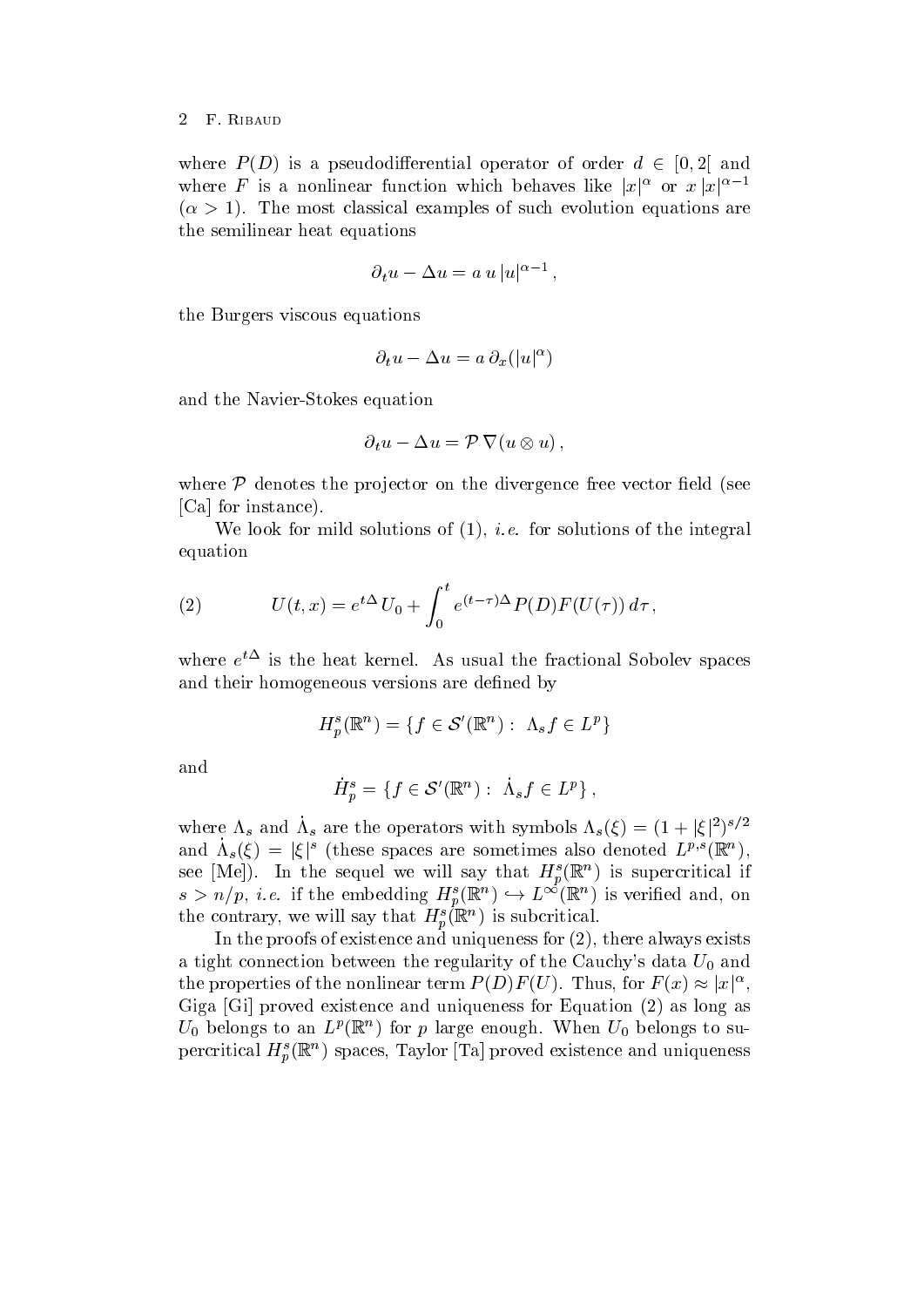for (2) under the assumptions  $F(0) = 0$  and  $F \in C^{\lfloor \phi_1 + 1 \rfloor}(\mathbb{R})$ . One of our purpose is to study all the intermediate range of regularity, namely, to solve (2) for initial data in  $\bm{\pi}_p(\mathbb{R}_+)$  with s in  $[0,n/p]$ . About this problem, partial results have been found by Henry [He] who proved that, if  $s < 2-a$  and if F maps bounded sets from  $\pi_{p}(\mathbb{R}^{n})$  into bounded sets in  $L^p(\mathbb{R}^+)$ , then  $(Z)$  is well posed. Let us remark that, in the examples considered by these authors, the action of  $F$  on the functional space of the initial data is well understood This allows to obtain crucial estimates on the nonlinear terms to solve  $(2)$ : in the first two cases  $F: L^p \longrightarrow L^{p/\alpha}$  and  $F: H^s_p(\mathbb{R}^n) \longrightarrow H^s_p(\mathbb{R}^n)$  is bounded and in the third one, the hypothesis on  $\overline{F}$  implies some similar properties.

In this paper our goal is to improve Henry's results for the local Cauchy problem and Giga's results for the global Cauchy problem (for small initial data). We give the minimal regularity of  $U_0$  (see Remark 3 after Theorem 1.5 about this), measured on the scale of  $H_p(\mathbb{R})$  spaces, which ensures both existence and uniqueness for  $(2)$ . So, for a fixed p in  $|1, +\infty|$ , we are looking for the smallest exponent of regularity such that, for all  $U_0$  in  $H_p(\mathbb{R})$  with s greater than this smallest exponent, existence and uniqueness occur. In such a framework one of the most important difficulty arises from the fact that the action of the nonlinear function F on subcritical  $H_p(\mathbb{R})$  spaces is badly understood. So, to solve (2) in subcritical  $\bm{\pi}_p$  ( $\bm{\kappa}_p$  ) spaces, we will need to prove some mapping properties on those spaces for functions with polynomial growth this will be realized using harmonic analysis and paradifferential calculus techniques in Section

As an example, let us consider the nonlinear heat equations

(3) 
$$
\partial_t U - \Delta U = a U |U|^{\alpha - 1}, \qquad (t, x) \in \mathbb{R}^+ \times \mathbb{R}^n.
$$

when  $\alpha$  is a solution of  $\alpha$  is a solution of  $\alpha$  is a solution of  $\alpha$  is a solution of  $\alpha$ defined by  $U_{\lambda}(t, x) = \lambda^{(1-\alpha)/(\alpha-\beta)} U(\lambda^{\alpha}t, \lambda x)$  are also solutions (here  $d = 0$  and, one can check that U and U<sub> $\lambda$ </sub> have the same norm in  $L^{\infty}(\mathbb{R}^+, H_n^-)$  if and only if

(4) 
$$
s = s_c = \frac{n}{p} - \frac{2-d}{\alpha - 1}.
$$

Without further assumptions on the nonlinear term, this scaling argument suggests that, for all data in  $H_{\tilde{n}}(\mathbb{K}^+)$ , there exists a unique solution of  $\{a_i\}$  and the right suggests that the right that the rights that the rights of the rights of the rights of the rights of the rights of the rights of the rights of the rights of the rights of the rights of th spaces for the study of global existence are the spaces  $H_p^{(0)}(\mathbb{R}^n)$ . For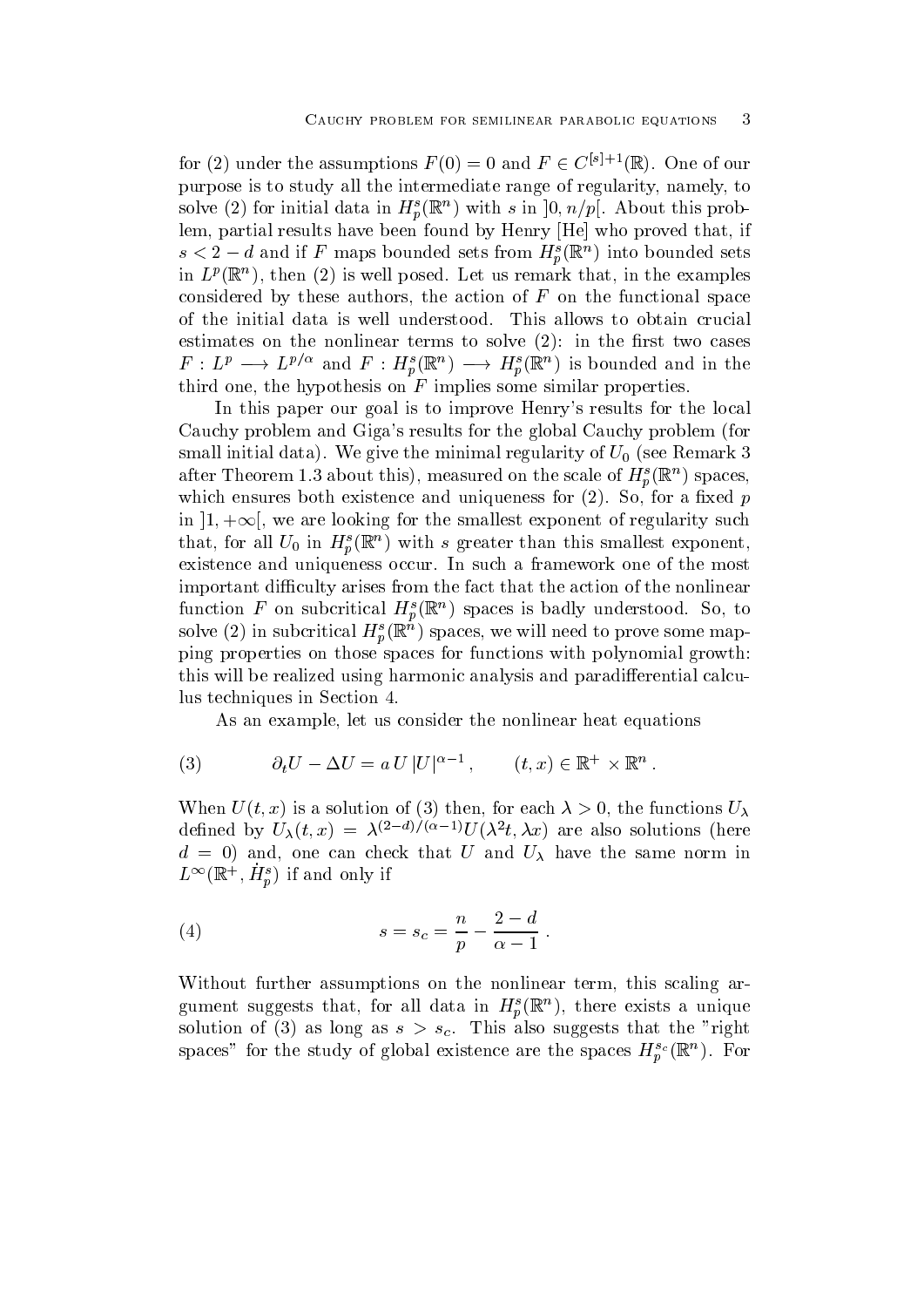instance, we show (see Theorem 1.3) that, for all  $U_0(x) \in H^1(\mathbb{R}^3)$ , one can find a unique local solution of (3) as long as  $\alpha \in [1, 5]$  and, furthermore (see Theorem 1.5), this solution is global as long as  $\|U_0\|_{H^1}$  is sufficiently small. This result improves Henry's results because, using  $\min$  criterion, one can only prove existence and uniqueness in  $H^-(\mathbb{R}^+)$ for  $\alpha \in [1,3].$ 

In fact, we will show that this scaling argument is true for Equation (2) even if  $P(D)$  and F do not possess the exact homogeneity of Equation (5). For these reasons we will say that  $H_p^{\sigma}(\mathbb{R}^n)$  is supercritical  $\mathcal{N}$  if s-corresponding to the form of the corresponding to the corresponding to the corresponding to the corresponding to the corresponding to the corresponding to the corresponding to the corresponding to the corres

To avoid technical problems we will always assume that

$$
(5) \t\t s \ge \frac{n}{p} - \frac{n}{\alpha}
$$

and that

$$
(6) \t\t s \geq 0.
$$

Indeed, according to the Sobolev embedding theorem, if  $u \in C([0,T],$  $H_p^s$ ) with s as in (5) and as in (6) then  $u \in C([0,T], L^p)$  with  $\tilde{p} \geq \alpha$ . Hence, the term  $F(u)$  in (2) is well defined in  $\mathcal{D}'(|0,T|\times\mathbb{R}^n)$ . On the contrary, if (5) or (6) is not satisfied, solutions in  $C([0, T], H_p^s)$  cannot be defined in a simple way: for instance, if  $u \in C([0,T[, H_n^s)$  with  $s < 0$ , then  $F(u)$  has no sense a priori. For the study of such cases, when  $(5)$  or  $(6)$  are not fulfilled, we refer to [Ri] where we show that  $(2)$ can sometimes be solved using some smoothing properties of the heat kernel

# $\mathcal{H}$  . Hypotheses on the nonlinear terms-

About the nonlinear terms  $P(D)$  and  $F(u)$  we will make the following assumptions

H1)  $P(D)$  is a pseudodifferential operator of degree  $d \in [0,2]$ with constant coefficients (and so  $P(D)$  is bounded from  $H_p^{s,+}(\mathbb{R}^n)$ to  $H_n^s(\mathbb{R}^n)$  for all  $s \in \mathbb{R}$  and for all  $p \in [1, +\infty])$ .

About  $F$  we will assume that

 $\mathbf{f}$  there exists - that there exists - that there exists - that there exists - that the exists is not the exists in the exists in the exists in the exists in the exists in the exists in the exists in the exists i

i)  $s \leq n (\alpha - 1) / (p \alpha)$ ,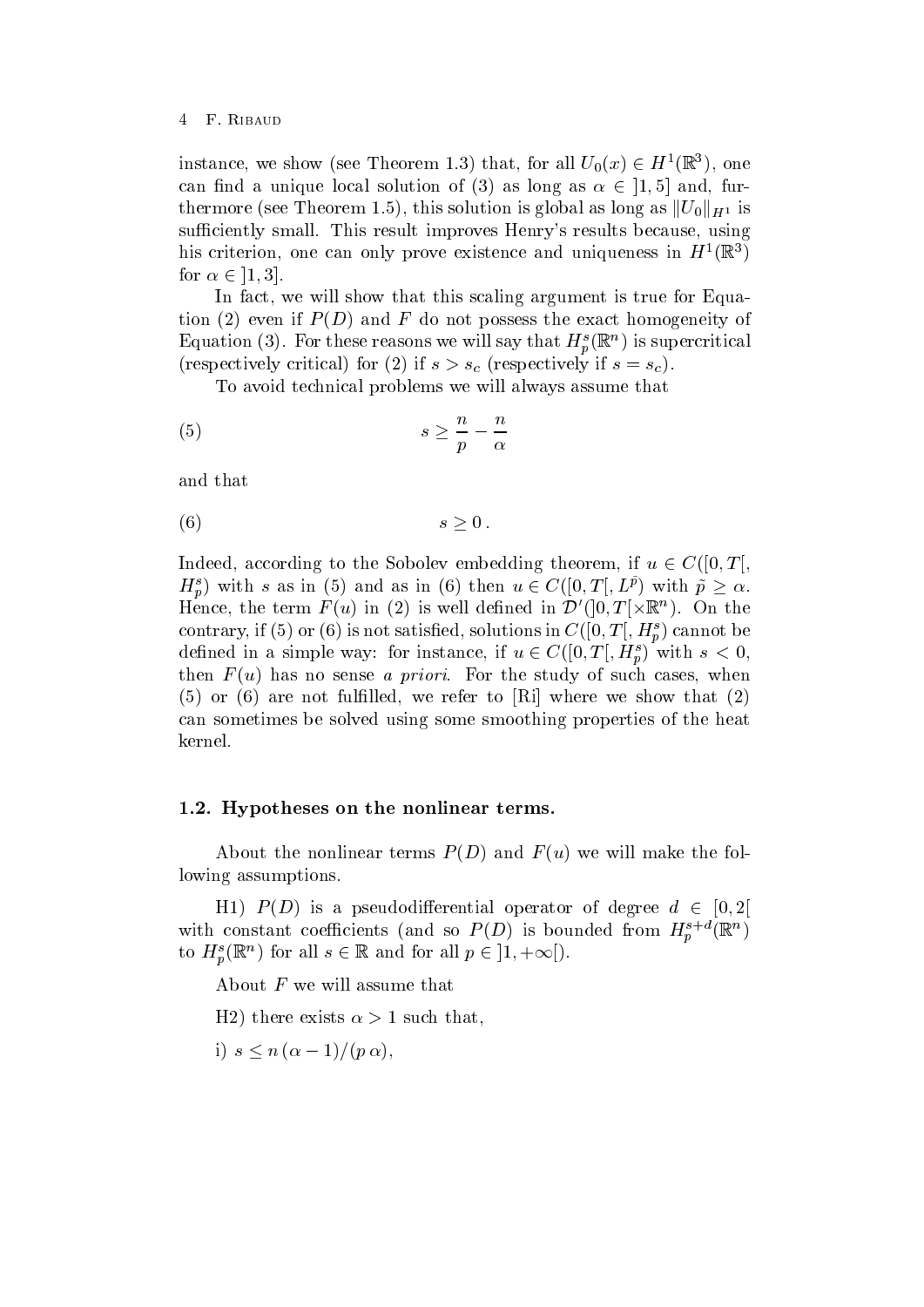ii)  $F: \mathbb{R} \longrightarrow \mathbb{R}$  verifies  $|F(x) - F(y)| \leq C |x - y|(|x|^{\alpha-1} + |y|^{\alpha-1})$ or

 $\mathbf{f}$  there exists - that there exists - that there exists - that there exists - that there exists - that that the exists in the exists in the exists in the exists in the exists in the exists in the exists in the

i)  $n (\alpha - 1)/(p \alpha) < s < \min \{(n/p + 1) (\alpha - 1)/\alpha, n/p\},\$ 

ii)  $F : \mathbb{R} \longrightarrow \mathbb{R}$  is  $[\alpha]$  time differentiable,  $D^{j}F(0) = 0$  for  $j =$  $[0, \ldots, [\alpha] - 1, D^{\alpha]F(0)} = 0$  if  $\alpha \notin \mathbb{N}$ , and  $|D^{\alpha]F(x)} - D^{\alpha|F(y)} \leq$  $C |x-y|^{\alpha-|\alpha|}$ 

or

 $H<sub>4</sub>$ 

- i)  $n/p < s$ .
- 11)  $F: \mathbb{K} \longrightarrow \mathbb{K}$  verifies  $F(0) = 0$  and  $F \in C^{\lfloor s \rfloor + 1}(\mathbb{K})$ .

Note that those assumptions on the nonlinear term  $F$  depend in a crucial way of the smoothness of the initial data  $U_0(x)$ . Indeed, when  $U_0(x)$  belongs to a supercritical  $H_p(\mathbb{R})$  space then, since we look for a solution in  $C([0, T], H_p^s)$ , we look for a bounded solution of (2). Hence, in H<sub>4</sub>), we do not need any assumptions on the asymptotic behavior of  $F$ ; we just need smoothness assumptions on  $F$ . On the contrary, when  $U_0(x)$  belongs to a subcritical  $H_p(\mathbb{R})$  space, then  $U_0(x)$  is possibily unbounded in a neighbourhood of some point  $x_0$  and then we need assumptions on the behavior of F at infinity to "control"  $F(U_0(x))$ near  $x_0$ .

Note also that, from the assumptions on  $F$ , we can easily deduce from H3.ii) the following properties for the intermediate derivatives of  $F$ .

Lemma -- If Hii holds then there exists a constant C such that

(7) 
$$
|D^{j} F(x) - D^{j} F(y)| \leq C |x - y| (|x|^{\alpha - j - 1} + |y|^{\alpha - j - 1}),
$$

for an  $j = 0, \ldots, |\alpha| = 1$ ,

$$
(8) \t\t |DjF(x)| \leq C |x|^{\alpha - j},
$$

 $\mathbf{f}$  , and all  $\mathbf{f}$  and all  $\mathbf{f}$  and all  $\mathbf{f}$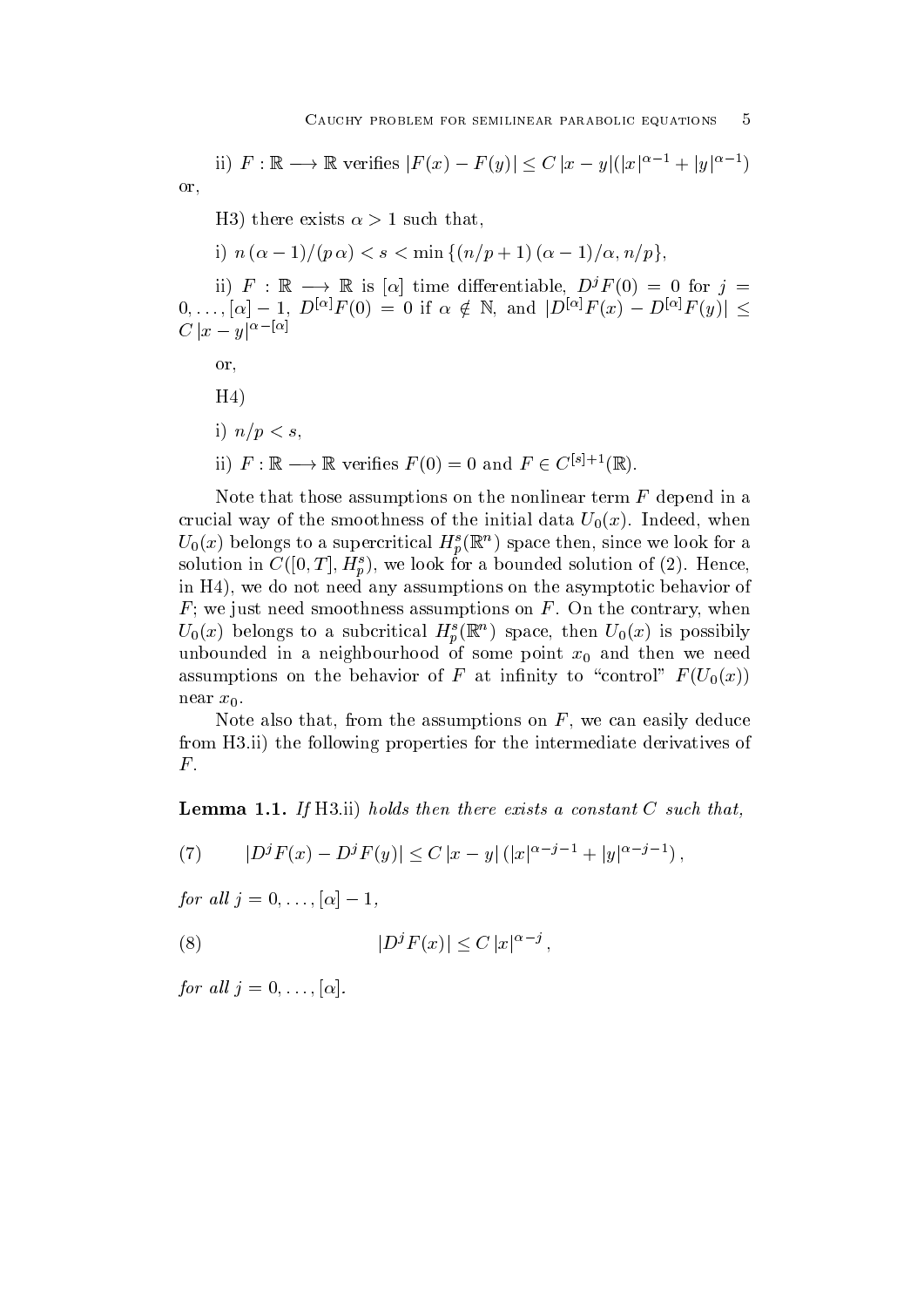To solve (2) the main idea is to counterbalance the loss of smoothness coming from the nonlinear terms by the smoothing effects of the heat kernel. In the framework of  $L^p(\mathbb{R}^+)$  spaces, according to  $\Pi Z$  and Holder's inequality,  $F : L^p \longrightarrow L^{p/\alpha}$  is continuous. If H4) holds there is no loss of smoothness on the  $H_p(\mathbb{R})$  scale thanks to the following Theorem (see [Me] or  $Ta$ ]).

**Theorem 1.1.** Let  $p \in [1, +\infty]$ . If H4) is fulfilled then, for all  $u \in$  $H_p(\mathbb{R})$  ,  $F(u)$  belongs to  $H_p(\mathbb{R})$  and furthermore

$$
||F(u)||_{H^s_n} \leq C (||u||_{L^{\infty}}) ||u||_{H^s_n}.
$$

On the other hand, in the case of subcritical  $H_p^{\bullet}(\mathbb{R}^n)$  spaces, there is no stability by composition with nonlinear functions. For instance, the  $H_p^s(\mathbb{R}^n)$  spaces are algebras if and only if  $s > n/p$ . For  $s \in [1+1/p, n/p]$ and  $p \in [1, +\infty]$  one can also prove that the functional calculus is trivial in  $H_{\eta}(\mathbb{R}^n)$  (see G. Dourdaud [Do] for instance): if F maps  $H_{\eta}(\mathbb{R}^n)$  into itself for s in this range then  $f(x) = a x$ .

To measure the loss of smoothness on the  $H_p(\mathbb{R})$  scale coming from the composition by  $F$ , we will prove the following Theorem in Section 4.

Theorem 1.2. Let  $p \in [1, +\infty]$  and s such that

$$
\max\left\{0,\frac{n}{p}-\frac{n}{\alpha}\right\} < s < \frac{n}{p} \; .
$$

 $-$  -  $\alpha$  -  $\beta$  -  $\beta$ 

(9) 
$$
s_{\alpha} = s - (\alpha - 1) \left(\frac{n}{p} - s\right).
$$

If H2) or H3) is fulfilled then, for all  $u \in H_p^s(\mathbb{R}^n)$ ,  $F(u)$  belongs to  $H_p^{\alpha}(\mathbb{R})$  and furthermore, there exists a constant  $C$  independent of  $u$ such that

$$
||F(u)||_{H_p^{s_\alpha}} \leq C ||u||_{H_n^{s}}^{\alpha}.
$$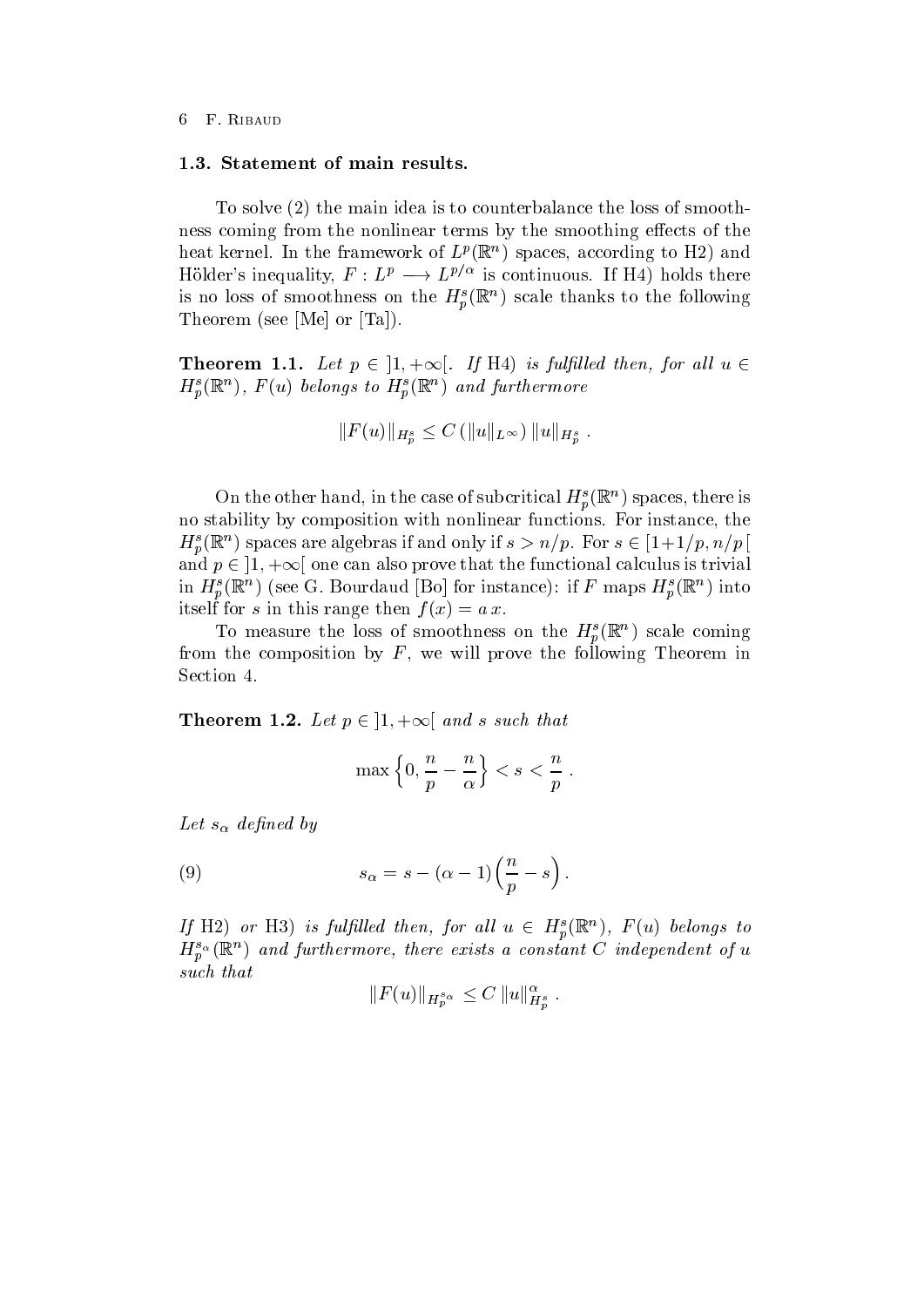REMARKS.

1) Note that the condition  $s \leq n (\alpha - 1)/(\rho \alpha)$  in H2.i) is equivalent to

$$
(10) \t\t s_{\alpha} \leq 0.
$$

In the same way, the conditions  $n_{\rm B}(\alpha=1)/(\beta\alpha)<\delta\leq (n/\beta+1)(\alpha=1)/\alpha$ in  $H3.i$  are equivalent to

$$
(11) \t\t\t 0 < s_{\alpha} < \alpha - 1.
$$

2) The hypothesis  $s > \max\{0, n/p - n/\alpha\}$  ensures that  $F(u)$  is well defined as an element of  $\mathcal{D}'$ .

 $\sigma$ ) The restriction  $s \leq (1 \pm n/p)(\alpha - 1)/\alpha$  in Ho.1) (*i.e.*  $s_{\alpha} \leq \alpha - 1$ ) comes from the lack of smoothness of F at  $x = 0$ . However, if F is  $C^{\infty}$  $F(x) = x^{\dots}$  for instance), then in H<sub>2</sub>.1) we must only assume that

$$
\frac{n\left(\alpha-1\right)}{p\,\alpha}
$$

 $\mathcal{I}$  and  $\mathcal{I}$  and  $\mathcal{I}$  are much by Theorem by Theorem is optimal To see this weight  $\mathcal{I}$ have just to consider the example of  $u(x) = \psi(x) x^{-\beta}$  and  $F(x) = |x|^{\alpha}$ where  $\psi$  is a cut of function near 0.

 $5)$  In order to solve nonlinear Schrödinger equations, T. Colin  $\lbrack Co \rbrack$ established a related result to Theorem 1.2 for the spaces  $H_n^s(\mathbb{R}^n) \cap$  $L^{\infty}(\mathbb{R}^n)$ . Recently another proof of Theorem 1.2 has been found by T. Runst and W. Sickel in [RS]. First, using paraproduct techniques, .... prove Theorem In the special functions of polynomial functions  $\mathcal{L}$ Then, using a Taylor expantion of  $F$  and Poisson approximations of under the general seeting of the general seeting of H Our prove Theorem in the general seedies are proved by the is in fact very different. First, we use different techniques (we only use paradifferential calculus) and, second, we do not need to distingue between the polynomial case and the general case

Using the nonlinear estimates given by Theorem and the xed point Theorem, in Section 2 we prove the following result about the local Cauchy problem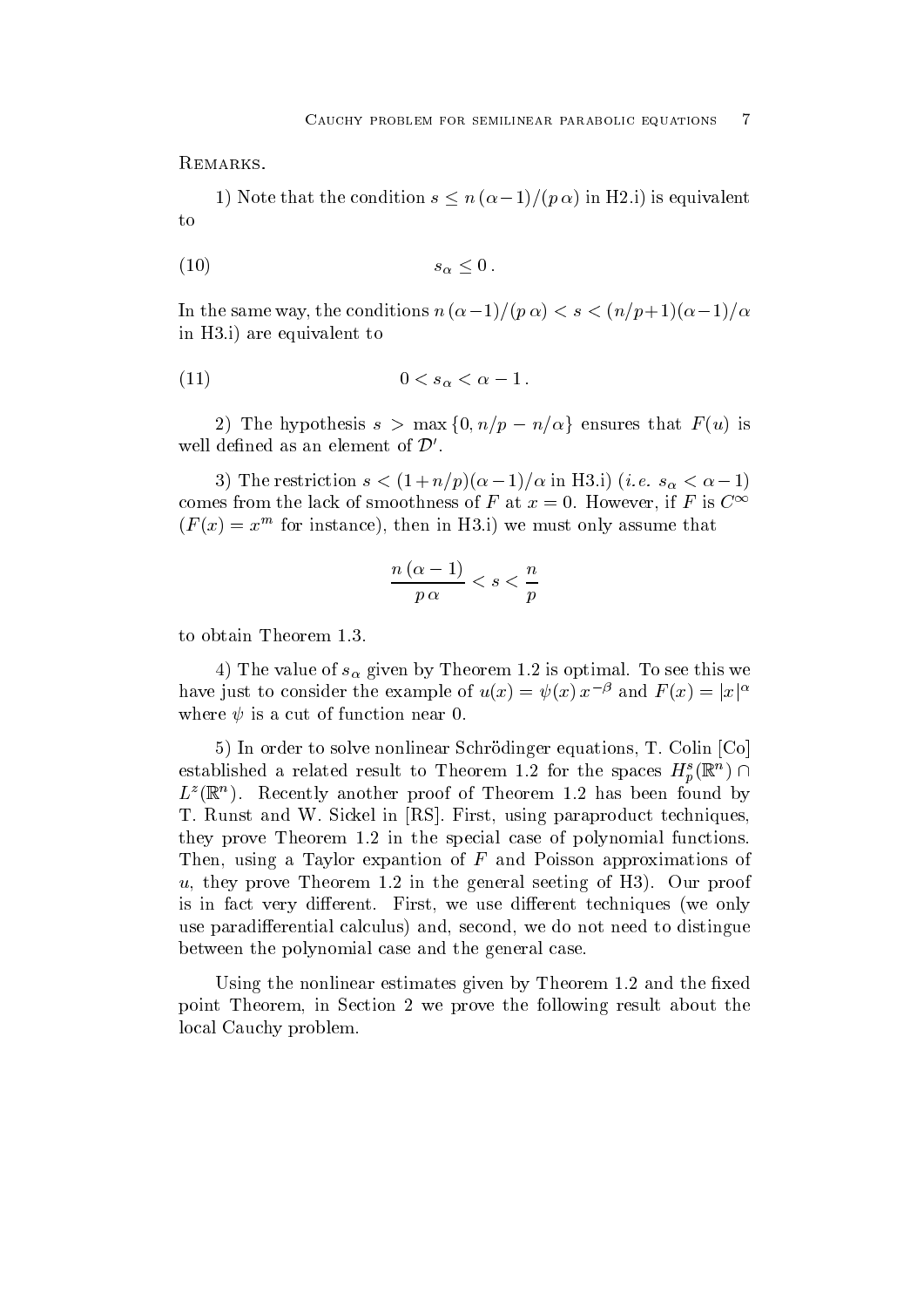**Theorem 1.3.** Let  $p \in [1, +\infty]$ . Assume that (5) and (6) holds, and that H2) or H3) or H4) is fulfilled.

a) for an initial data  $U_0$  in  $\mathbf{H}_p(\mathbb{R})$  with  $s > s_c$  there exists a unique maximal solution  $U(t, x)$  of  $(z)$  in  $U([0, I_m], H_p)$  with

$$
T_m \ge C ||U_0||_{H_p^s}^{-\nu^{-1}}
$$
, where  $\nu = \frac{s - s_c}{2}$ ,

and, if  $T_m < +\infty$ , then

$$
\lim_{t \to T_m} ||U(t, \cdot)||_{H_p^s} = +\infty.
$$

b) Furthermore the following smoothing effects occur:

 $\bullet$   $U(t, x) - e^{t \Delta} U_0 \in C([0, T_m], H^{s+\nu}_p)$  for all  $\theta < (\alpha - 1) \nu$  if  $s < n/p$ and for an  $0 < 2 - a$  if  $s > n/p$ .

 $\bullet$  If  $I^s$  is  $C^{\infty}(\mathbb{R})$  then.

$$
U(t, x) \in C^{\infty}([\delta, T_m[\times \mathbb{R}^n)],
$$

 $\overline{a}$  , and a set  $\overline{a}$  , and a set  $\overline{a}$ 

c) Let us assume that  $s < 2-d$ . Let  $U \in C([0,T_1], H_p^s)$  and  $V \in C([0,T_2], H_p^s)$  be the maximal solutions for the respective initial data U and V and V and V and V and V and V and V and V and V and V and V and V and V and V and V and V and V and V and V and V and V and V and V and V and V and V and V and V and V and V and V and V and V and V and V and

$$
||U - V||_{C([0,T[, H_p^s)} \leq C(T) ||U_0 - V_0||_{H_p^s}^{1/2}.
$$

for all  $T < \min \{T_1, T_2\}$ .

REMARKS.

1) Let us consider Equation (3) with  $U_0 \in H_n^s(\mathbb{R}^n)$ . If  $s < 2-d$ and if  $\alpha \leq 1/(1 - s p/n)$  then from y streams the give existence and uniqueness of a solution in  $C([0, T], H_p)$ . Theorem 1.5 improves this because one can consider larger values of  $\alpha$  (see the example in Section 1.1) and because the condition  $s \leq 2 - a$  is not needed.

 $\Delta$ ) decause of (4) we see that  $L^r$  (K) is supercritical for (2) if and only if  $p$  is denoted as a pc is denoted as  $p$  is denoted as a pc is denoted as  $p$ 

$$
(12) \t\t\t p_c = \frac{n(\alpha - 1)}{2 - d}.
$$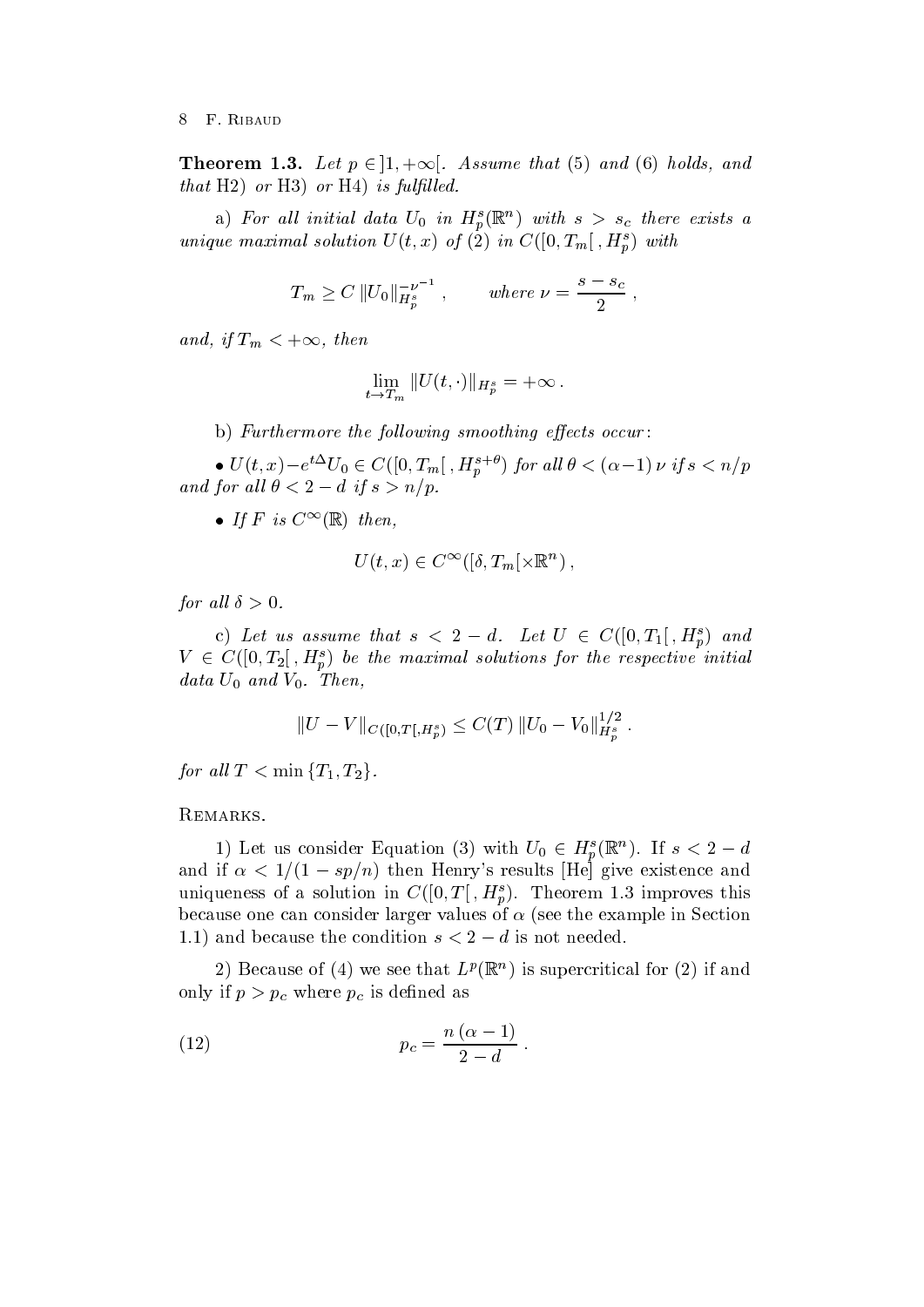So, for  $U_0 \in L^p(\mathbb{R}^n)$  with  $p > p_c$  and  $p \ge \alpha$  (to make sure that (6) and that (5) are fulfilled with  $s = 0$ ), there exists a unique solution of (2) in  $C([0,T], L^r)$ ; this had ever been proved in [Gi]. However, when  $U_0 \in H_p^s(\mathbb{R}^n)$  with  $H_p^s(\mathbb{R}^n) \hookrightarrow L^p$  for supercritical  $L^p(\mathbb{R}^n)$  space, Giga s results give existence and uniqueness only in  $C([0,1], L^c)$  but nothing is said about the  $H_p^*(\mathbb{R}^n)$  regularity of the solution. Theorem answers to the precisely to the second operations of the second second second to the second second second second second second second second second second second second second second second second second second second seco

3) If  $U_0 \in L^p(\mathbb{R}^n)$  with  $p < p_c$ , phenomena of non-existence and non-uniqueness may occur see We and HW Note also that non uniqueness could also occur in the space  $H^*(\mathbb{R}^+)$  for subcritical value of  $s$ : see Tayachi  $[T]$  for the nonlinear heat equations and Dix  $[Di]$  for the nonlinear Burgers equations Theorem shows that this could occur omy for subcritical  $H_p(\mathbb{R})$  spaces since it is sumclent to assume that  $U_0$  belongs to  $H_p^{\bullet}(\mathbb{R}^n)$  with  $s > s_c$  to ensure both existence and uniqueness. Thus, with no further assumptions than  $H2$  or  $H3$  on the nonlinear terms, our results are optimal. However, for some more specific nonlinear terms, one can sometimes prove that  $(2)$  is well posed in some subcritical spaces: for instance for the nonlinear heat equations with the "good" sign and for the Burgers viscous equation with nonlinear term in divergence form (see  $[EZ]$ ).

4) We mentioned earlier that the restrictions  $(5)$  and  $(6)$  are only technical. Indeed, when  $U_0(x) \in H^s_p(\mathbb{R}^n)$  with  $0 \leq s_c < s \leq n/p - n/\alpha$ , using  $L^q([0,T], L^z)$  estimates for the heat kernel we can always solve (2). Also, when  $U_0(x) \in H_p^s(\mathbb{R}^n)$  with  $s_c < s < 0$  we can sometimes solve  $(2)$ : this allows us to solve  $(2)$  with measures or distributions as initial data: see [Ri].

In the critical case, we obtain existence of a solution but uniqueness occurs (*a priori*) only in a subspace of  $C([0, T], H_p^{\infty})$ . However, in this case, we prove global existence for small initial data. We also prove some time decay estimates for those solutions in various  $L^q(\mathbb{R}^+)$  norms.

For the study of the global Cauchy problem, we will assume that

H P D is a pseudodierential of order d with homogeneous symbol  $P(\xi)$ ,

and

 $\mathcal{L} = \{ \mathcal{L} \mid \mathcal{L} = \mathcal{L} \}$  . There exists is the such that  $\mathcal{L} = \mathcal{L}$ 

$$
|F(x) - F(y)| \le C |x - y| (|x|^{\alpha - 1} + |y|^{\alpha - 1}).
$$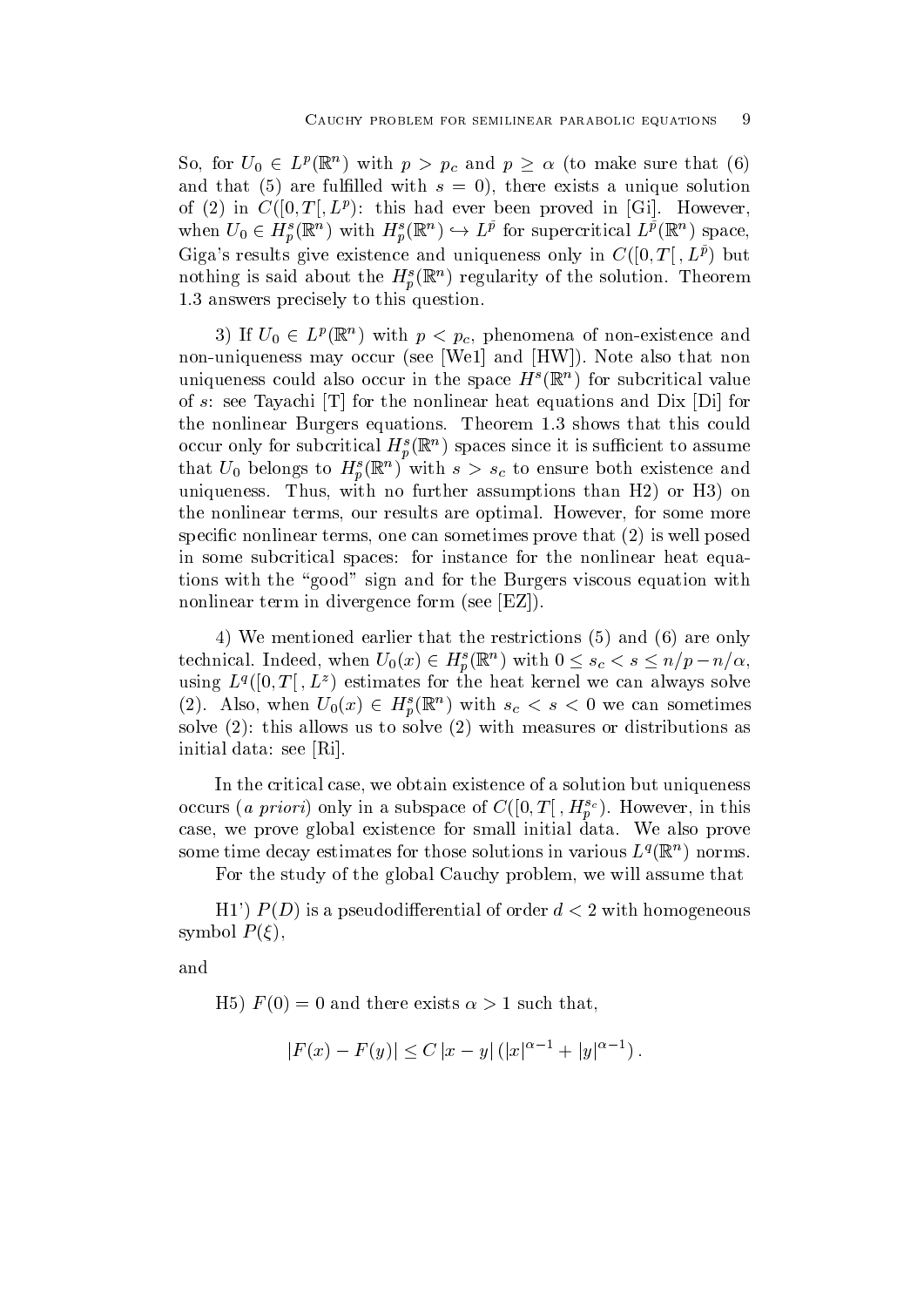First, let us recall a useful result about the Cauchy problem for small initial data in  $L^{p_c}(\mathbb{R}^n)$  which has been proved by  ${\bf r}$  . Weissler (Wez) for the nonlinear heat equations by T Kato Ka for the Navier-Stokes equations and by Y. Giga  $[G_i]$  for the general problem  $(2)$ .

Theorem - Assume that H are full led-to-that H are full led-to-that H are full led-to-that H are full led-to-that H furthermore that problems are the set of  $\mathcal{L}$  as a set of  $\mathcal{L}$  as a set of  $\mathcal{L}$  as a set of  $\mathcal{L}$ 

(13) 
$$
\gamma(q) = \frac{n}{2} \left( \frac{1}{p_c} - \frac{1}{q} \right).
$$

Then, there exists an absolute constant A such that, for all  $U_0 \in L^{p_c}(\mathbb{R}^n)$ with  $||U_0||_{L^{p_c}} \leq A$ , there is a unique global solution  $U(t, x)$  of (2) such that

(14) 
$$
t \longrightarrow t^{\gamma(q)} \|U(t,\cdot)\|_{L^q} \in BC([0,+\infty[),
$$

for all q and  $\gamma(q)$  such that

(15) 
$$
p_c \le q < +\infty
$$
 and  $0 \le \gamma(q) < \alpha^{-1}$ ,

and such that

(16) 
$$
\lim_{t \to 0^+} t^{\gamma(q)} \| U(t, \cdot) \|_{L^q} = 0,
$$

for all q and  $\gamma(q)$  such that

$$
(17) \t p_c < q < +\infty, \ \alpha < q \quad and \quad 0 < \gamma(q) < \alpha^{-1}.
$$

# REMARKS.

 $\mathcal{L}$  for the assumption property for the non-linear points of the non-linear points  $\mathcal{L}$ heat equations (3) with  $a > 0$  the blow-up for non-negative  $C_0^-(\mathbb{R}^+)$ initial data has been proved when  $p_c \leq 1$  (see |Fu| and |We2|).

 $\Delta$ ) in ote that uniqueness in  $D\cup(\mathbb{R}^+, L^{p\infty})$  occurs only on the subspace density of the contract of the contract of the contract of the contract of the contract of the contract of the contract of the contract of the contract of the contract of the contract of the contract of the contract in  $BC(\mathbb{R}^+, L^{Fc})$ , we do not know if V satisfies (14)–(19) and (10)–(17) or not

, we assume that the asymptotic decay of  $\alpha$  is asymptotic decay of  $\alpha$  in  $\beta$  in  $\beta$  $L^2(\mathbb{R})$  form is exactly the same as the asymptotic decay of  $e = U_0(x)$ as long as the decay rate  $\gamma(q)$  satisfies  $\gamma(q) \leq \alpha$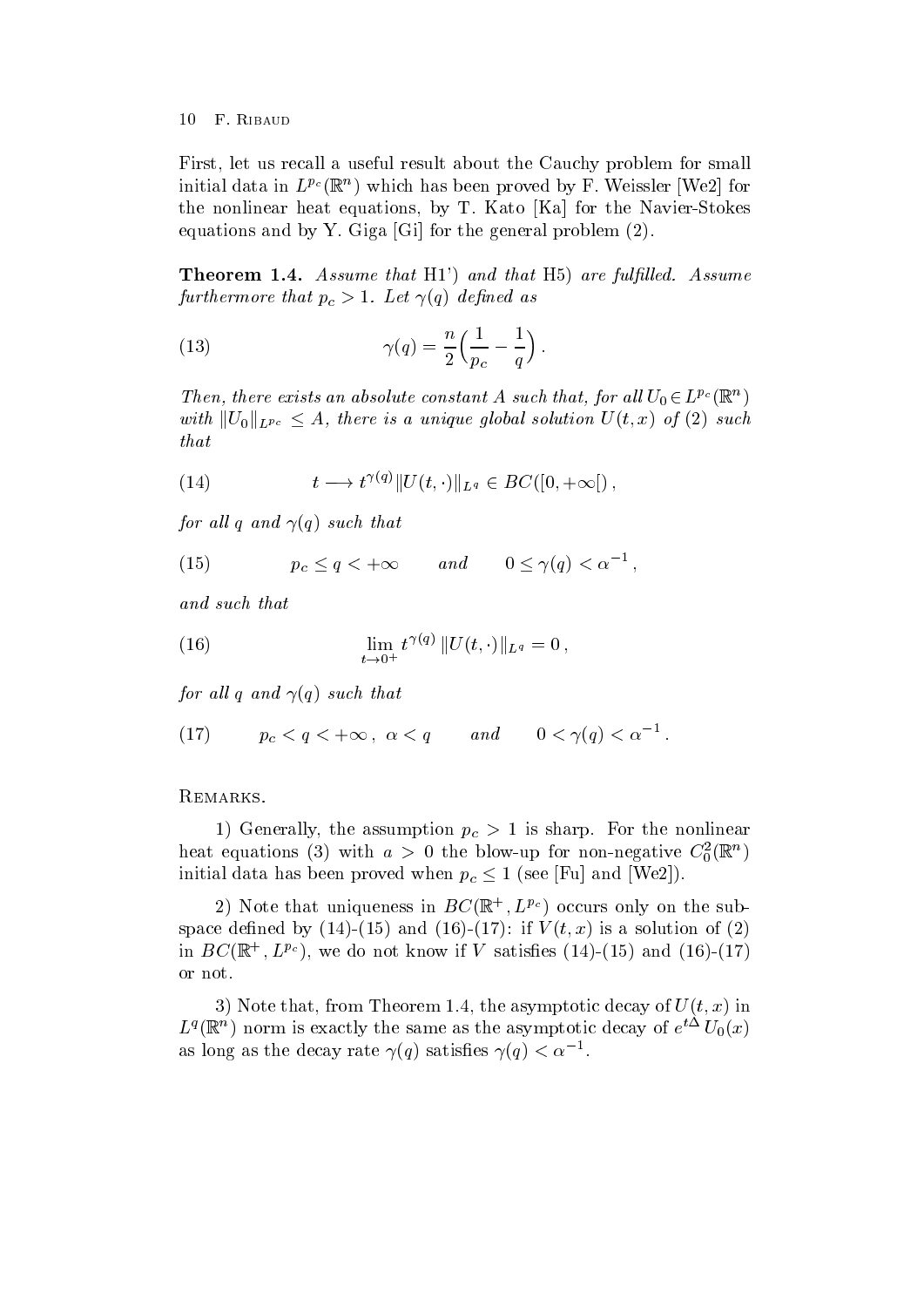$\mathcal{N}$  and since proposed with the since  $\mathcal{N}$ (17) holds: if  $\alpha \leq p_c$  this is obvious since  $\gamma(p_c) = 0$  and if  $p_c < \alpha$ one can check that for  $q \in [\alpha, \alpha \ p_c]$  then  $0 < \gamma(\alpha) < \gamma(q) < \gamma(\alpha \ p_c) =$  $(2-d)/(2\alpha) < \alpha$ .

First, we will prove a slight improvement of the Giga's result.

**Lemma 1.2.** Assume that  $||U_0||_{L^{p_c}} \leq A$  and let us consider  $U(t, x)$  the Gigas solution of - Then

(18) 
$$
||U(t, \cdot)||_{L^q} \leq C t^{-\gamma(q)} ||U_0||_{L^{p_c}}, \quad \text{for all } q \in [p_c, +\infty].
$$

Remark- Note that in the estimate there is no any restrictions on the size of the decay rate  $\gamma(q)$ .

 $T$  in  $\mathcal{L}$  and  $\mathcal{L}$  initial consider the case of initial consider the case of initial consider the case of initial consider the case of initial consider the case of initial consider the case of initial consider t data with arbitrarily high norm in subcritical  $L^p(\mathbb{R}^+)$  spaces and small norm in the critical space  $L^{p\text{-}}(\mathbb{R}^+)$ .

**Proposition 1.1.** Let  $U_0 \in L^{p_c}(\mathbb{R}^n) \cap L^p(\mathbb{R}^n)$  with  $p \leq p_c$  and assume that  $||U_0||_{L^{p_c}} \leq A$ . Let us consider  $U(t,x)$  the global solution of  $(2)$ give the complete the state of the complete the complete the complete theorem is the complete the complete tha

$$
(19) \tU(t,x) \in BC(\mathbb{R}^+, L^p) \cap BC(\mathbb{R}^+, L^{p_c}),
$$

(20) 
$$
||U(t, \cdot)||_{L^r} \leq C \, t^{-n/2(1/p-1/r)} \, ||U_0||_{L^p} \, ,
$$

for all  $r \geq p$  and  $t > 0$ .

**REMARK.** One more time we see that  $U(t, x)$  decay in  $L \llbracket \mathbf{R} \rrbracket$  with the same rate than  $e = U_0(x)$  this, without any restriction on the decay rate. For the Navier-Stokes equations such a result has ever been proved in  $\max_{i=1}^{\infty}$  but only when  $n+1/p = 1/(1/2) \leq 1/2$  in  $(20)$ .

Using Proposition in Section we will prove the following result on the global Cauchy problem for initial data in  $H_{\eta}^{\ast}(\mathbb{R}^n)$  spaces.

Theorem -- Assume that H and H hold- Assume that pc and that  $p \in |p_c \alpha^{-1}, p_c|$ . Then,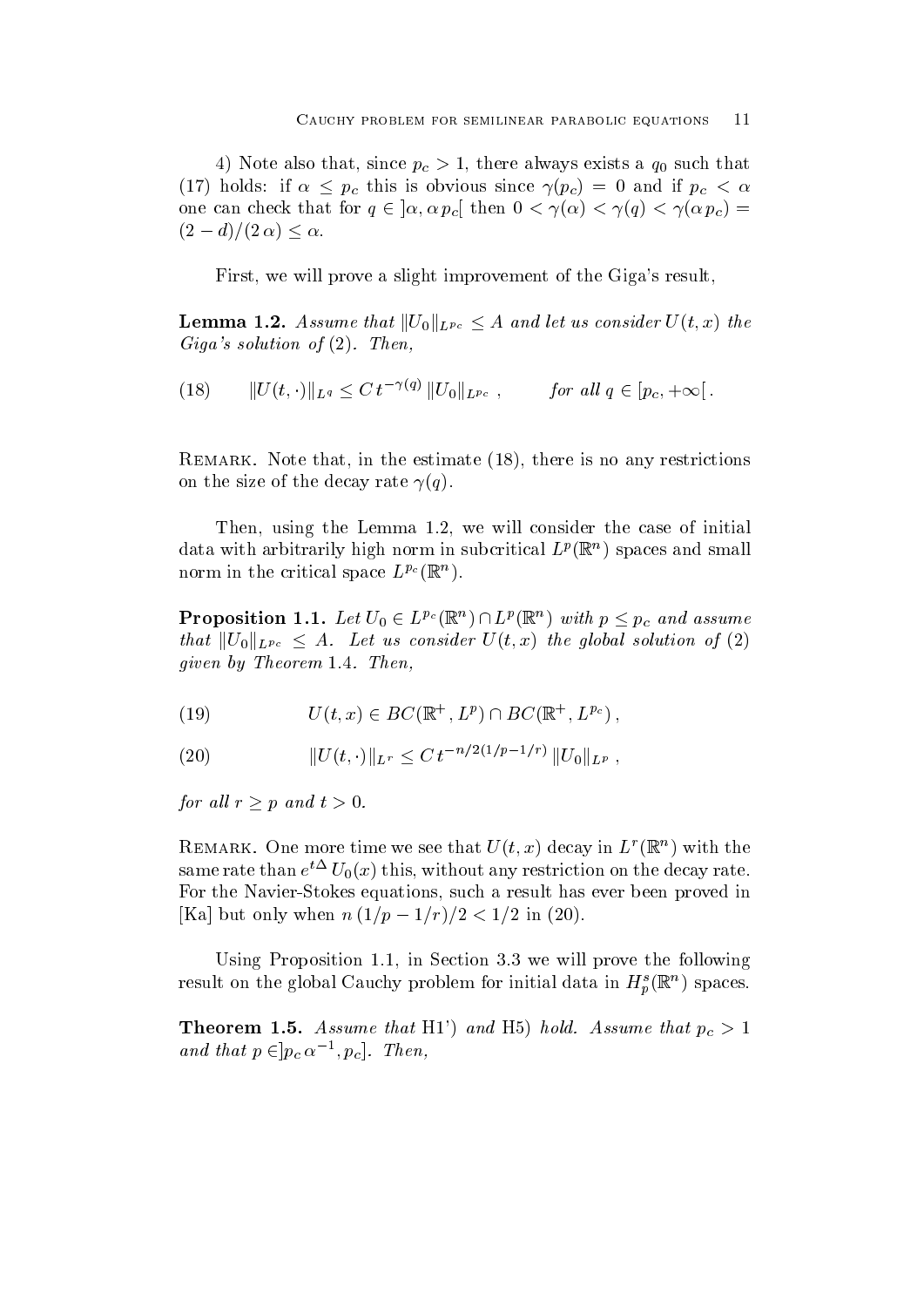a) There exists an absolute constant A' such that, for all  $U_0$   $\in$  $H_p^{s_c}(\mathbb R^n)$  with  $||U_0||_{H_p^{s_c}} \leq A'$ , there is a unique global solution  $U(t,x)$ of (2) in  $C([0, +\infty], H^{n^c}_{n})$  which satisfies (14)-(15) and (16)-(17). Fur- $\blacksquare$  . There is the estimates the estimates the estimates the estimates the estimates of  $\blacksquare$ 

b) Let  $U_0 \in H_p^s(\mathbb{R}^n)$  with  $s > s_c$ . If  $||U_0||_{H_p^{s_c}} \leq A'$ , then the tocal solution of (2) given by Theorem 1.5 belongs to  $D\text{C}(\mathbb{R}^+, H_n)$  and satisfies the estimates of the estimates of the estimates  $\mathbf{A}$  and  $\mathbf{A}$  and  $\mathbf{A}$  and  $\mathbf{A}$ 

### REMARKS.

T) For data with an arbitrarily norm in  $H_{p}^{(0)}(\mathbb{R}^{n})$  one can also prove local existence and uniqueness in a subspace of  $C([0,1[, H_v^{-c})$  defined by a local version of - and -

2) There is no restriction on the size of  $||U_0||_{H_p^s}$  in Part b) of Theorem 1.5: we just assume that  $||U_0||_{H^{s_c}_p(\mathbb{R}^n)}$  is small enough (the only norm invariant by scaling).

 For the Navier-Stokes equations using Besov spaces of nonpositive order, one can also prove global existence under a weaker assumption than the natural assumption  $||U_0||_{H^{s_c}_{nc}} \leq A$  (for instance see [GM], [KM] or  $[Ca]$ ).

In Section 2 we will study the local Cauchy problem under the assumptions of Theorem III and continues and continues and continues and continues and continuous ous dependance with respect to the initial data; we also prove smoothing effects for the solution of  $(2)$ . In Section 3 we study the global Cauchy problem for small initial data in the critical space  $L^{p\text{-}}(\mathbb{R}^+)$ , for initial data in the space  $L^p(\mathbb{R}^n) \cap L^{p_c}(\mathbb{R}^n)$  for subcritical  $L^p(\mathbb{R}^n)$ spaces and then, for initial data in the Sobolev spaces  $\boldsymbol{H}_p(\mathbb{R})$ : we will prove Lemma and Theorem International Contract in Section 2, 200 percent in Section 2, 200 percent in Section 2 which is the nonlinear estimate of Theorem and Theorem is the key of Theorem and Theorem is the key of Theorem I estimate to prove the Theorem theorem and the Theorem

#### - The local Cauchy problem-

we restrict the solution of a solution  $\mathcal{S}$  solution Section Section Section Section Section Section Section Section Section Section Section Section Section Section Section Section Section Section Section Section Secti ness (Section 2.2). In Section 2.3 we study smoothing effects for  $(2)$  and, in Section 2.4, we study continuous dependence of the solutions with respect to the initial data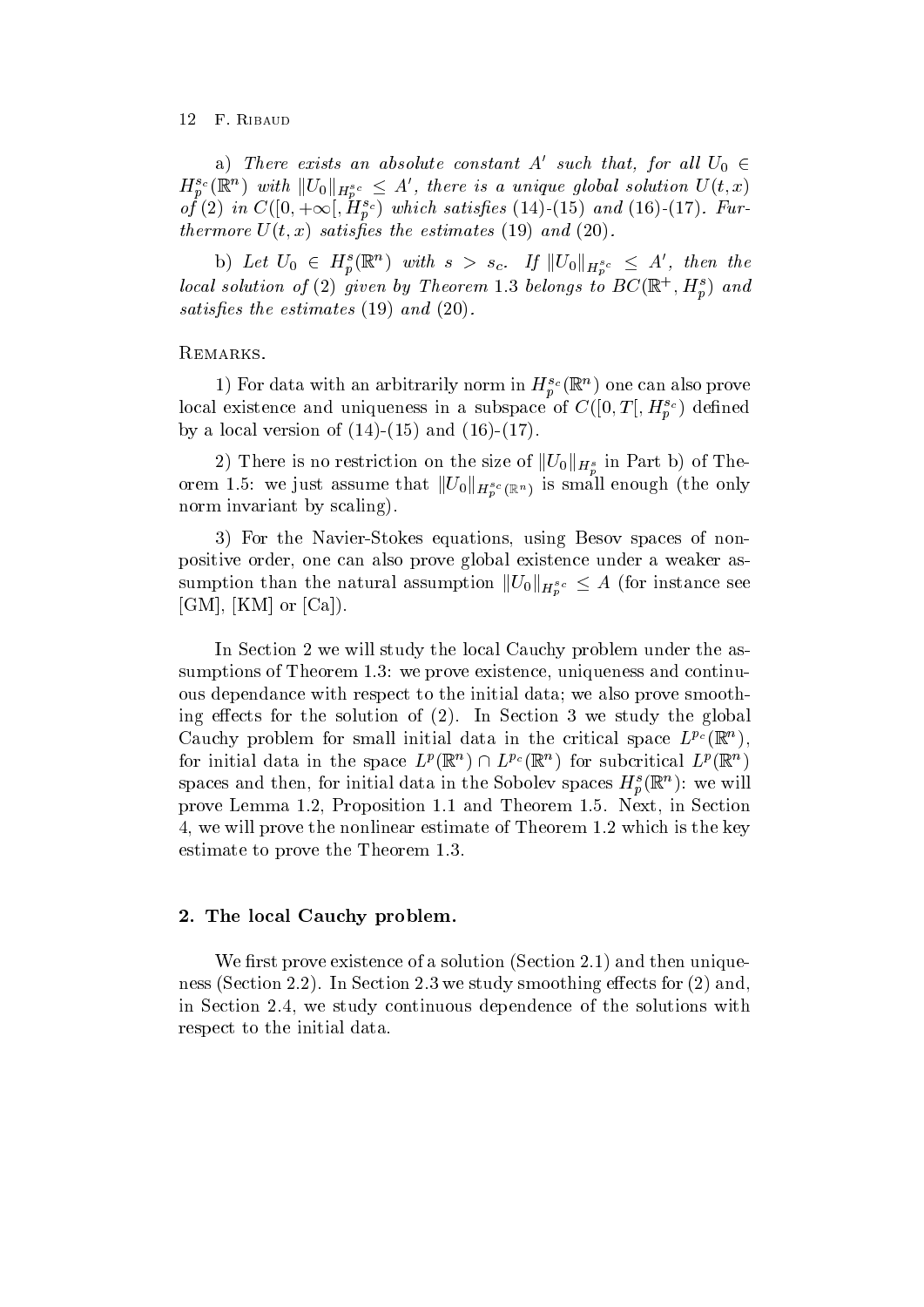$\mathbf{F}$  W  $\mathbf{F}$ subcritical  $H_p(\mathbb{R})$  spaces. In the sequel C will denote a non-negative constant which may be changed from one line to another. We also forget the time dependance of  $C$  since in this section we are only dealing with a local problem. To simplify the notations we define

$$
L(u)(t,x) = \int_0^t e^{(t-\tau)\Delta} P(D) F(u(\tau)) d\tau.
$$

We introduce the exponent  $\tilde{p}$  given by

(21) 
$$
\frac{1}{\tilde{p}} = \frac{1}{p} - \frac{s}{n},
$$

and by  $\alpha$  ,  $\alpha$  ,  $\alpha$  ,  $\alpha$  ,  $\alpha$  ,  $\alpha$  ,  $\alpha$  ,  $\alpha$  ,  $\alpha$  ,  $\alpha$  ,  $\alpha$  ,  $\alpha$  ,  $\alpha$  ,  $\alpha$  ,  $\alpha$  ,  $\alpha$  ,  $\alpha$  ,  $\alpha$  ,  $\alpha$  ,  $\alpha$  ,  $\alpha$  ,  $\alpha$  ,  $\alpha$  ,  $\alpha$  ,  $\alpha$  ,  $\alpha$  ,  $\alpha$  ,  $\alpha$  ,  $\alpha$  ,  $\alpha$  ,  $\alpha$ 

(22) 
$$
\tilde{p} \ge \alpha
$$
 and  $\tilde{p} > p_c$ .

We define the spaces

$$
(23) \t\t Y = C([0, T[, H_p^s])
$$

and

$$
(24) \t\t X = C([0, T[, L\tilde{p}) .
$$

Hence, by the Sobolev embedding Theorem,  $Y \hookrightarrow X$ . Now, let us consider the sequence of functions

(25) 
$$
u^{0} = e^{t\Delta} U_{0}(x), \qquad u^{j+1} = u^{0} + L(u^{j}).
$$

First we are going to prove that  $\{u^j\}$  converges strongly in X to a limit  $U$  which verifies  $(2)$  (this proof follows closely Giga's proof but we detail it for the reader's convenience) and second, using the new estimates given by Theorem  $\mathcal{M}$  and U belongs also to  $\mathcal{M}$  also to  $\mathcal{M}$ Let us recall the  $(L^2 - L^4)$  and  $(H_p^2 + H_p^2)$  estimates for the semigroup  $e =$  (see  $|\text{IT}|$ ).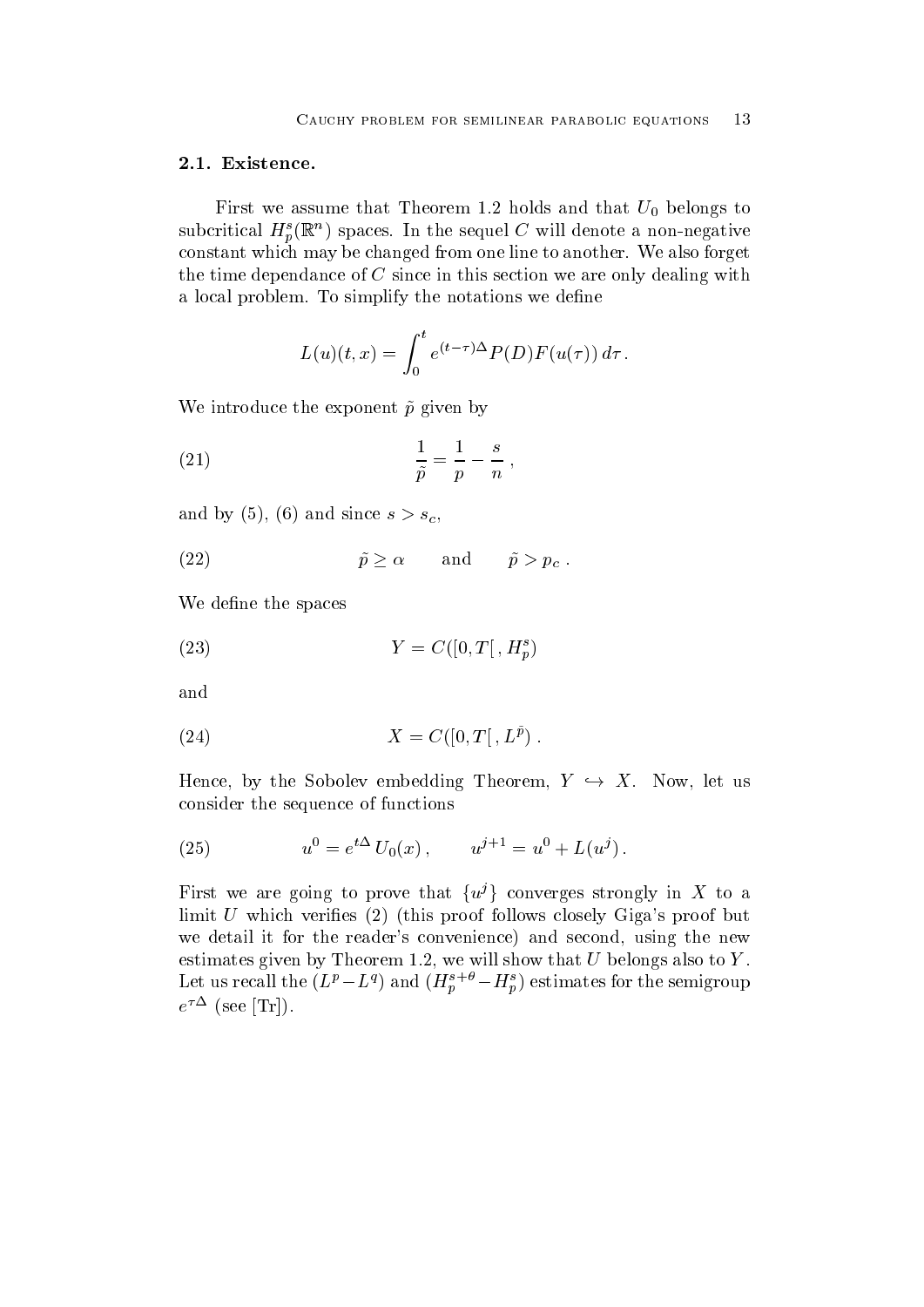a) For all  $q \geq p$  and  $\tau > 0$ , there exists C such that

$$
||e^{\tau \Delta} f||_{L^q} \leq C \tau^{-n/2(1/p-1/q)} ||f||_{L^p} .
$$

b) For all  $\theta \geq 0$  and  $\tau \in [0,T]$ , there exists  $C(T)$  such that

$$
||e^{\tau \Delta} f||_{H^{s+\theta}_p} \leq C(T) \,\tau^{-\theta/2} \, ||f||_{H^s_p} \; .
$$

c) For all  $\theta \geq 0$  and  $\tau > 0$ , there exists C such that

$$
\|e^{\tau\Delta}f\|_{\dot{H}_p^{s+\theta}}\leq C\,\tau^{-\theta/2}\,\|f\|_{\dot{H}_p^s}\,.
$$

By Part a) of Lemma  $2.1$ 

(26) 
$$
||u^0||_X \leq ||U_0||_{L^{\tilde{p}}} \leq C ||U_0||_{H^s_{p}}.
$$

Let  $u$  and  $v$  in  $X$  then,

$$
||L(u)(t) - L(v)(t)||_{L^{\tilde{p}}} \leq \int_0^t ||e^{(t-\tau)\Delta} P(D) (F(u)(\tau) - F(v)(\tau))||_{L^{\tilde{p}}} d\tau.
$$

Since we are working in the whole Euclidian space  $\mathbb{R}^n$ , the operators  $e^-$  and  $P(D)$  are some Fourier multipliers and so,

$$
e^{(t-\tau)\Delta}P(D) = P(D)e^{(t-\tau)\Delta} = e^{\Delta(t-\tau)/2}P(D)e^{\Delta(t-\tau)/2}
$$
.

Furthermore by H<sub>1</sub>),  $P(D): H_n^{\alpha}(\mathbb{R}^n) \longrightarrow L^p(\mathbb{R}^n)$  is bounded and so, using Lemma and Lemma and Lemma and Lemma and Lemma and Lemma and Lemma and Lemma and Lemma and Lemma and Lemm

$$
||e^{(t-\tau)\Delta} P(D) (F(u)(\tau) - F(v)(\tau))||_{L^{\tilde{p}}}
$$
  
\n
$$
\leq C (t - \tau)^{-d/2} ||e^{\Delta(t-\tau)/2} (F(u)(\tau) - F(v)(\tau))||_{L^{\tilde{p}}}
$$
  
\n
$$
\leq C (t - \tau)^{-\beta} ||F(u)(\tau) - F(v)(\tau)||_{L^{\tilde{p}/\alpha}},
$$

(note that the first part of  $(22)$  is needed) where, by  $(4)$ ,

(27) 
$$
\beta = \frac{d}{2} + \frac{n}{2} \frac{\alpha - 1}{\tilde{p}} = 1 - \frac{(\alpha - 1)(s - s_c)}{2} < 1.
$$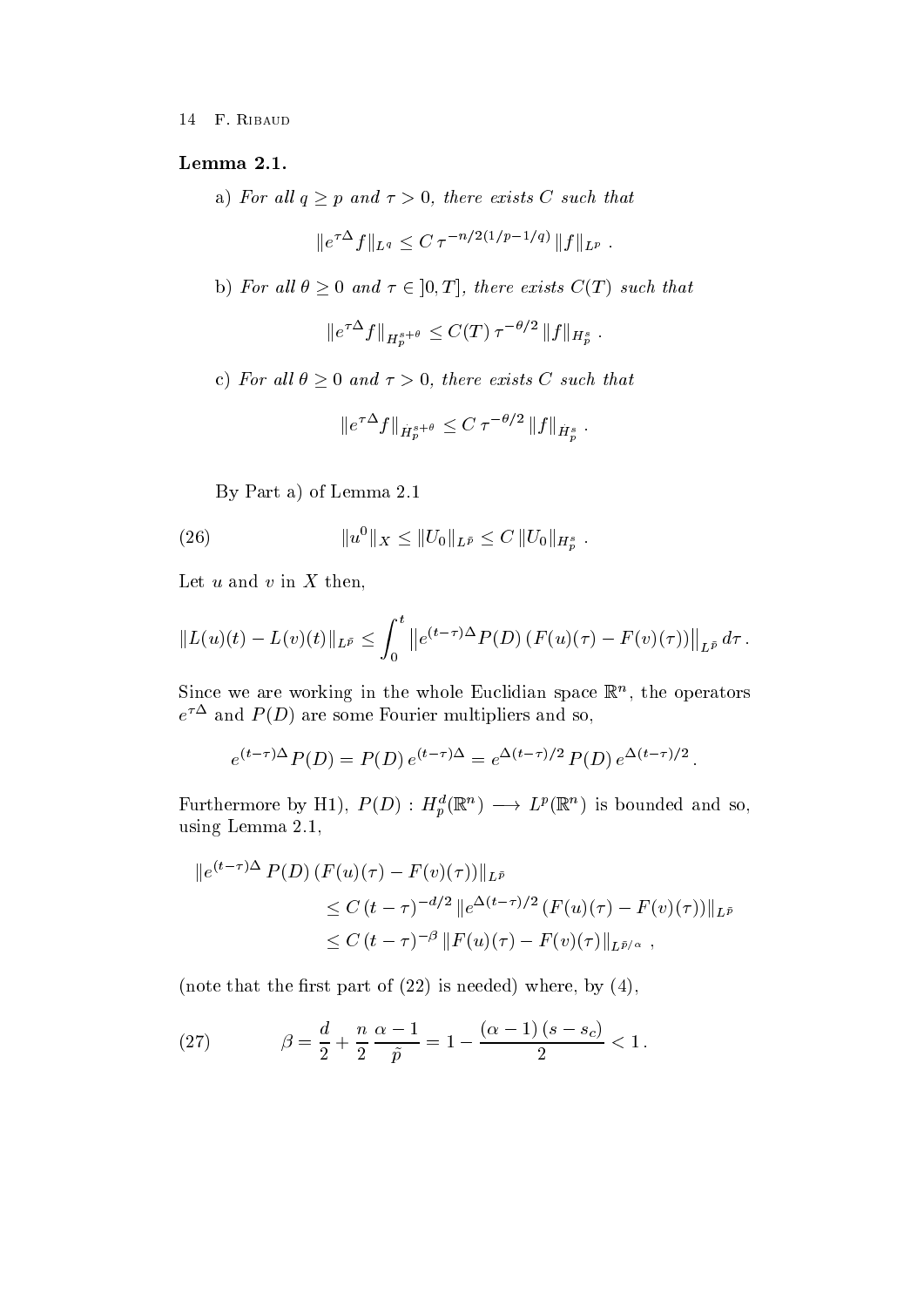Using this last estimate and Hölder's inequality, we obtain

$$
||L(u)(t) - L(v)(t)||_{L^{\tilde{p}}}\n\leq C \int_0^t (t-\tau)^{-\beta} ||u(\tau) - v(\tau)||_{L^{\tilde{p}}} (||u(\tau)||_{L^{\tilde{p}}}^{\alpha-1} + ||v(\tau)||_{L^{\tilde{p}}}^{\alpha-1}) d\tau
$$

and since the contract of the contract of the contract of the contract of the contract of the contract of the c

(28) 
$$
||L(u) - L(v)||_X \leq C T^{1-\beta} ||u - v||_X (||u||_X^{\alpha-1} + ||v||_X^{\alpha-1}).
$$

Furthermore  $L(0) = 0$  and from (26) and (28) we deduce that

(29) 
$$
\begin{cases} ||u^{j+1}||_X \leq ||U_0||_{H_p^s} + C T^{1-\beta} ||u^j||_X^{\alpha} , \\ ||u^{j+1} - u^j||_X \leq C T^{1-\beta} ||u^j - u^{j-1}||_X \\ \cdot (||u^j||_X^{\alpha-1} + ||u^{j-1}||_X^{\alpha-1} ). \end{cases}
$$

Then, a standard fixed point argument shows that, for

(30) 
$$
T < \frac{C}{4} ||U_0||_{H_p^s}^{-(\alpha - 1)/(1 - \beta)},
$$

the sequence  $\{u^j\}$  converges strongly in X to a limit U which obviously solves (2) since  $\tilde{p} \ge \alpha$  by (22).

Now, we must prove that this solution belongs also to  $Y$ . Let  $u \in Y$ , then,

$$
||L(u)(t)||_{H_p^s} \leq \int_0^t ||e^{(t-\tau)\Delta} P(D) F(u)(\tau)||_{H_p^s} d\tau.
$$

As previously

$$
||e^{(t-\tau)\Delta} P(D) F(u)(\tau)||_{H_p^s} \leq C (t-\tau)^{-d/2} ||e^{\Delta(t-\tau)/2} F(u)(\tau)||_{H_p^s}
$$
  

$$
\leq C (t-\tau)^{-(d+s-s_{\alpha})/2} ||F(u)(\tau)||_{H_p^s}.
$$

But now, using Theorem 1.2, we can bound the term  $||F(u)(\tau)||_{H^{s_\alpha}_p}$  by  $C \| u(\tau) \|_{H^s_p}^{\alpha}$  and furthermore, thanks to (27) and to (4), we obtain

$$
||e^{(t-\tau)\Delta} P(D) F(u)(\tau)||_{H^s_p} \leq C (t-\tau)^{-\beta} ||u(\tau)||_{H^s_p}^{\alpha}.
$$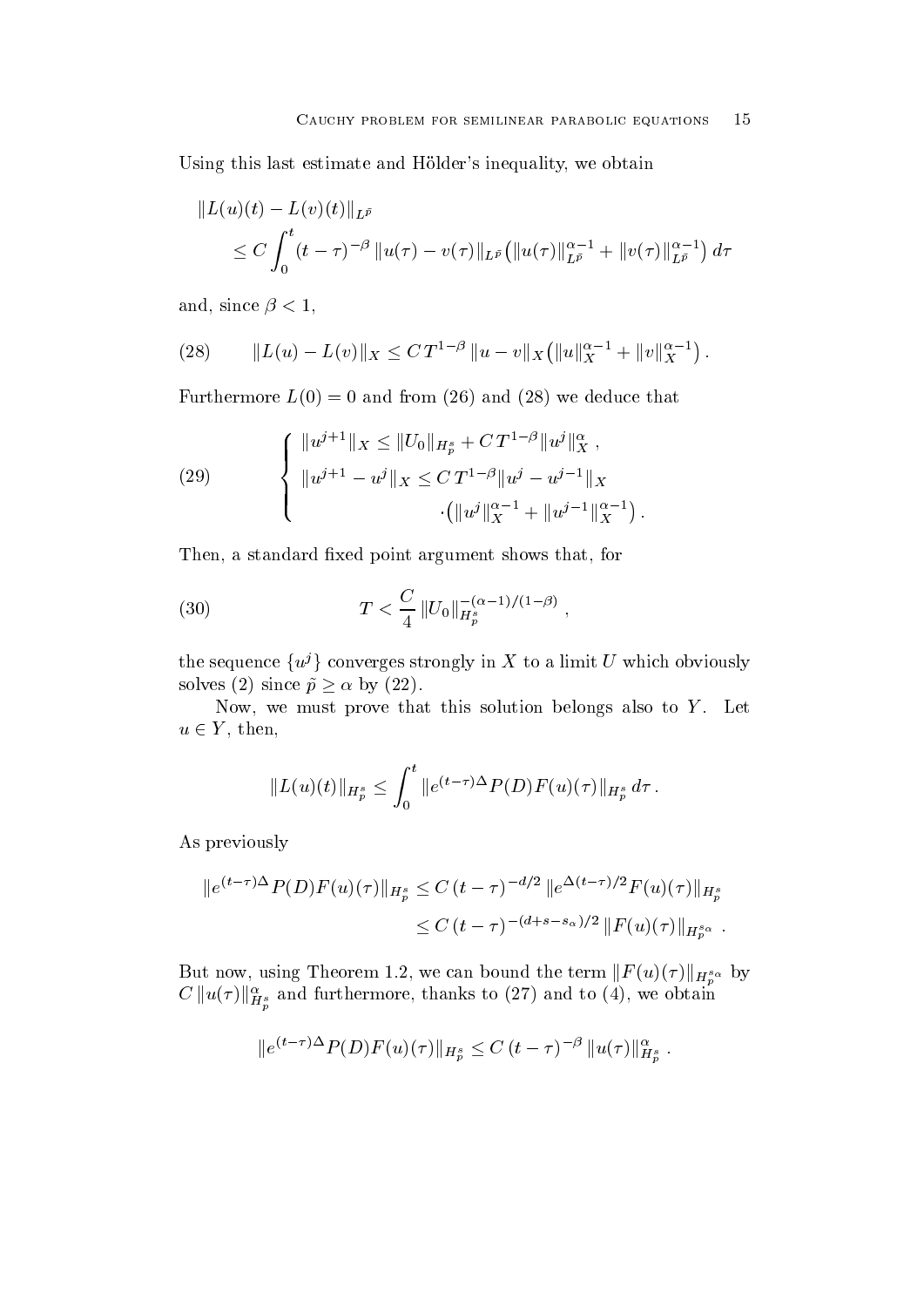This last inequality leads then to

$$
||L(u)(t)||_{H_p^s} \leq C \int_0^t (t-\tau)^{-\beta} ||u(\tau)||_{H_p^s}^{\alpha} d\tau \leq C T^{1-\beta} ||u||_Y^{\alpha}
$$

and so by  $(26)$ ,

(31) 
$$
||u^{j+1}||_Y \leq ||U_0||_{H_p^s} + C T^{1-\beta} ||u^j||_Y^{\alpha}.
$$

As previously, if T satisfies (30), thanks to (31) we see that the  $\|u^j\|_Y$ remain bounded and so, we can always extract a subsequence  $\{u^{j_k}\}\$ which converges weakly- $\star$  to a limit  $U \in Y$ . Now the  $u^{j k}$  converge to U and converge to U in  $\mathcal{D}'([0,T]\times\mathbb{R}^n)$  and so U agrees with U. Thus we have proved the existence of a solution in  $C([0, T], H_n^s)$ .

The estimate for  $T_m$  comes from  $(30)$  which gives

$$
T_m \geq \frac{C}{8} \, \|U_0\|_{H^{s}_p}^{-2/(s-s_c)} \; .
$$

If  $T_m < +\infty$ , this explicit lower bound obviously allows us to show the blow-up in  $H_p(\mathbb{R})$  horm (one can also prove the blow up in  $L^p(\mathbb{R})$ ) when it holds in  $H_p^-(\mathbb{R}^n)$ .

instead of the same of the same of Theorem Instead of Theorem Instead of Theorem Instead of Theorem Instead of proof gives existence under the hypothesis H

# - Uniqueness-Uniqueness-Uniqueness-Uniqueness-Uniqueness-Uniqueness-Uniqueness-Uniqueness-Uniqueness-Uniquenes

Let  $U(t, x) \in Y$  and  $V(t, x) \in Y$  be two solutions for the same initial data  $U_0$  and let  $T < \max\{T_m(V), T_m(U)\}\$ . Then, since U and V solve  $(2)$ ,

$$
||U - V||_X = ||L(U) - L(V)||_X
$$

and so, by  $(28)$ ,

$$
||U - V||X \le 2 T1-\beta C M\alpha-1 ||U - V||X,
$$

where

$$
M=\sup_{[0,T]}\{\|U(t)\|_{L^{\tilde{p}}},\|V(t)\|_{L^{\tilde{p}}}\}\ .
$$

So, for  $T$  small enough,

$$
||U - V||_X \le \frac{1}{2} ||U - V||_X
$$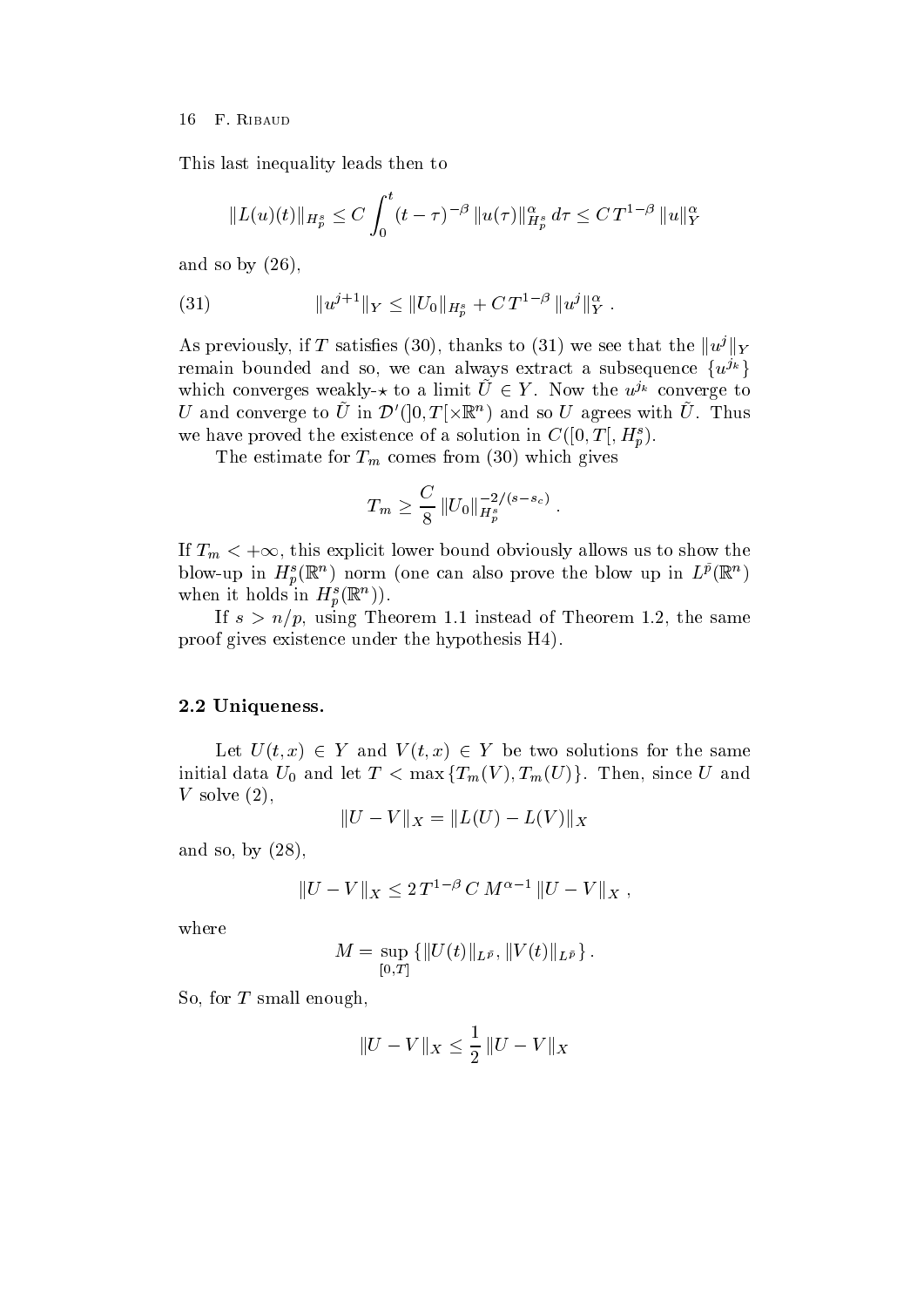and so  $U = V$  on  $[0, T]$ . To conclude we just have to iterate this in order to prove that  $T_m(U) = T_m(V)$  and that  $U = V$  on  $[0, T_m(U)]$ .

#### -- Smoothing eects-

Let U be a solution of Using Lemma we easily see that

$$
||U(t,x) - e^{t\Delta}U_0||_{H_p^{s+\theta}} \leq C \int_0^t (t-\tau)^{-\theta-\beta} ||U(\tau,\cdot)||_{H_p^s}^{\alpha} d\tau
$$

and so, for an  $v \lt 1 - p = (a - 1)p$ ,

$$
||U(t,x) - e^{t\Delta}U_0||_{H^{s+\theta}_p} \leq C T^{1-\beta-\theta} ||U||_Y^{\alpha},
$$

which gives the ratio part of Theorem III states  $\mu$  and  $\mu$  are proof is  $\mu$ the same using the same of the same control to the same state  $\sim$ 

Now let us assume that  $F \in C^{\infty}(\mathbb{R})$ . For all  $t > 0$ ,  $e^{t \Delta} U_0$  is  $C^{\infty}(\mathbb{R}^n)$  and so  $U(\delta/2, \cdot) \in H_p^{s+\nu}(\mathbb{R}^n)$ . Taking  $\delta/2$  as initial time,<br>we just have to repeat this argument to prove that  $U(\delta/2 + \delta/4, \cdot) \in$  $H^{s+\omega}_{p}(\mathbb{R}^{n})\cdots$  finally,  $U\in C([0,T],C^{\infty})$  for each  $\delta>0$ . Thus we have proved the second part of Theorem b

#### -- Continuous dependence with respect to the data-

First we deal with continuity in  $X$  norm. Let  $U$  and  $V$  be two solutions of (2) for the respective initial data  $U_0$  and  $V_0$ . Let

 $T < \min \{T_m(U_0), T_m(V_0)\}$ 

and

$$
M=\sup_{t\in[0,T]}\{\|U(t)\|_{H^s_p},\|V(t)\|_{H^s_p}\}\,.
$$

 $By (28),$ 

$$
||U - V||X \le ||U_0 - V_0||L\tilde{p} + C T1-\beta ||U - V||X 2 M\alpha-1.
$$

Taking  $T' \leq T$  such that  $4 C T'^{T}$   $^{\rho} M^{\alpha-1} \leq 1$  then,

$$
\|U-V\|_{C([0,T^{\prime}[ \, ,L^{\tilde{p}})}\leq 2\, \|U_{0}-V_{0}\|_{L^{\tilde{p}}}
$$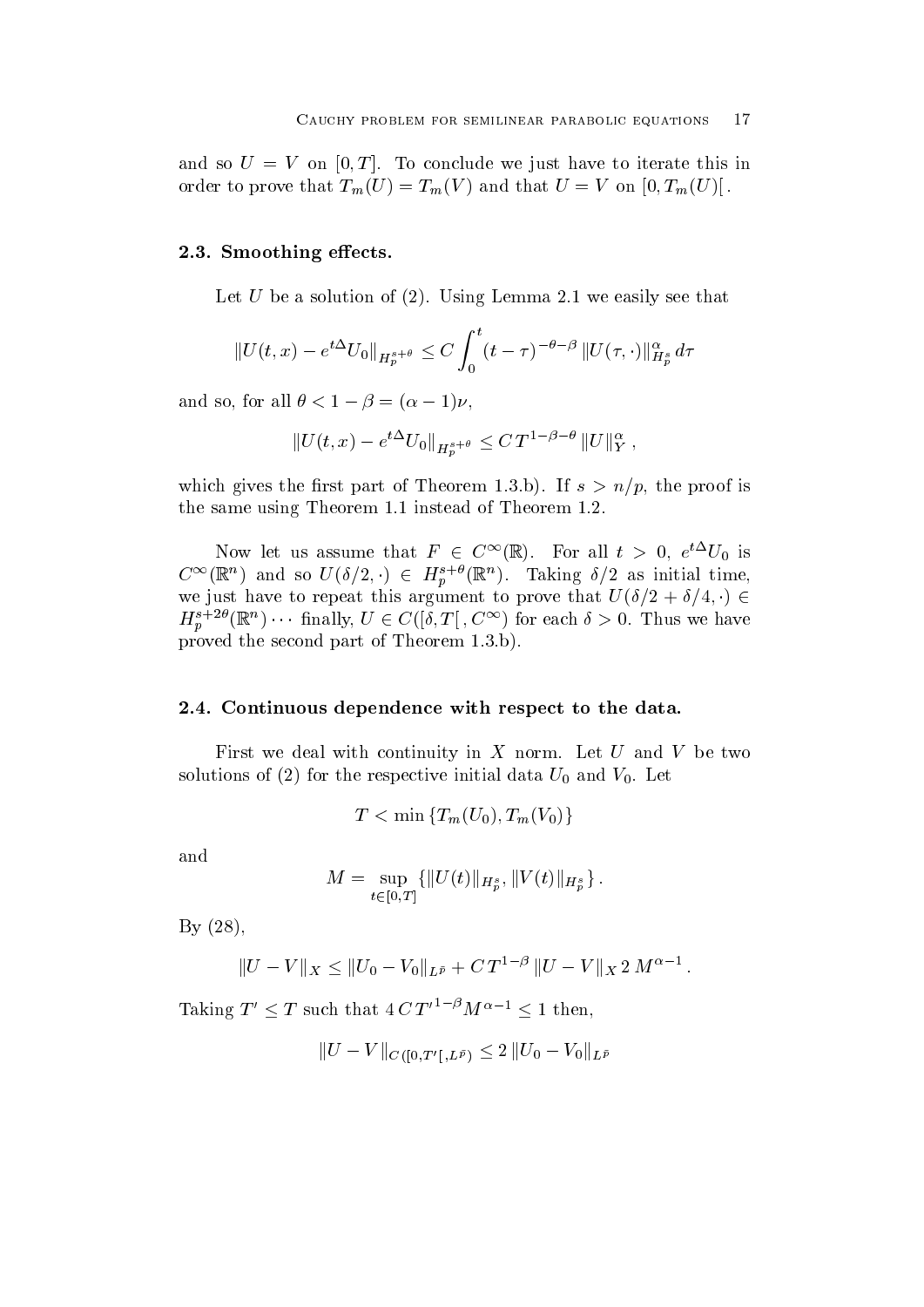and, if one can take  $I = I$ , this ends the proof. On the contrary, solving (2) for the initial data  $U(T)$  and  $V(T)$ , the uniqueness and the uniform bound for  $U$  and  $V$  in  $X$  norm allow us to iterate this last argument N times until  $N T \geq T$  and thus

(32) 
$$
||U - V||_X \leq C(T) ||U_0 - V_0||_{L^{\tilde{p}}} \leq C(T) ||U_0 - V_0||_{H^s_{p}}.
$$

Now let us assume that  $s_{\alpha} \leq 0$ , *i.e.* that  $s \leq n (\alpha - 1) / (p \alpha)$ . Then,

$$
||U(t) - V(t)||_{H_p^s}
$$
  
\n
$$
\leq ||U_0 - V_0||_{H_p^s} + C \int_0^t (t - \tau)^{-\beta} ||F(U(\tau)) - F(V(\tau))||_{H_p^{s_\alpha}} d\tau.
$$

Since  $s_{\alpha} \leq 0$  and  $\alpha/\tilde{p} = 1/p - s_{\alpha}/n$ , we can use the Sobolev embedding

$$
L^{\tilde{p}/\alpha} \hookrightarrow H^{s_{\alpha}}_{p} ,
$$

which leads to

$$
||U(t) - V(t)||_{H_p^s}
$$
  
\n
$$
\leq ||U_0 - V_0||_{H_p^s} + C \int_0^t (t - \tau)^{-\beta} ||F(U(\tau)) - F(V(\tau))||_{L^{\tilde{p}/\alpha}} d\tau
$$
  
\n
$$
\leq ||U_0 - V_0||_{H_p^s} + C T^{1-\beta} ||U - V||_X (||U||_X^{\alpha-1} + ||V||_X^{\alpha-1})
$$

and, according to  $(32)$  and to this last inequality, we obtain that

(33) 
$$
||U - V||_Y \leq C(T) ||U_0 - V_0||_{H_p^s}.
$$

To conclude we have to relax our assumption on  $s$ . Since  $U$  and  $V$  are solutions of  $(2)$ ,

$$
||U - V||_Y \le ||U_0 - V_0||_{H_p^s} + ||L(U) - L(V)||_Y.
$$

First, let us recall the following interpolation inequality.

**Lemma 2.2.** Let  $p \in [1, +\infty]$ ,  $\theta \in \mathbb{R}$  and  $s \in \mathbb{R}$ . Then, for all  $f \in \mathbb{R}$  $H_{p}^{(-)}(\mathbb{R}^{n}),$ 

$$
||f||_{H_p^s}^2 \leq C ||f||_{H_p^{s+\theta}} ||f||_{H_p^{s-\theta}}.
$$

For a proof see  $[\text{Tr}]$ .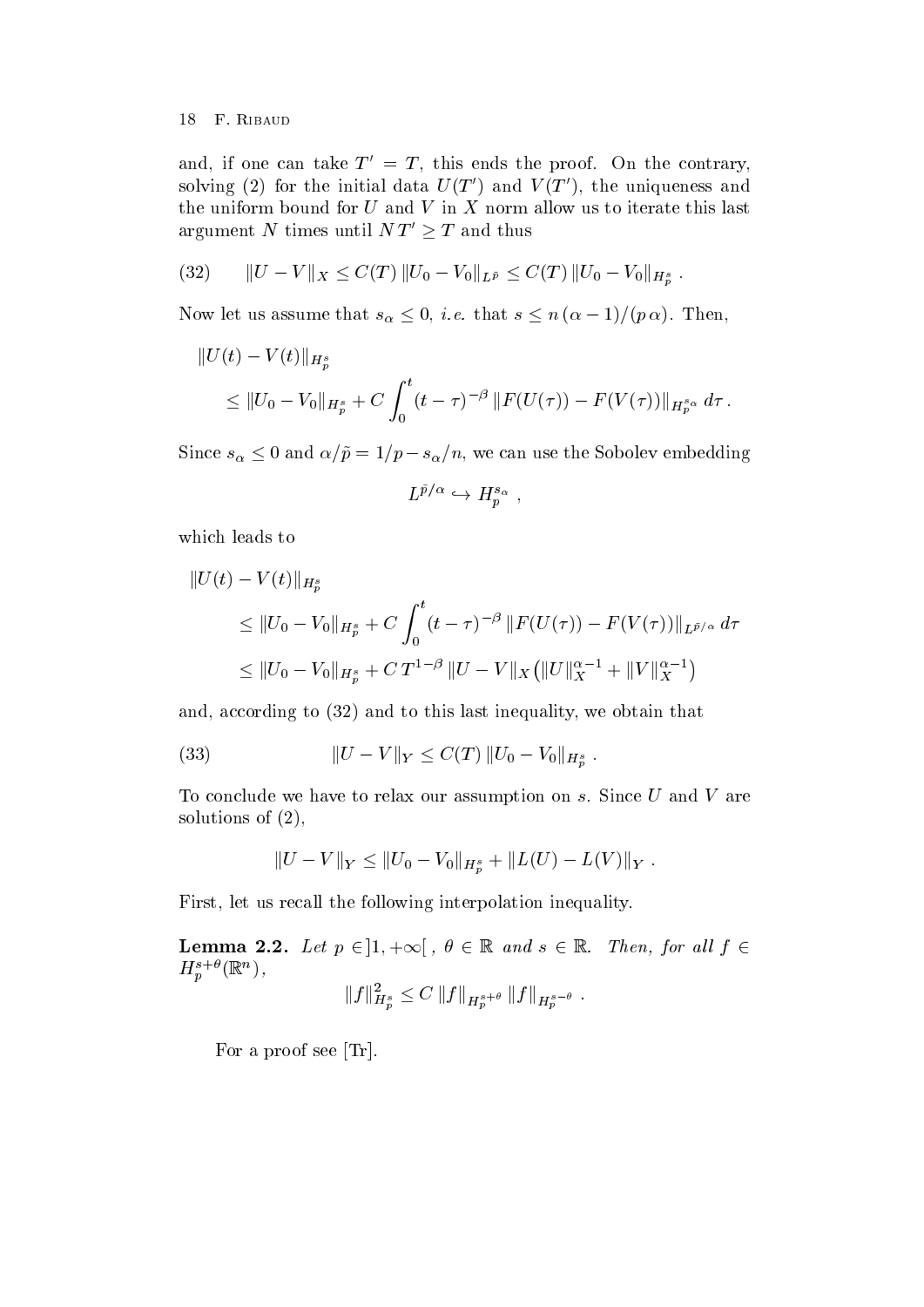By Lemma 2.2 we see that

$$
||L(U)(t) - L(V)(t)||_{H_p^s}
$$
  
\n
$$
\leq (||L(U)(t))||_{H_p^{s+\theta}} + ||L(V)(t)||_{H_p^{s+\theta}})^{1/2} ||L(U)(t) - L(V)(t)||_{H_p^{s-\theta}}^{1/2}
$$

Now since  $s \leq 2 - a$ , one can choose  $\sigma \leq (\alpha - 1)(s - s_c)/2$  such that

(34) 
$$
s_c < s - \theta < \frac{\alpha - 1}{\alpha} \frac{n}{p} \, .
$$

Using the smoothing eects the rst term of the left-hand side of the last inequality can be bounded by

$$
C(T) \left( ||U||_Y + ||V||_Y \right)^{1/2} \le C'(T) M,
$$

and, using (33), since  $(s - \theta)$  satisfies (34), we bound the second term by

$$
||U_0 - V_0||_{H_p^{s-\theta}}^{1/2} + ||U(t) - V(t)||_{H_p^{s-\theta}}^{1/2} \le C(T) ||U_0 - V_0||_{H_p^{s-\theta}}^{1/2}
$$
  

$$
\le C(T) ||U_0 - V_0||_Y^{1/2}.
$$

Combining this two inequalities we obtain that

$$
||U - V||_Y \leq C(T) ||U_0 - V_0||_Y^{1/2}
$$

and the proof of Part c) is completed.

# - The global Cauchy problem-

In this section we study the global Cauchy problem for small initial data in  $L^{p}$  (Ke). First in Section 3.1 we study the case of initial data which belongs only to  $L^p(\mathbb{R})$  and we prove Lemma 1.2. In Section 5.2 we study the global Cauchy problem for initial data in  $L^p(\mathbb{R}^n) \cap L^{p_c}(\mathbb{R}^n)$ when  $L^p(\mathbb{R}^+)$  is subcritical for (2) and we prove the Proposition 1.1. Then, in Section 5.5, we consider initial data in  $H_n^{\bullet}(\mathbb{R}^n)$  space and we prove the Theorem and Theorem and Theorem and Theorem and Theorem and Theorem and Theorem and Theorem and Theorem and Theorem and Theorem and Theorem and Theorem and Theorem and Theorem and Theorem and Theorem and Theorem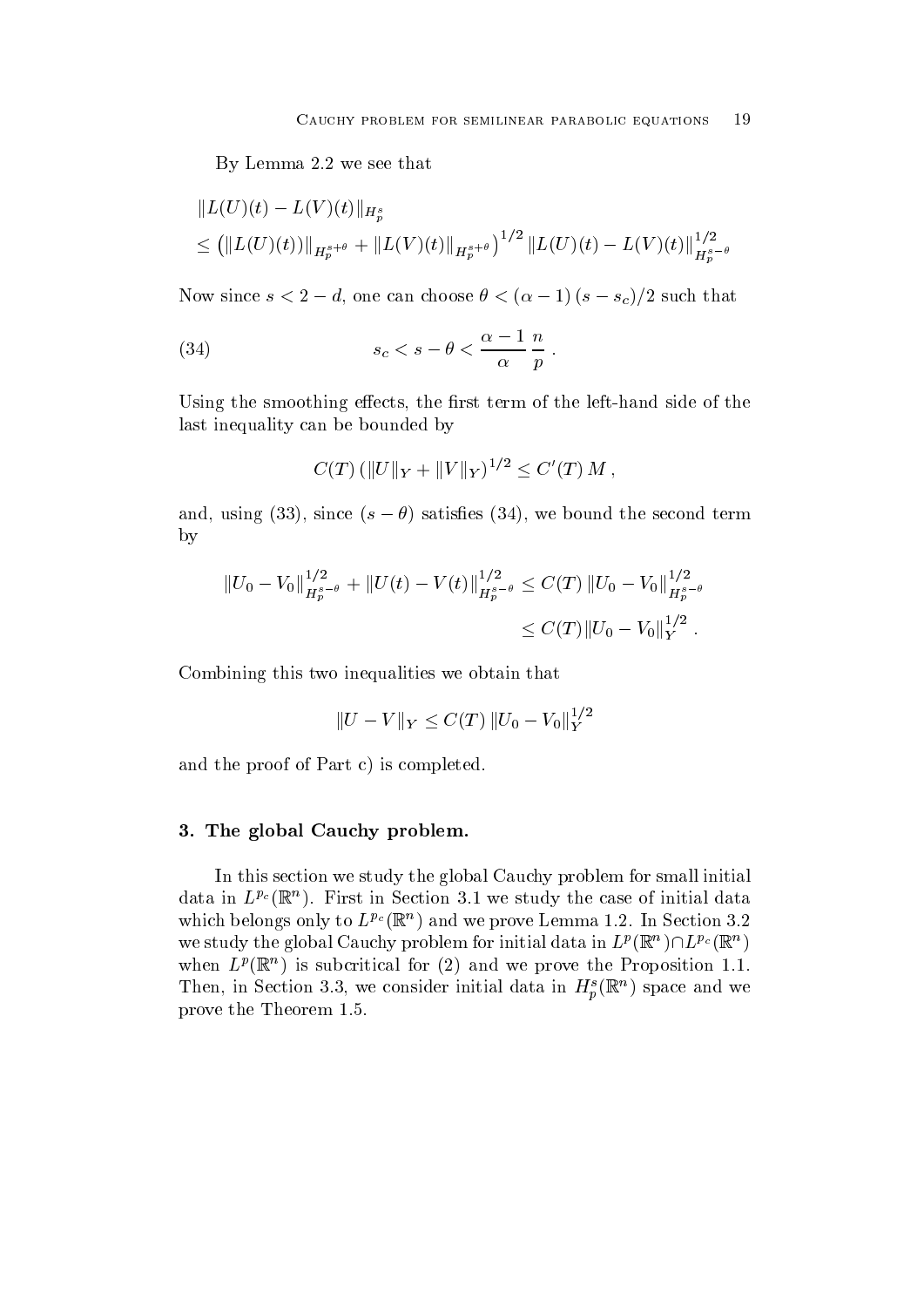## $\mathbf{I}$ . Initial data in  $L^r$  (K).

Let us consider  $U_0 \in L^{p_c}(\mathbb{R}^n)$ . In [Gi] Giga proved that there exists a non-negative absolute constant A such that, if  $||U_0||_{L^{p_c}} \leq A$ , then there exists a unique global solution of (2) in  $D\cup (\mathbb{R}^+, L^{F\cup})$  which satisfies

$$
t \longmapsto t^{\gamma(q)} \| U(t,\cdot) \|_{L^q} \in BC(\mathbb{R}^+),
$$

for all q and  $\gamma(q)$  such that

$$
p_c \le q < +\infty
$$
 and  $0 \le \gamma(q) < \alpha^{-1}$ ,

and which satisfies

$$
\lim_{t \to 0^+} t^{\gamma(q)} \| U(t, \cdot) \|_{L^q} = 0,
$$

for all q and  $\gamma(q)$  such that

$$
p_c < q < +\infty
$$
,  $\alpha < q$  and  $0 < \gamma(q) < \alpha^{-1}$ .

First we are going to prove that, for  $p_c \le q < +\infty$  and  $0 \le \gamma(q) < \alpha^{-1}$ ,

(35) 
$$
||U(t, \cdot)||_{L^q} \leq C \, t^{-\gamma(q)} \, ||U_0||_{L^{p_c}},
$$

which is a little more precise than the estimate

$$
||U(t,\cdot)||_{L^q}\leq C\,t^{-\gamma(q)}\,.
$$

Second, we are going to relax the restriction  $\gamma(q) < \alpha^{-1}$  in this estimate. Indeed, when  $p_c \geq n\alpha/2$ , the reader will check that the assumption  $\gamma(q) < \alpha^{-1}$  is fulfilled for all  $q \in |p_c,+\infty|$  and so, the asymptotic estimates (35) to. On the contrary, when  $p_c < n \alpha/2$ , on must assume that  $q \in [p_c, (1/p_c - 2/(n \alpha))]^{-1}$  to be sure that  $\gamma(q) < \alpha^{-1}$  holds. So, when  $p_c < n \alpha/2$ , the asymptotic estimates are proved only for q in the range  $|p_c,(1/p_c-2/(n\alpha))|^{-1}$  and we want to show that they holds for all exponent q in  $[p_c, +\infty]$ .

To prove Lemma let us come back to the proof of Theorem given in  $|G_1|$ . In the critical case (when  $U_0 \in L^{p_c}(\mathbb{R}^n)$ ), to prove the existence of a solution for (2), one introduce, for  $p_c < q < +\infty$ ,  $\alpha < q$ and  $0 \le \gamma(q) \le \alpha^{-1}$ , the Banach spaces

$$
X_q = \{ f(t, x) : t \mapsto t^{\gamma(q)} \| f(t, x) \|_{L^q} \in BC(\mathbb{R}^+) \}
$$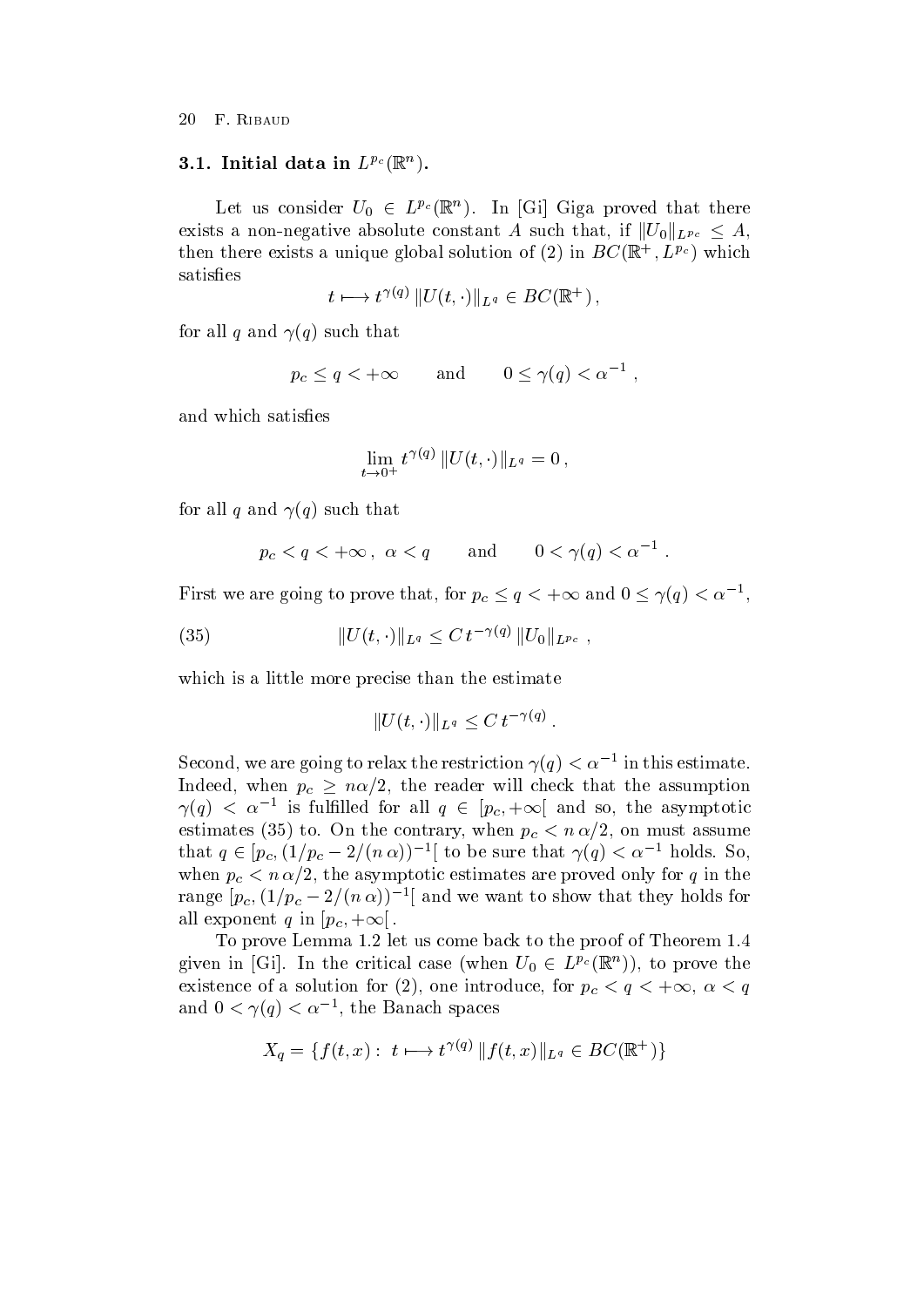and the space

$$
Y = \{ f(t, x) : t \longmapsto ||f(t, x)||_{L^{p_c}} \in BC(\mathbb{R}^+)\}.
$$

Then, if we consider  $\{u^j\}$  the sequence of functions defined by (25), we have the estimate (see  $[Gi]$ )

(36) 
$$
||u^{j+1}||_{X_q} \leq C_1 ||u^0||_{X_q} + C_2 ||u^j||_{X_q}^{\alpha} ,
$$

where

$$
|| f(t,x)||_{X_q} = \sup_{t>0} t^{\gamma(q)} || f(t,x)||_{L^q} .
$$

Then, when  $||U_0||_{L^{p_c}} \leq A$ , using (36) and (16)-(17), one can prove that the  $\{u^j\}$  converge in  $X_q$  to  $U(t, x)$  the unique solution of (2) such that , is full commented that I we have to prove the continuation of the prove that is a proven that is a prove that is  $U(t, x)$  belongs also to  $B\cup$  (  $\vert 0, +\infty \vert$  ,  $L^{p_{\mathcal{C}}}(\mathbb{R}^n)$  ), one can easily check that the nonlinear map  $L: X_q \longrightarrow Y$  defined at the beginning of the Section

(37) 
$$
||L(U)||_Y \leq C||U||_{X_q}^{\alpha}
$$

as soon as  $p_c < q < +\infty$ ,  $\alpha < q$  and as soon as  $0 < \gamma(q) < \alpha$ .

Now let us come back to the proof of Lemma By it is obvious that the sequence  $\{u^j\}$  stay in the ball  $B(0, 2C_1||u^0||_{X_q})$  for the  $X_q$  topology as soon as

$$
C_2 \, (2 \, C_1 \, \|u^0\|_{X_q})^{\alpha} \le C_1 \, \|u^0\|_{X_q} \, ,
$$

which holds for

$$
||u_0||_{X_q} \le \left(\frac{1}{2^{\alpha} C_1^{\alpha-1} C_2}\right)^{1/(\alpha-1)}.
$$

Now, by Lemma  $2.1$ ,

(38) 
$$
||u^0||_{X_q} \leq C ||U_0||_{L^{p_c}}
$$

and so, for

$$
||U_0||_{L^{p_c}} \le A = \frac{1}{C} \left( \frac{1}{2^{\alpha} C_1^{\alpha-1} C_2} \right)^{1/(\alpha-1)},
$$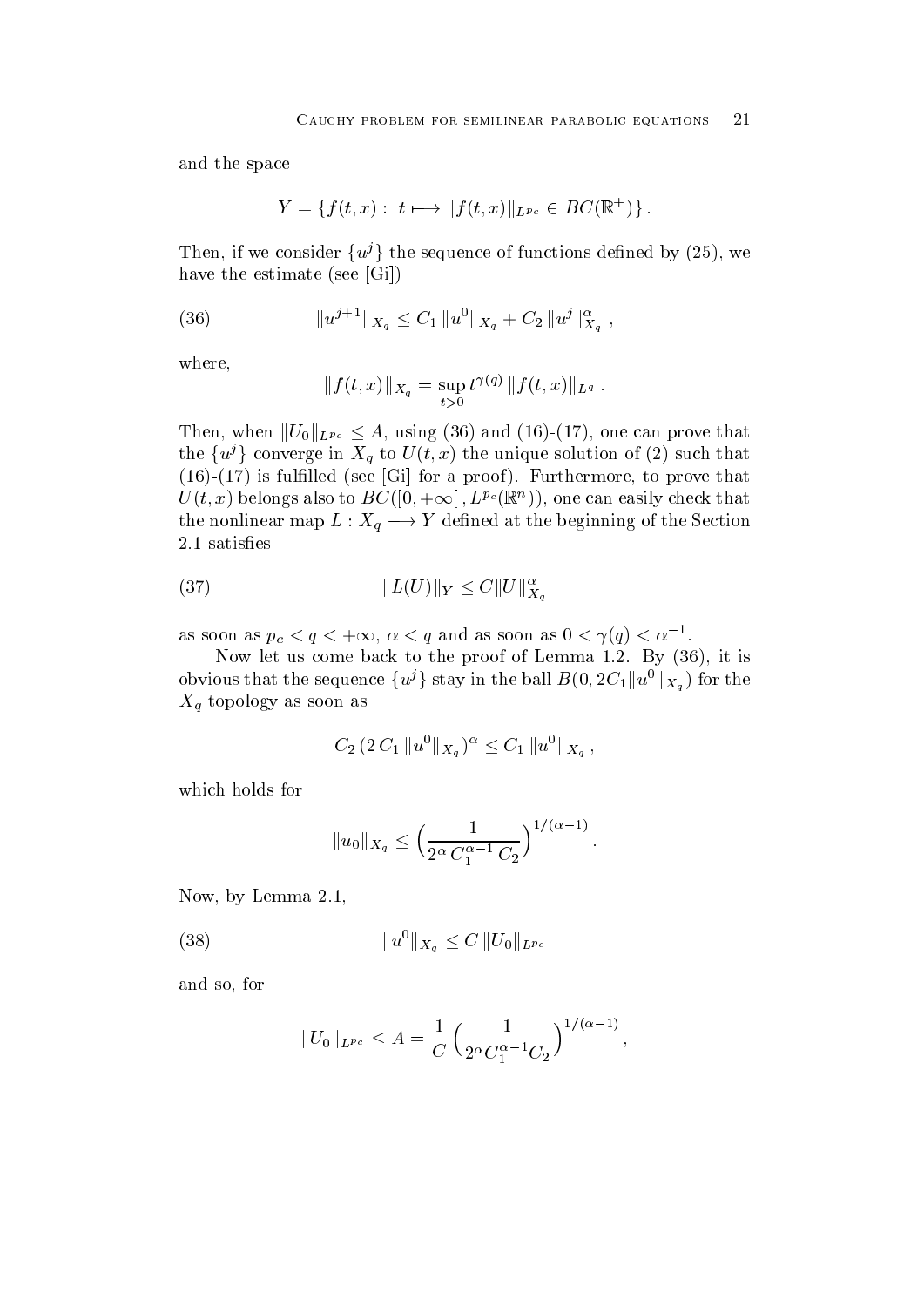there exists a global solution  $U(t, x)$  of (2) which belongs to the ball

$$
B(0, 2C_1 ||u^0||_{X_q}) \subset B(0, 2C_1 C ||U_0||_{L^{p_c}}),
$$

for the  $\alpha$  topology Thus the proof of Lemma is completed for  $\Gamma$ exponents  $q$  such that  $p_c < q < +\infty$ ,  $\alpha < q$  and  $0 < \gamma(q) < \alpha$   $\,$ . To conclude in the special case of  $L^{p,q}(\mathbb{R}^n)$ , we have just to use this last result and the estimate (37). Thus, if  $p_c \geq \alpha$  the proof is over. On the contrary, if  $p_c < \alpha$ , we have just to interpolate the estimates in  $L^q(\mathbb{R}^n)$  $\mathbf{r}$  and  $\mathbf{r}$  and  $\mathbf{r}$  and  $\mathbf{r}$ norm and in  $L^{p_c}(\mathbb{R}^n)$  norm to end the proof.

Now we are going to prove that the asymptotic estimates

$$
\|U(t,\cdot)\|_{L^q}\le C\,t^{-\gamma(q)}\,\|U_0\|_{L^{p_c}}
$$

holds also when  $\gamma(q) \geq \alpha^{-1}$ . First, for  $U_0$  such that  $||U_0||_{L^{p_c}} \leq A$ , let us consider  $U(t, x)$  the Giga's solution of (2) and let us consider  $q_0$ an exponent such that  $q_0 > p_c$  and such that  $\gamma(q_0) < \alpha$  - (such a  $q_0$ always exists since  $\mu$  ,  $\epsilon$  - in the Remark in the Remark  $\epsilon$  - in the Remark  $\epsilon$  of  $\epsilon$ let us consider the sequence  ${q_i}$  defined by

(39) 
$$
\frac{n}{2} \left( \frac{1}{q_i} - \frac{1}{q_{i+1}} \right) = \delta < \alpha^{-1}
$$

and note that  $\{q_i\}$  is increasing and that there exists  $q_l$  such that  $n/(2q_l) \leq \alpha$ .

Let us define

$$
I(q_i, q_{i+1}) = \int_0^1 (1 - s)^{-d/2 - n(\alpha - 1)/(2q_{i+1})} s^{-\delta \alpha} ds.
$$

Then, by (39), for all  $i \geq 0$ .

$$
I(q_i,q_{i+1}) < +\infty .
$$

Now we consider V the solution of the solution of the solution of the solution of the solution of the solution of the solution of the solution of the solution of the solution of the solution of the solution of the solution

(40) 
$$
\begin{cases} V(t,x) = e^{t\Delta}V_0 + L(V)(t,x), \\ V(0,x) = V_0(x) = U(t_0,x). \end{cases}
$$

First, by the previous result and since  $0 \leq \gamma(q_0) \leq \alpha$  , it follows that

$$
(41) V_0 \in L^{p_c}(\mathbb{R}^n) \cap L^{q_0}(\mathbb{R}^n) \quad \text{with} \quad ||V_0||_{L^{q_0}} \leq C t_0^{-\gamma_0} ||U_0||_{L^{p_c}}.
$$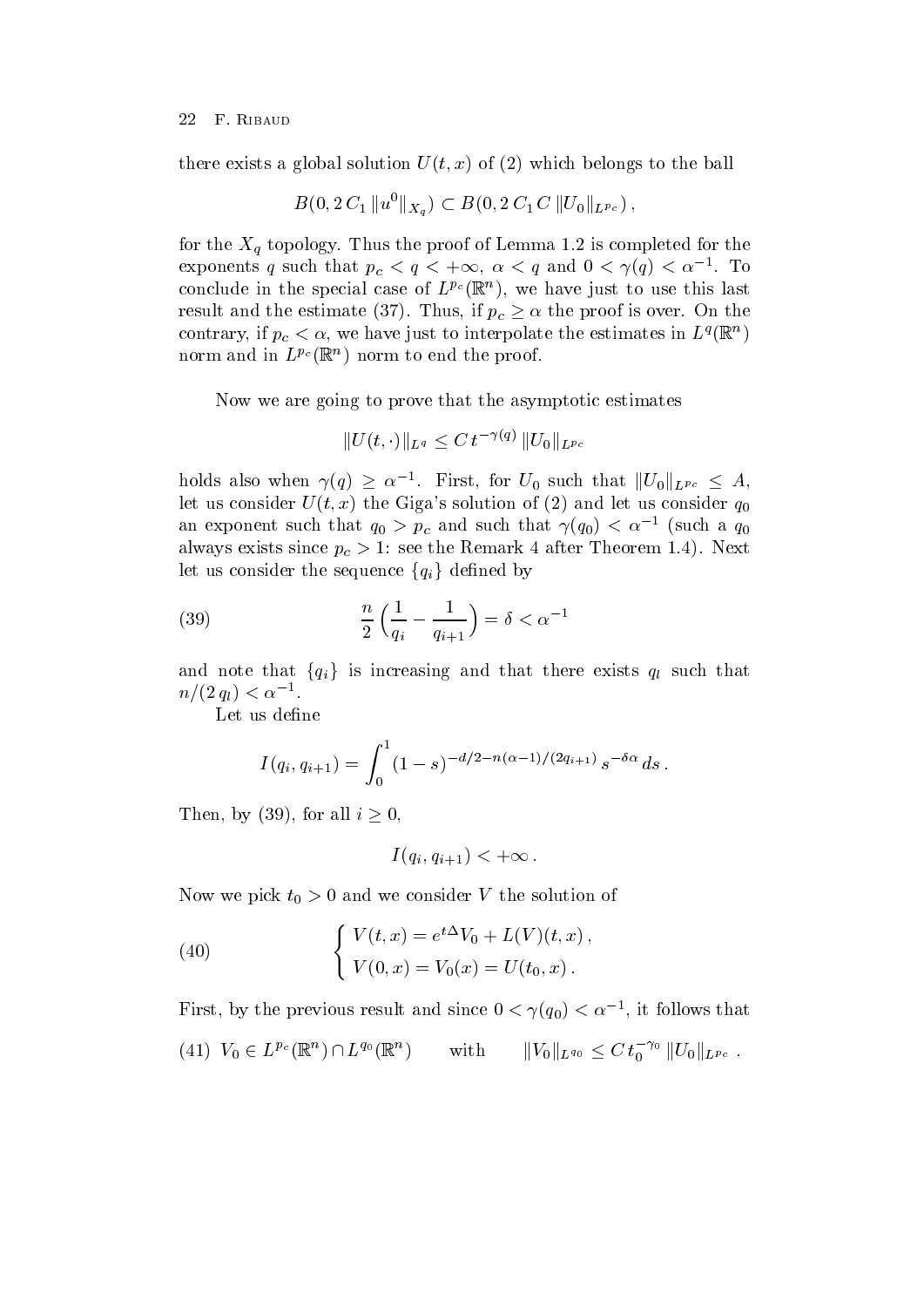$\cup$   $\cup$   $\cup$ 

(42) 
$$
2^{\alpha} C^{\alpha} T^{(2-d)/2(1-p_c/q_o)} I(q_0, q_1) \|V_0\|_{L^{q_0}}^{\alpha-1} < 1
$$

then

(43) 
$$
||V(t)||_{L^{q_1}} \leq 2C t^{-\delta} ||V_0||_{L^{q_0}},
$$

for all  $t \in [0, T]$ .

Indeed, since  $V_0(x) \in L^{q_0}(\mathbb{R}^n)$  with  $q_0 > p_c$ , using the proof of Theorem we see that the sequence

$$
v^{0} = e^{t\Delta} V_0 , \t v^{j+1}(t, x) = v^{0} + L(v^{j})(t, x) ,
$$

converges strongly to  $V(t, x)$  in  $C([0, T], L^{q_0})$ . By Lemma 2.1,  $v^2$  obviously satisfies (45) for all  $t > 0$ . Now, if v satisfies (45), then

$$
||v^{j+1}(t)||_{L^{q_1}} \leq C ||V_0||_{L^{q_0}} t^{-\delta}
$$
  
+  $C \int_0^t (t-\tau)^{-d/2-n(\alpha-1)/(2q_1)} ||v^j(\tau)||_{L^{q_1}}^{\alpha} d\tau$   
 $\leq C ||V_0||_{L^{q_0}} t^{-\delta}$   
+  $C 2^{\alpha} C^{\alpha} ||V_0||_{L^{q_0}}^{\alpha} \int_0^t (t-\tau)^{-d/2-n(\alpha-1)/(2q_1)} \tau^{-\delta \alpha} d\tau$ 

for all  $t \in [0, T]$  , and so,

$$
||v^{j+1}(t)||_{L^{q_1}}\n\leq \frac{2 C ||V_0||_{L^{q_0}}}{t^{n/2(1/q_0-1/q_1)}} \left(\frac{1}{2} + 2^{\alpha-1} C^{\alpha} ||V_0||_{L^{q_0}}^{\alpha-1} I_{q_0,q_1} T^{(2-d)/2(1-p_c/q_0)}\right),
$$

for all  $t \in [0,T]$  . Hence, if T satisfies (42),

$$
||v^{j+1}(t,\cdot)||_{L^{q_1}} \leq 2C t^{-\delta} ||V_0||_{L^{q_0}}.
$$

So, by induction,  $(43)$  holds for all j and thus the Lemma is proved.

Using the uniqueness result in the supercritical case and  $(40)$  we see that

$$
V(t,x) = U(t+t_0,x)
$$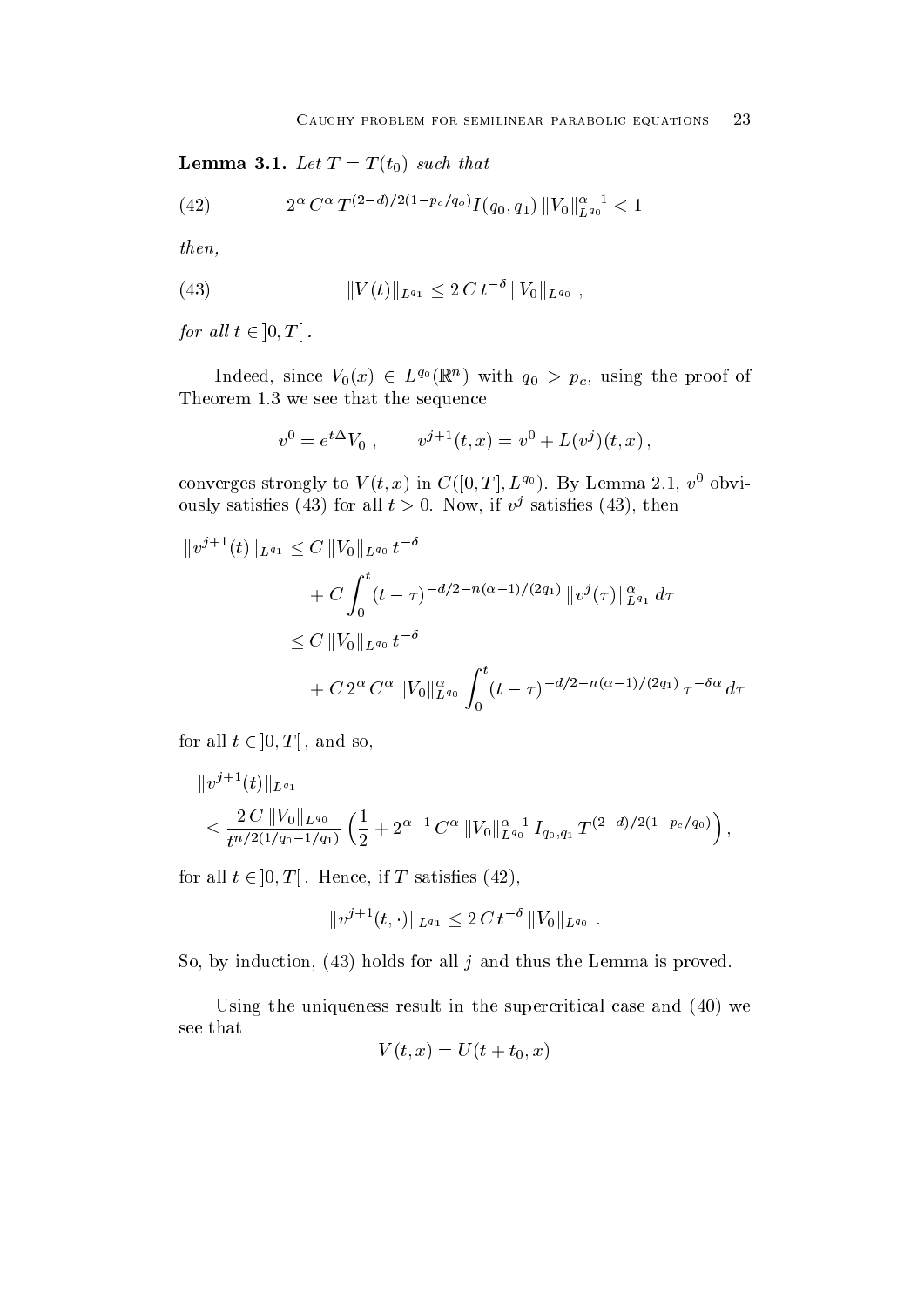and so by Lemma so by Lemma so by Lemma so by Lemma so by Lemma so by Lemma so by Lemma

$$
||U(t+t_0)||_{L^{q_1}} \leq 2C t^{-\delta} ||U(t_0)||_{L^{q_0}} ,
$$

for each  $t \in [0, T(t_0)]$  where  $T(t_0)$  satisfies (42). Now, we claim that there exists an absolute constant A' such that, when  $||U_0||_{L^{p_c}} \leq A'$ , one can always take  $T(t_0) = t_0/2$  in the previous inequality. Indeed by  $L$  . The make sure that sure that sure that sure that sure that sure that sure that sure that sure that sure that sure

$$
2^{\alpha} C^{\alpha} \left(\frac{t_0}{2}\right)^{(2-d)/2(1-p_c/q_0)} \|V_0\|_{L^{q_0}}^{\alpha-1} I(q_0,q_1) < 1,
$$

which combined with  $\mathcal{M}$  and  $\mathcal{M}$  and  $\mathcal{M}$  and  $\mathcal{M}$  and  $\mathcal{M}$  and  $\mathcal{M}$ 

$$
2^{\alpha} C^{\alpha} \left(\frac{t_0}{2}\right)^{(2-d)/2(1-p_c/q_0)-n(\alpha-1)/2(1/p_c-1/q_0)} \|U_0\|_{L^{p_c}}^{\alpha-1} I(q_1,q_0) < 1
$$

and, since

$$
\frac{2-d}{2}\Big(1-\frac{p_c}{q_0}\Big)-\frac{n(\alpha-1)}{2}\Big(\frac{1}{p_c}-\frac{1}{q_0}\Big)=0
$$

it is sufficient to make sure that

$$
2^\alpha \, C^\alpha \, \|U_0\|_{L^{\,p_c}}^{\alpha-1} \, I(q_1,q_0) < 1 \, .
$$

Thus, when  $U_0$  is small enough in  $L^{p\epsilon}(\mathbb{R}^n)$ , (42) holds for each  $t_0 > 0$ and so

$$
\left\| U\left(\frac{3 t_0}{2}\right) \right\|_{L^{q_1}} \leq 2 C t_0^{-\delta} t_0^{-n/2(1/p_c - 1/q_0)} \|U_0\|_{L^{p_c}}
$$

and, since  $t_0$  is arbitrary,

$$
||U(t)||_{L^{q_1}} \leq 2C t^{-n/2(1/p_c - 1/q_1)} ||U_0||_{L^{p_c}},
$$

for all  $t > 0$ . Now, since  $I(q_i, q_{i+1}) < +\infty$  and since we have prove the required estimate for  $q_1$  defined by (39), we have just to iterate this proof to get the required estimate in  $L^{q_2}$  norm... Thus, for each  $q_i$ , the proof follows by induction. Now, if  $q \in [q_i, q_{i+1}]$ , we get the result by interpolation. Thus we have proved that  $U(t, x)$ , the global solution of  $(2)$ , satisfies

$$
||U(t,x)||_{L^q} \leq C t^{-\gamma(q)} ||U_0||_{L^{p_c}},
$$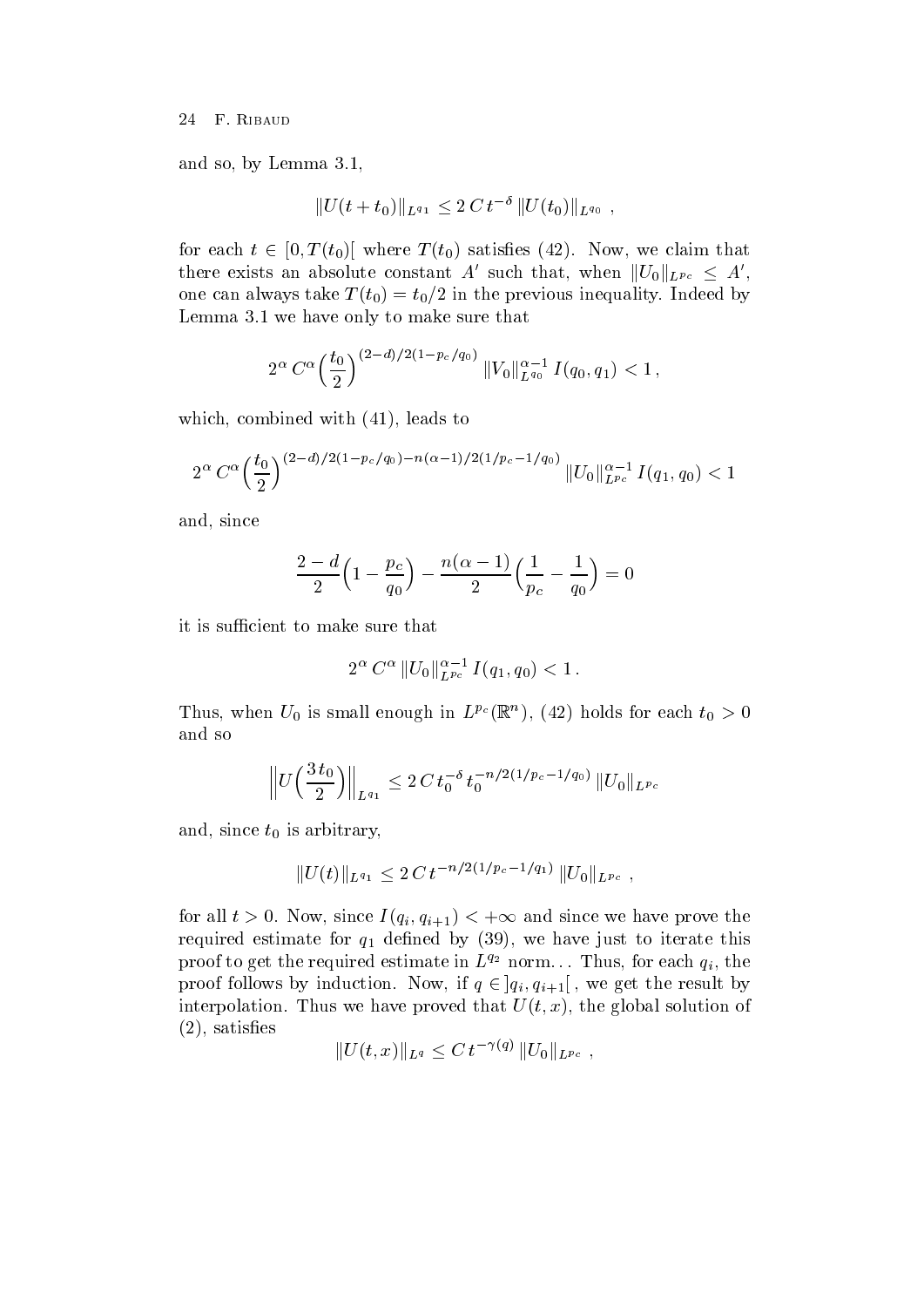for all  $q \in [p_c, +\infty]$ .

# 3.2. Initial data in  $L^{p_c}(\mathbb{R}^n) \cap L^p(\mathbb{R}^n)$ .

Let  $p < p_c$ . We consider now an initial data  $U_0$  which belongs to  $L^p(\mathbb{R}^n) \cap L^{p_c}(\mathbb{R}^n)$ , we assume that  $||U_0||_{L^{p_c}} \leq A$  and we denote by  $U(t, x)$  the Gigas solution of (2) which belongs to  $D\mathcal{C}(\mathbb{R}^+, D^{reg})$ and satisfied the slight state of the slight state of the slight state of the slight state of the slight state improvement about the decay of the  $L^q(\mathbb{R}^+)$  norms (estimates (18) of Lemma that we previously proved we are rst going to show that the Giga's solution belongs to  $L^p(\mathbb{R}^+)$  for all t (step one), then we will prove that  $U(t, x)$  belongs to  $D\cup (\mathbb{R}^+, L^p(\mathbb{R}^+))$  (step two) and next, that  $U(t, x)$  satisfies the asymptotic estimates (20) (step three).

*Step one.* Here we consider  $U_0(x) \in L^p(\mathbb{R}^n) \cap L^{p_c}(\mathbb{R}^n)$  and we want to prove that

 $(44)$   $||U(t)||_{L^{p}} \leq C(T),$  for all  $T > 0$  and  $t \in [0, T]$ .

First let us assume that

(45) 
$$
\max\left\{1,\frac{p_c}{\alpha}\right\} \leq p < p_c.
$$

Then, since  $U(t, x)$  is a solution for (2), for all  $T > 0$  and  $t \in [0, T]$ 

$$
||U(t)||_{L^{p}} \leq ||U_{0}||_{L^{p}} + ||L(U)(t)||_{L^{p}}
$$
  
\n
$$
\leq ||U_{0}||_{L^{p}} + \int_{0}^{t} ||e^{(t-\tau)\Delta}P(D)F(U)(\tau)||_{L^{p}} d\tau
$$
  
\n
$$
\leq ||U_{0}||_{L^{p}} + \int_{0}^{t} |t-\tau|^{-d/2} ||F(U)(\tau)||_{L^{p}} d\tau
$$
  
\n
$$
\leq ||U_{0}||_{L^{p}} + \int_{0}^{t} |t-\tau|^{-d/2} ||U(\tau)||_{L^{p_{\alpha}}}^{\alpha} d\tau
$$

Now, by (45),  $p \alpha \geq p_c$  and so, using the estimates (18) of the Lemma we obtain that

$$
||U(t)||_{L^p} \le ||U_0||_{L^p} + \int_0^t |t - \tau|^{-d/2} \tau^{-\alpha \gamma(p\alpha)} ||U_0||_{L^{p_c}}^{\alpha} d\tau
$$
  
\$\leq ||U\_0||\_{L^p} + C(T) ||U\_0||\_{L^{p\_c}}^{\alpha}\$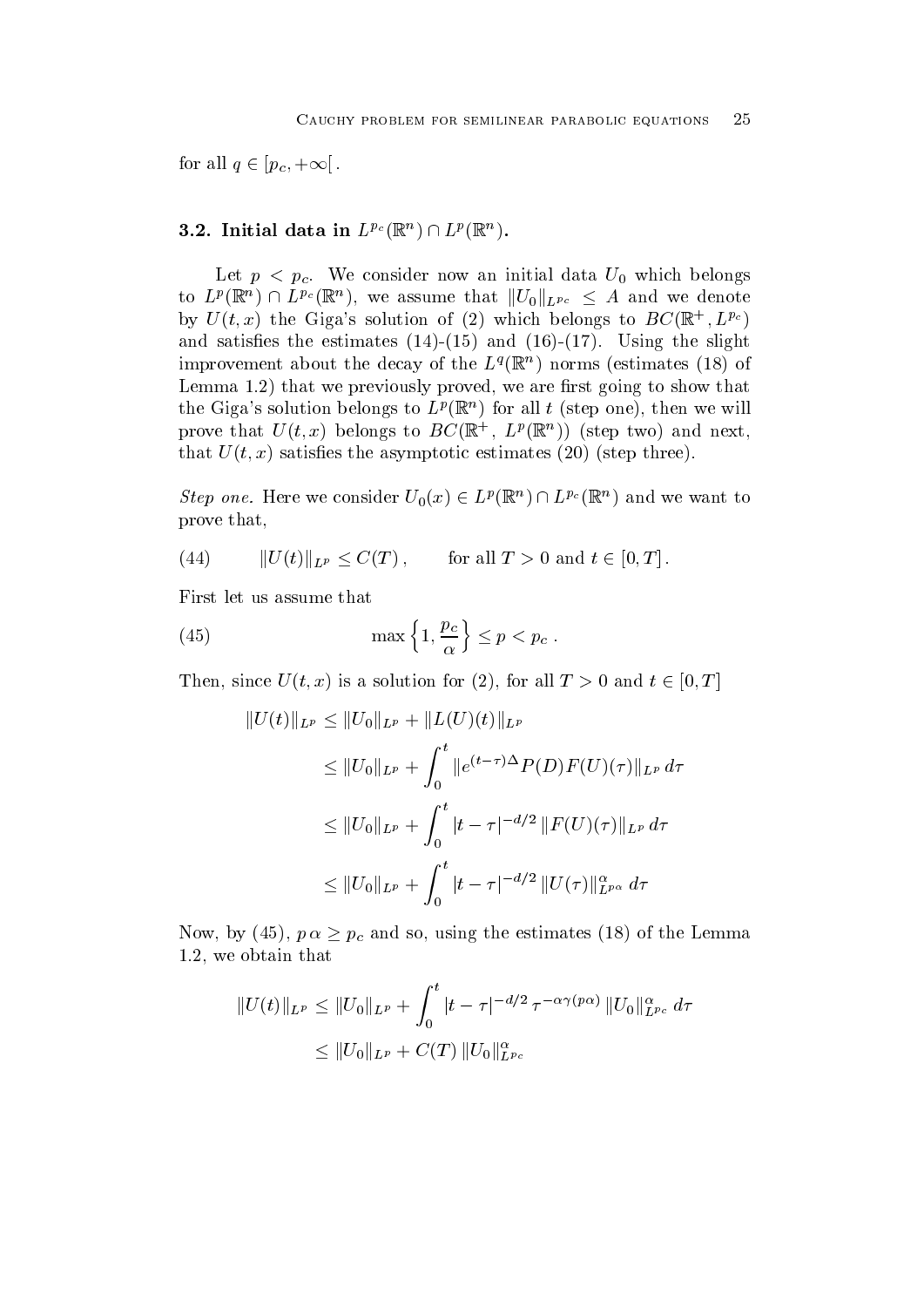since  $d < 2$  and

$$
0 < \gamma(p \alpha) < \gamma(p_c \alpha) = \frac{2-d}{2 \alpha} \leq \frac{1}{\alpha} ,
$$

for all  $p_c/\alpha < p < p_c$ .

Thus, the estimate  $(44)$  is proved for all p which verify  $(45)$  and, if  $p_c < \alpha$ , the proof is over.

Assume now that

(46) 
$$
\max\left\{1,\frac{p_c}{\alpha^2}\right\} \leq p < \frac{p_c}{\alpha} \; .
$$

First, if  $U_0(x) \in L^p \cap L^{p_c}$ , then  $U_0(x)$  belongs to  $L^q(\mathbb{R}^n)$  for all  $q \in L^q$  $[p_c\,\alpha^{-1},p_c]$  and then, by the previous result,  $||U(t)||_{L^q} \leq C(T,U_0)$  for an q in the range  $|p_c \alpha \rangle$ ,  $|p_c|$ . Second, since  $U(t, x)$  is a solution of  $(Z)$ 

$$
||U(t)||_{L^{p}} \leq ||U_{0}||_{L^{p}} + ||L(U)(t)||_{L^{p}}
$$
  
\n
$$
\leq ||U_{0}||_{L^{p}} + \int_{0}^{t} ||e^{(t-\tau)\Delta}P(D)F(U)(\tau)||_{L^{p}} d\tau
$$
  
\n
$$
\leq ||U_{0}||_{L^{p}} + \int_{0}^{t} |t-\tau|^{-d/2} ||F(U)(\tau)||_{L^{p}} d\tau
$$
  
\n
$$
\leq ||U_{0}||_{L^{p}} + \int_{0}^{t} |t-\tau|^{-d/2} ||U(\tau)||_{L^{p\alpha}}^{\alpha} d\tau.
$$

Next, we remark that  $d < 2$  and that, by (46),  $p \alpha$  belongs to the range  $|p_c \alpha \rangle$  -,  $|p_c|$  . Hence, by the previous result, we can use the bound

$$
||U(t)||_{L^{p\alpha}} \leq C(T, U_0),
$$

which leads to

$$
||U(t)||_{L^p} \leq ||U_0||_{L^p} + C(T, U_0)
$$

and so, the estimate (44) holds for all  $p$  in the range  $[\max{\{1, p_c/\alpha^2\}}, p_c]$ . Next, for  $p \in |p_c \alpha^{-n-1}, p_c \alpha^{-n}|$ , the proof of (44) follows easily by induction

Step two- In step one we have proved that Ut x the Gigas solution of (2) belongs to  $L^p(\mathbb{R}^n)$  for all  $t\geq 0$  when  $U_0$  belongs to  $L^p(\mathbb{R}^n) \cap L^{p_c}(\mathbb{R}^n)$ and when  $U_0$  is small enough in  $L^{p_0}(\mathbb{R}^n)$ . Now, we are going to prove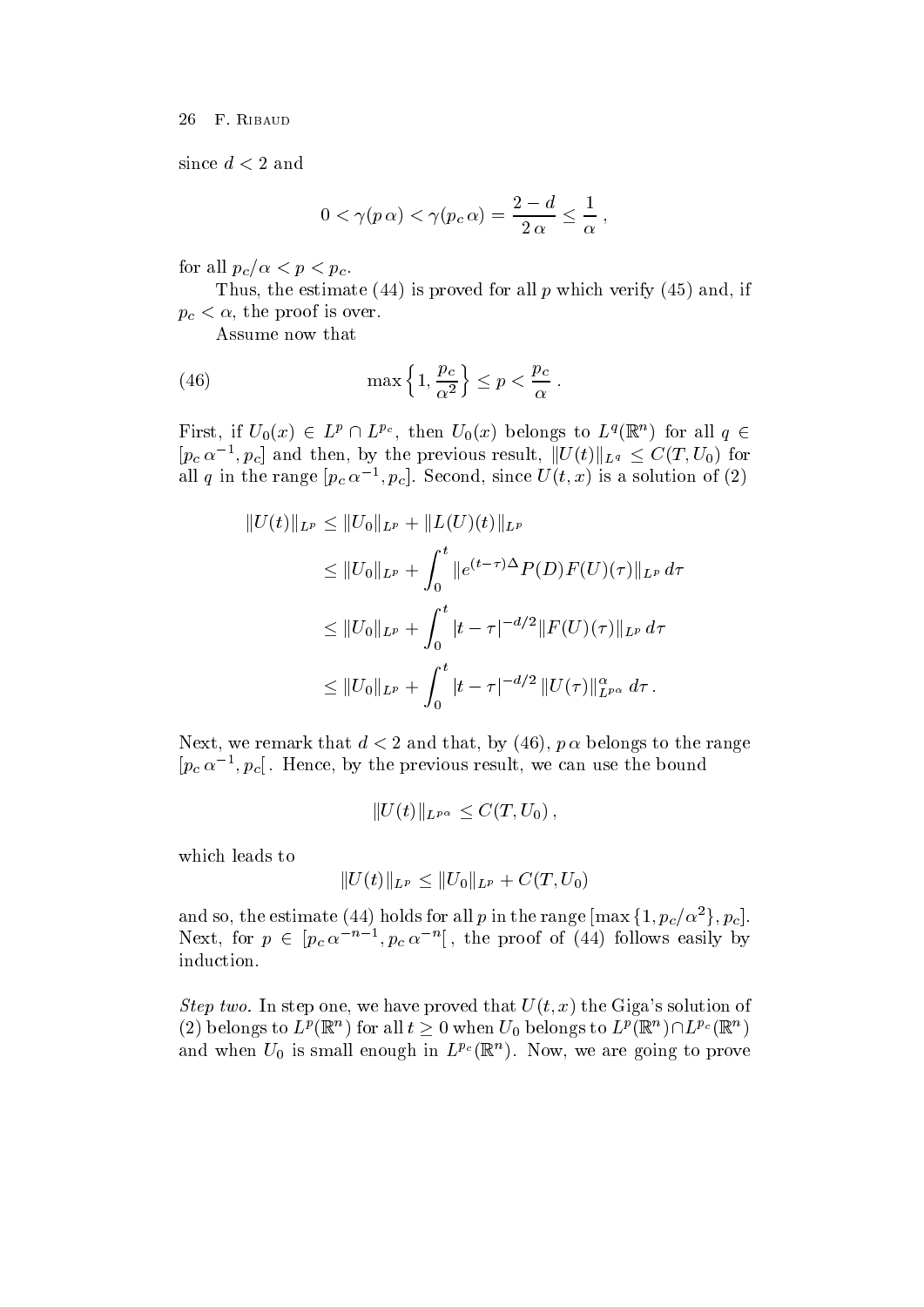that  $U(t, x)$  belongs to  $D\cup (\mathbb{R}^+, L^x)$ . Let us consider  $I > 0$  and t in T is a mild since  $T$  is a mild solution of  $T$  is a mild solution of  $T$  is a mild solution of  $T$ 

$$
U(t,x) = e^{t\Delta}U_0(x) + L(U)(t,x).
$$

 $S = \begin{bmatrix} 1 & 1 & 1 \end{bmatrix}$ 

$$
||U(t)||_{L^p} \le ||U_0||_{L^p} + ||L(U)(t)||_{L^p}
$$
  
\n
$$
\le ||U_0||_{L^p} + \int_0^t ||e^{(t-\tau)\Delta}P(D)F(U)(\tau)||_{L^p} d\tau
$$
  
\n
$$
\le ||U_0||_{L^p} + C \int_0^t (t-\tau)^{-\xi(q)} ||F(U(\tau))||_{L^q} d\tau,
$$

where  $\mathbf{v}$  is any exponent in the contract will be any exponent in the set of  $\mathbf{v}$  $\xi(q)$  is defined by

(47) 
$$
\xi(q) = \frac{d}{2} + \frac{n}{2} \left( \frac{1}{q} - \frac{1}{p} \right),
$$

Using Hölder's inequality we get

$$
||U(t)||_{L^p} \leq ||U_0||_{L^p} + C \int_0^t (t-\tau)^{-\xi(q)} ||U(\tau)||_{L^{qq_1}} ||U(\tau)||_{L^{qq_2(\alpha-1)}}^{\alpha-1} d\tau,
$$

 $q \mathrel{\mathcal{A}}$  and furthermore we choose  $q \mathrel{\mathcal{A}}$  and  $q \mathrel{\mathcal{A}}$  and  $q \mathrel{\mathcal{A}}$  and  $q \mathrel{\mathcal{A}}$  and  $q \mathrel{\mathcal{A}}$  and  $q \mathrel{\mathcal{A}}$  and  $q \mathrel{\mathcal{A}}$  and  $q \mathrel{\mathcal{A}}$  and  $q \mathrel{\mathcal{A}}$  and  $q \mathrel{\mathcal{A}}$  and  $q \mathrel{\mathcal{A}}$ to obtain

$$
||U(t)||_{L^p}\leq ||U_0||_{L^p}+C||U||_{L^{\infty}([0,T],L^p)}\int_0^t(t-\tau)^{-\xi(q)}||U(\tau)||_{L^{qq_2(\alpha-1)}}^{\alpha-1}d\tau.
$$

Now if we choose q such that  $q \approx p$  with  $q < p$  then, since  $q q_1 = p$ ,  $q_1 \approx 1$ . Hence it follows that  $z = q q_2 (\alpha - 1) \geq p_c$ . Next, for  $z =$  $q q_2(\alpha-1) \geq p_c$ , by Lemma 1.2, we can bound  $U(t, x)$  in  $L^{qq_2(\alpha-1)}(\mathbb{R}^n)$ norm by

$$
||U(t,x)||_{L^{qq_2(\alpha-1)}} \leq C \, t^{-\gamma(qq_2(\alpha-1))} \, ||U_0||_{L^{p_c}}
$$

and so

$$
||U(t)||_{L^p} \leq C ||U_0||_{L^p} + ||U||_{L^{\infty}([0,T],L^p)} ||U_0||_{L^{p_c}}^{\alpha-1} \int_0^t (t-\tau)^{-\xi(q)} \tau^{-\theta(q)} d\tau,
$$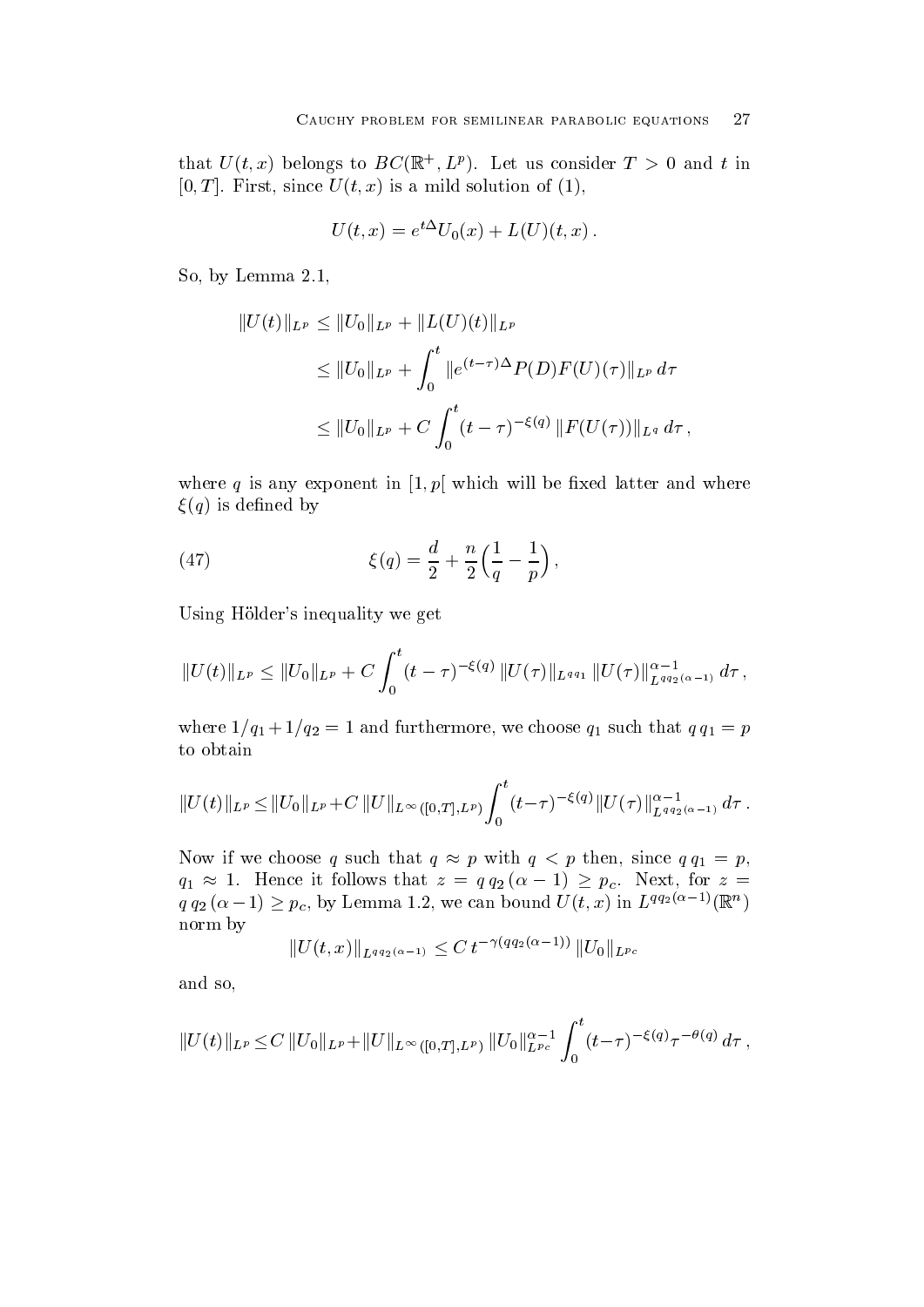where

(48) 
$$
\theta(q) = (\alpha - 1) \gamma(q q_2 (\alpha - 1)) = \frac{1}{2} (2 - d - \frac{n}{q q_2}).
$$

One can easily check that choosing  $q \approx p$  then  $q_2$  is large enough to makes sure that  $\mathbf{u}$  is the discrete discrete discrete discrete discrete discrete discrete discrete discrete  $\blacksquare$  and so and so and so and so and so and so and so and so and so and so and so and so and so and so and so and so and so and so and so and so and so and so and so and so and so and so and so and so and so and so and

(49) 
$$
||U||_{L^{\infty}([0,T],L^p)} \leq ||U_0||_{L^p} + C ||U||_{L^{\infty}([0,T],L^p)} ||U_0||_{L^{pc}}^{\alpha-1}.
$$

Now, if  $||U_0||_{L^{p_c}}$  is small enough then

$$
1-C\,\|U_0\|_{L^{\,pc}}^{\alpha-1}\geq \frac{1}{2}
$$

and then, by (49), and since  $||U||_{L^{\infty}([0,T],L^p)} < +\infty$  for all  $T > 0$ ,

$$
||U||_{L^{\infty}([0,T],L^p)} \leq \frac{||U_0||_{L^p}}{1-C||U_0||_{L^{p_c}}^{\alpha-1}} \leq 2 ||U_0||_{L^p}.
$$

To conclude, we have just to remark that the right side of this estimate do not depend of T. Thus, we have proved that  $U(t, x)$  the mild solution of (1) belongs to  $D \cup (\mathbb{R}^+, L^r(\mathbb{R}^-))$ .

Step three. Now we have to prove the  $L^2(\mathbb{R}^n)$  estimates (20) of Theorem 1.4. They hold obviously for the term  $e^{\pm}U_0$  by Lemma 2.1, hence, we just deal with the nonlinear term  $L(U)$ . First let us suppose that

(50) 
$$
\delta(r) = \frac{n}{2} \left( \frac{1}{p} - \frac{1}{r} \right) < \frac{2 - d}{2} \, .
$$

Then

$$
||L(U)(t)||_{L^{r}} \leq \int_{0}^{t} ||e^{(t-\tau)\Delta} P(D)F(U(\tau))||_{L^{r}} d\tau
$$
  
\n
$$
\leq C \int_{0}^{t} (t-\tau)^{-\delta(r)} ||e^{(t-\tau)\Delta} P(D)F(U(\tau))||_{L^{p}} d\tau
$$
  
\n
$$
\leq C \int_{0}^{t} (t-\tau)^{-\delta(r)-\xi(q)} ||U(\tau)||_{L^{qq_{1}}} ||U(\tau)||_{L^{qq_{2}(\alpha-1)}}^{\alpha-1} d\tau,
$$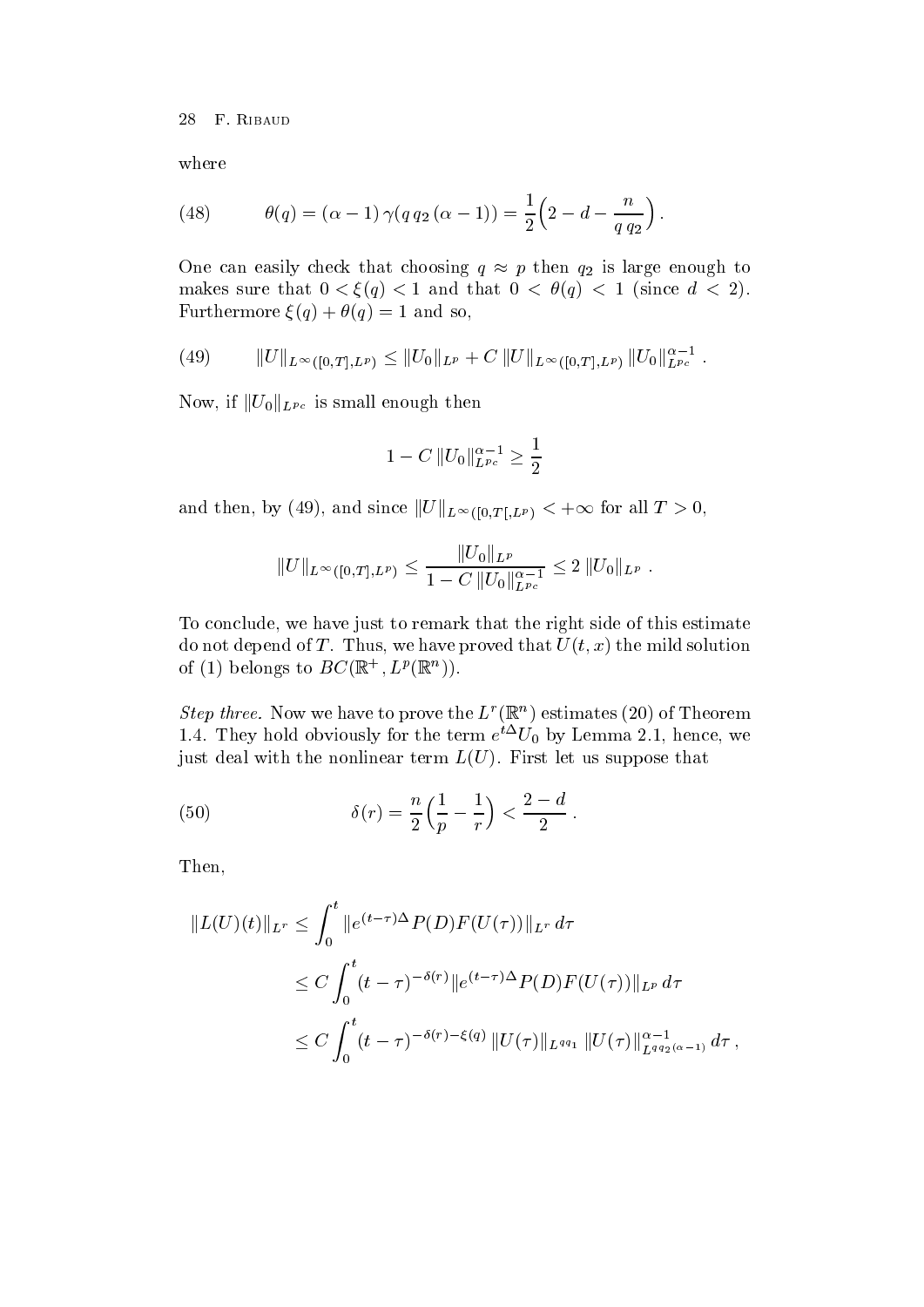where  $q \in [1, p]$ ,  $1/q_1 + 1/q_2 = 1$  and  $\xi(q)$  is given by  $(47)$ . Now, taking  $q q_1 = p$  with  $q \approx p$  then  $q_1 \approx 1$  and  $q q_2 (\alpha - 1) \geq p_c$  and so, we using

$$
||L(U)(t)||_{L^r} \leq C\big(\sup_{t\in\mathbb{R}^+}||U(t)||_{L^p}\big)||U_0||_{L^{p_c}}^{\alpha-1}\int_0^t (t-\tau)^{-\delta(r)-\xi(q)}\,\tau^{-\theta(q)}\,d\tau\,,
$$

where  $\theta(q)$  is given by (48). If (50) holds then one can choose q,  $q_1$  and  $\mathcal{A}$  such that  $\mathcal{A}$  and  $\mathcal{A}$  and  $\mathcal{A}$  and  $\mathcal{A}$  and  $\mathcal{A}$  and  $\mathcal{A}$  and  $\mathcal{A}$  and  $\mathcal{A}$  and  $\mathcal{A}$  and  $\mathcal{A}$  and  $\mathcal{A}$  and  $\mathcal{A}$  and  $\mathcal{A}$  and  $\mathcal{A}$  and  $\mathcal{A}$  and  $\mathcal{A}$ 

$$
||L(U)(t)||_{L^r} \leq C t^{-\delta(r)} \left( \sup_{t \in \mathbb{R}^+} ||U(t)||_{L^p}\right) ||U_0||_{L^{p_c}}^{\alpha-1}.
$$

Then, since  $||U(t)||_{L^p} \leq C ||U_0||_{L^p}$  (by step two),

$$
||L(U)(t)||_{L^r} \leq C t^{-\delta(r)} ||U_0||_{L^{p_c}}^{\alpha-1} ||U_0||_{L^p} \leq C t^{-\delta(r)} ||U_0||_{L^p},
$$

which completes the proof.

Now, if (50) is not fulfilled, we build a sequence  $\{r_i\}$  defined by

$$
r_0 = p
$$
,  $\frac{n}{2} \left( \frac{1}{r_i} - \frac{1}{r_{i+1}} \right) = \delta < \max \left\{ \frac{(2-d)}{2}, \alpha^{-1} \right\}.$ 

And, if  $p < r_1 < r_2 < p_c$ , since  $U(t, \cdot)$  is bounded in  $L^p \cap L^{p_c}$ , then  $U(t, \cdot)$  is also bounded in L<sup>r</sup> for all r in  $|p, p_c|$  and for each  $t \geq 0$ .

now it is a proportion of the solution of the solution of the solution of the solution of the solution of the

(51) 
$$
\begin{cases} W(t,x) = e^{t\Delta}V_0 + L(W)(t,x), \\ W(0,x) = W_0(x) = U(t_0,x). \end{cases}
$$

We have already proved that

$$
(52) \quad W_0 \in L^{p_c}(\mathbb{R}^n) \cap L^{r_1}(\mathbb{R}^n) \quad \text{with} \quad ||W_0||_{L^{r_1}} \leq C \ t_0^{-\delta(r_1)} \, ||U_0||_{L^{p_c}}
$$

and furthermore  $W(t, \cdot)$  is bounded in  $L^{r_1}(\mathbb{R}^n) \cap L^{p_c}(\mathbb{R}^n)$ . So we just have to iterate the previous proof to estimate  $W(t_0, x) = U(2t_0, x)$  in  $L^2(\mathbb{R}^+)$  horm with respect to  $W_0(x) = U(t_0,x)$  in  $L^2(\mathbb{R}^+)$  horm to obtain the required estimate and we can do this until  $r_i \leq p_c$ .

now it is denoted by I the result index such that  $\mathcal{L}$  the right  $\mathcal{L}$  is the such that  $\mathcal{L}$ proved that

(53) 
$$
\begin{cases} ||U(t)||_{L^{p_c}} \leq C (1+t)^{-\delta(p_c)}, \\ ||U(t)||_{L^{r_I}} \leq C t^{-\delta(r_I)}. \end{cases}
$$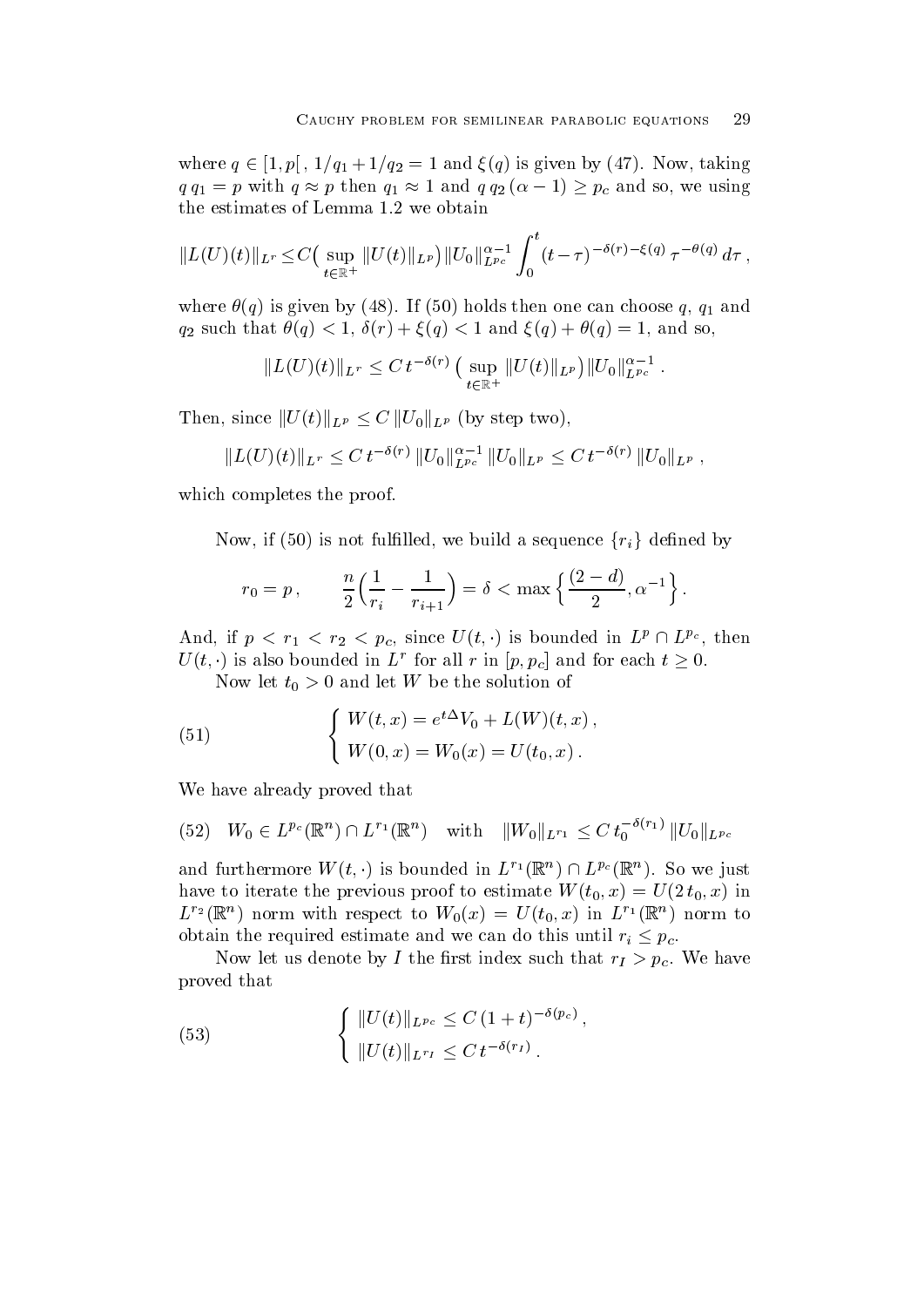and, to conclude, we just have to use the same proof as in Section 3.1 with the estimate instead of the estimates  $\mathbf{N} = \mathbf{I}$ of the Proposition

# $\delta.\delta$ . Initial data in  $H_{\eta}(\mathbb{K}^n)$ .

we give now the proof of Theorem II and the proof of Theorem II and the proof of Theorem II and the proof of T data  $U_0$  such that  $||U_0||_{H^{s_c}_p} \leq A'$ . Then, by the Sobolev embedding theorem,  $U_0$  belongs to  $L^{p_c}(\mathbb{R}^n) \cap L^p(\mathbb{R}^n)$  and, if A' is small enough, then  $||U_0||_{L^{p_c}} \leq A$ . So, according to Theorem 1.4, there exists a unique  $\mathcal{U}$  solution satisfies the  $\mathcal{U}$  of  $\mathcal{U}$  of  $\mathcal{U}$  and  $\mathcal{U}$  and  $\mathcal{U}$ Hence, to prove that U belongs to  $DC(\mathbb{R}^+, H_p^{\circ})$ , we have only to check that U remains bounded in the homogeneous space  $H_{p}^{\infty}(\mathbb{R}^n)$  thanks to the following well know inequality

$$
||f||_{H_p^s} \leq C (||f||_{L^p} + ||f||_{\dot{H}_p^s}),
$$
 for all  $s \geq 0$ .

Now since  $U$  is a solution of  $(2)$ ,

$$
||U(t)||_{\dot{H}_{p}^{s_c}} \leq ||U_0||_{\dot{H}_{p}^{s_c}} + ||L(U)(t)||_{\dot{H}_{p}^{s_c}}
$$
  
\n
$$
\leq ||U_0||_{H_{p}^{s_c}} + \int_0^t ||e^{(t-\tau)\Delta}P(D)F(U(\tau))||_{\dot{H}_{p}^{s_c}} d\tau
$$
  
\n(54)  
\n
$$
\leq ||U_0||_{H_{p}^{s_c}} + C \int_0^t (t-\tau)^{-(s_c+d)/2} ||F(U(\tau))||_{L^p} d\tau
$$
  
\n
$$
\leq ||U_0||_{H_{p}^{s_c}} + C \int_0^t (t-\tau)^{-\lambda(q)} ||F(U(\tau))||_{L^{q/\alpha}} d\tau
$$
  
\n
$$
\leq ||U_0||_{H_{p}^{s_c}} + C \int_0^t (t-\tau)^{-\lambda(q)} ||U(\tau)||_{L^q}^{\alpha} d\tau,
$$

where

(55) 
$$
\lambda(q) = \frac{s_c + d}{2} + \frac{n}{2} \left( \frac{\alpha}{q} - \frac{1}{p} \right), \qquad q \in ]p_c, p \alpha].
$$

and where, in the third inequality, we used the hypothesis of homogeneity on  $P(D)$ .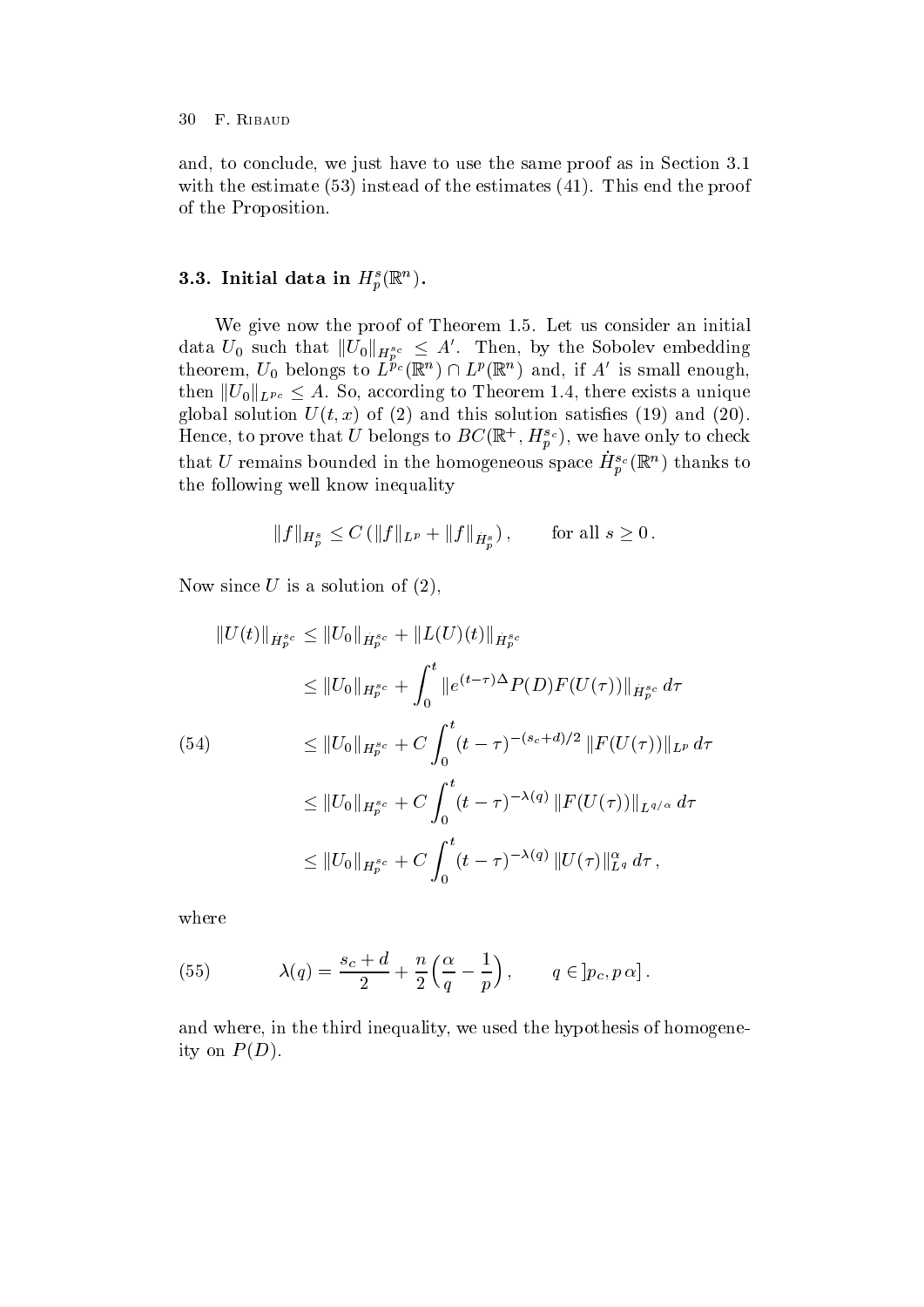Since  $p > p_c/\alpha$ , one can check that  $s_c < 2 - a$ , and so taking  $q \approx p \, \alpha$ , one can always choose q such that  $0 < \lambda(q) < 1$ . Then, for this choice of  $q$  we obtain

$$
||U(t)||_{\dot{H}_{p}^{s_c}} \leq ||U_0||_{H_p^{s_c}} + C \left( \sup_{\mathbb{R}^+} t^{\gamma(q)} ||U(t)||_{L^q} \right)^{\alpha} \int_0^t (t-\tau)^{-\lambda(q)} \, \tau^{-\alpha\gamma(q)} \, d\tau \leq ||U_0||_{H_p^{s_c}} + C \left( \sup_{\mathbb{R}^+} t^{\gamma(q)} ||U(t)||_{L^q} \right)^{\alpha},
$$

since  $\lambda(q) + \alpha \gamma(q) = 1$ . But, by Lemma 1.2, we know that  $t^{\gamma} \| U(t) \|_{L^q}$ remains bounded for all  $t \geq 0$  and so U belongs to  $BC(\mathbb{R}^+, H^{s_c}_{p})$ . Thus we have proved that U belongs to  $DC(\mathbb{R}^+, H_p^{\circ})$ .

Now, let  $U_0 \in H_p^s(\mathbb{R}^n)$  such that  $||U_0||_{H_p^{s_c}} \leq A'$ . Then, according to Part a of Part and Pit and to Part a of Theorem Part and the second theorem and the second  $\alpha$ unique solution of (2) in  $C([0,T], H_p^s) \cap BC(\mathbb{R}^+, H_p^{sc})$  and so, to prove Part b) of Theorem 1.5, we must show that blow up in  $H_{\tilde{p}}(\mathbb{R}^n)$  horm cannot occur But and the state in Part b of Theorem Islam and the cannot provide the canonical show the canonic that smoothing effects occur namely that

$$
||U(t) - e^{t\Delta} U_0||_{H^{s_c + \theta}_p} \leq C ||U(t)||_{H^{s_c}_p},
$$

this assumption by a contract in the contract of the contract in the contract of  $\mathcal{M}$  is given by  $\mathcal{M}$ blow up holds in  $H_p^{\circ}$  ( $\mathbb{R}$ ) horm, it holds also in  $H_p^{\circ}(\mathbb{R}$ ) horm: this contradicts Part a of Theorem in the second state s-sc is arbitrary weak and the second state second state second state second state second state second state second state second state second state second state second stat have just to iterate this proof to obtain the required result.

# 4. Composition on  $\pi_{\eta}(\mathbb{R}^+)$  spaces.

In this section we prove the nonlinear estimate

$$
\|F(u)\|_{H_p^{s_\alpha}}\leq C\,\|u\|^{\alpha}_{H_n^s}
$$

that we use the crucial way in the proof of the proof of Theorem and Photo of Theorem 2014 and the proof of Th about local existence and uniqueness for Equation  $(2)$ ). First we are going to consider the case H2) (*i.e.* when  $s_{\alpha} \leq 0$ ). Then, after recalling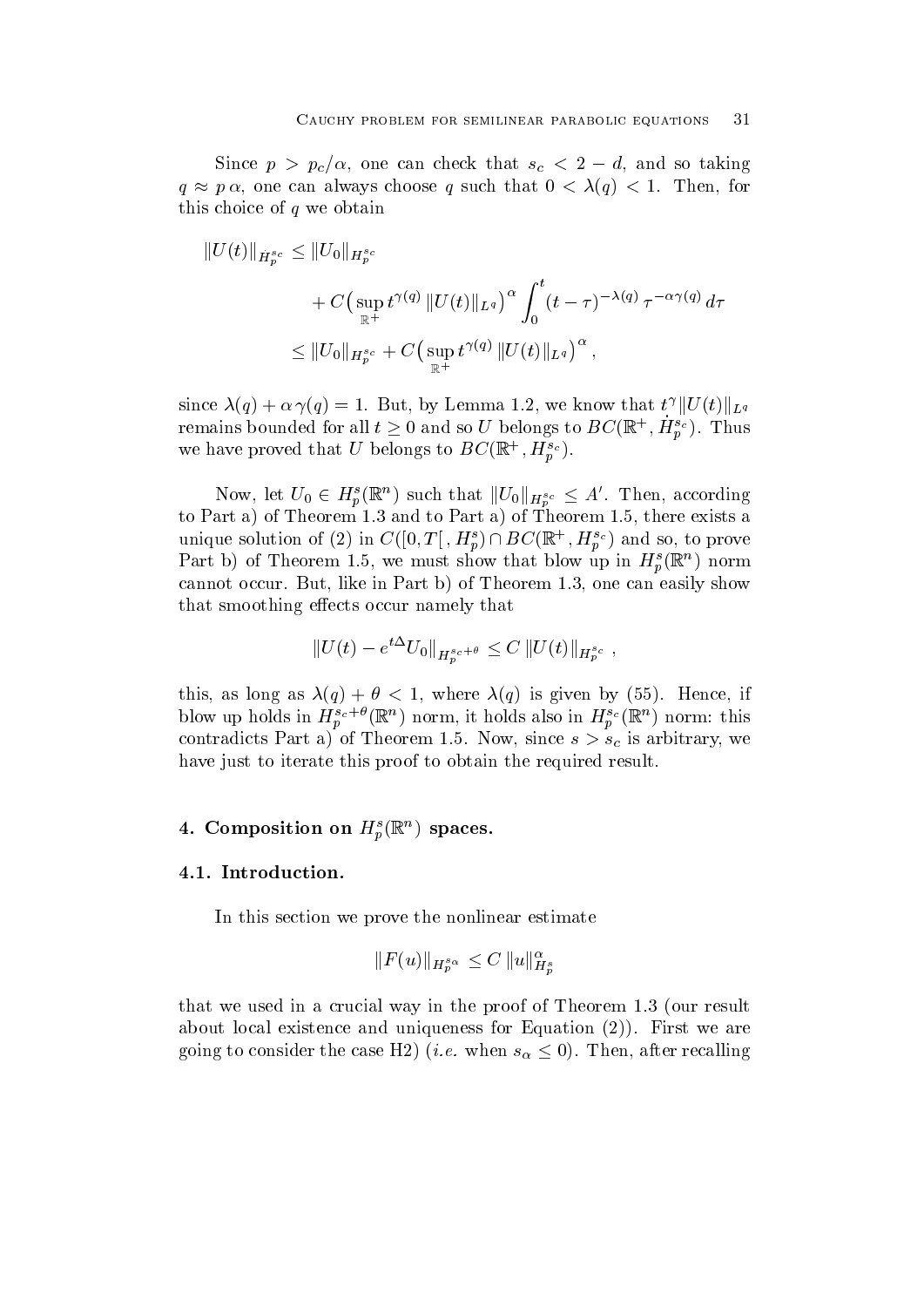a few results about Littlewood-Paley analysis we will prove Theorem 1.0 when H<sub>2</sub>) is fullfied  $0 \lt s_\alpha \lt u-1$ .

# 4.2. The case  $s_\alpha \leq 0$ .

Here, we suppose that  $\max\{0, n/p - n/\alpha\} < s$  and that H2) is fulfilled, *i.e.* that  $s_\alpha \leq 0$  and that  $|F(x)| \leq C |x|^\alpha$ . Now consider  $u(x) \in H_n^s(\mathbb{R}^n)$ . Then, by the Sobolev embedding Theorem ( $s \geq 0$  and  $p \in \{1, +\infty\}$  we have

(56) 
$$
H_p^s(\mathbb{R}^n) \hookrightarrow L^{(1/p-s/n)^{-1}}(\mathbb{R}^n).
$$

Now, since  $s > n/p - n/\alpha$  we have  $(1/p - s/n) \rightarrow \alpha$  and, on the other hand, we have  $|F(x)| \leq C |x|^{\alpha}$ . Thus, by (56)

$$
(57) \t\t\t ||F(u)||_{L^{(\alpha/p - (s\alpha)/n)-1}} \leq C ||u||_{L^{(1/p - s/n)-1}}^{\alpha} \leq C ||u||_{H_p^s}^{\alpha} .
$$

Next, to conclude, we remark that

$$
\frac{1}{p}-\frac{s_\alpha}{n}=\frac{\alpha}{p}-\frac{s\,\alpha}{n}
$$

and then, since  $s_{\alpha} \leq 0$  and  $(\alpha/p - (s\alpha)/n)^{-1} > 1$ , we can use the Sobolev embedding

(58) 
$$
L^{(\alpha/p-(s\alpha)/n)^{-1}}(\mathbb{R}^n) \hookrightarrow H_p^{s_\alpha}(\mathbb{R}^n) ,
$$

which, with the estimate  $(57)$ , gives

$$
\|F(u)\|_{H^s_p} \alpha \leq C\,\|u\|^{\alpha}_{H^s_p}
$$

as we claim

# -- Littlewood Paley analysis-

Let us rst recall the Littlewood-Paley dyadic decomposition for a tempered distribution and the anti-medial test function  $\mathcal{L}$  . The anon-medial test function  $\mathcal{L}$ such that  $\widehat{\varphi_{-1}}(\xi) = 1$  for  $|\xi| \leq 3/4$  and such that  $\widehat{\varphi_{-1}}(\xi) = 0$  for  $|\xi| \geq 1$ .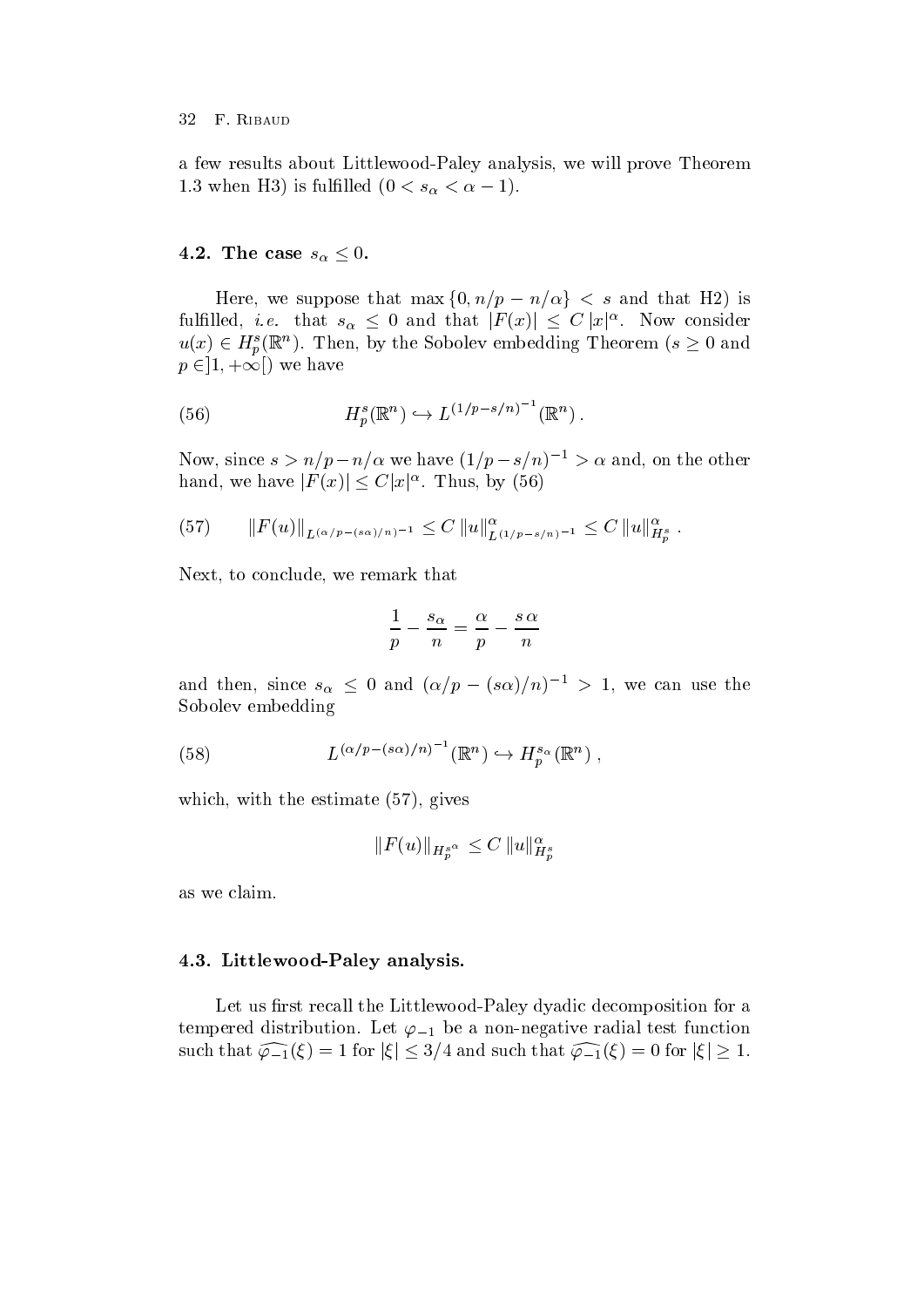Let  $\varphi_j(x) = 2^{nj} \varphi_{-1}(2^j x)$  and let us consider the partial sum operators  $S_j$  associated with the  $\varphi_j$  and defined by

(59) 
$$
S_j(f)(x) = \varphi_j \star f(x).
$$

Now define  $\psi_{-1}(x) = \varphi_{-1}(x)$  and  $\psi_j(x) = \varphi_j(x) - \varphi_{j-1}(x)$  and, in the same way as previously, consider the operators  $\Delta_j$  defined by

(60) 
$$
\Delta_j(f)(x) = S_j(f)(x) - S_{j-1}(f)(x) = \psi_j * f(x).
$$

Thus

(61) 
$$
f = \lim_{j \to \infty} S_j(f) = \Delta_{-1}(f) + \sum_{j=0}^{\infty} \Delta_j(f).
$$

More precisely one can prove the following result (see  $[Tr]$ ).

**Proposition 4.1.** The convergence in (61) occurs in  $\mathbf{H}_p(\mathbb{R})$  for all p in  $[1, \infty]$  and for all s in  $\mathbb{R}$ . Furthermore, for all f in  $H_p^{\sigma}(\mathbb{R}^n)$ ,

$$
||f||_{H_p^s} \sim ||\Delta_{-1}(f)||_{L^p} + \Big\| \Big(\sum_{j=0}^{\infty} 4^{js} |\Delta_j(f)|^2\Big)^{1/2} \Big\|_{L^p}.
$$

Now we give some classical Lemmas which will be of great use in the sequel

**Lemma 4.1** (Bernstein's inequalities). Let  $p \in [1,\infty]$ .

a) If f has its spectrum in the ball  $B(0,r)$  then there exists a constant C independent of f and r such that

$$
\|\Lambda_sf\|_{L^p}\leq C\,r^s\,\|f\|_{L^p}\;,\qquad for\; all\; s>0\,.
$$

b) If f has its spectrum in the ring  $C(0, Ar, Br) = \{\xi : Ar \leq |\xi| \leq$  $B r$  then there exists some constants  $C_1$  and  $C_2$  independent of f and r such that

$$
C_1 r^s ||f||_{L^p} \le ||\Lambda_s f||_{L^p} \le C_2 r^s ||f||_{L^p}
$$
, for all  $s > 0$ .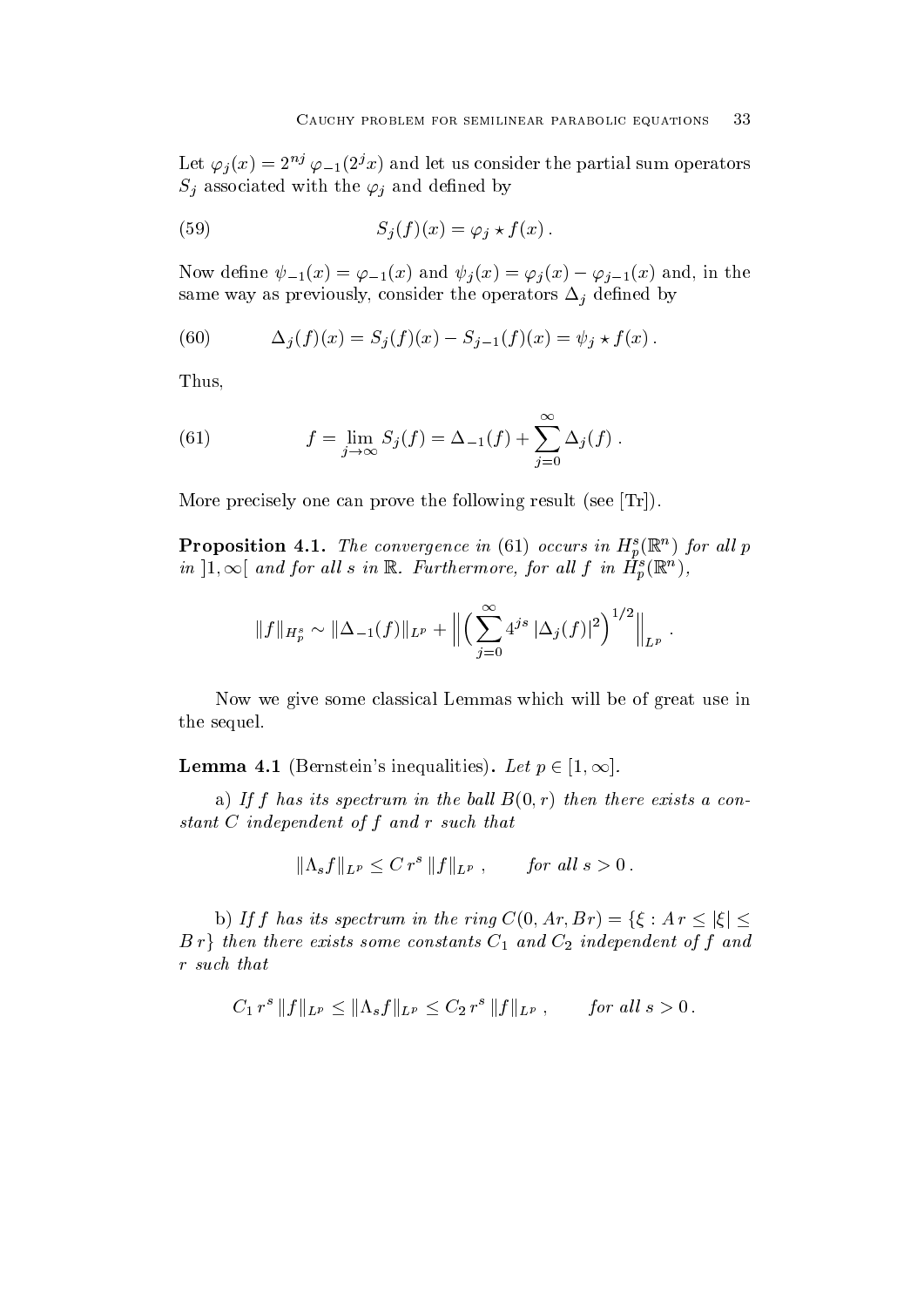For a proof see  $[AG]$ . The second Lemma describes the behavior of  $S_j(u)$  and  $\Delta_j(u)$  in  $L^{\infty}(\mathbb{R}^n)$  horm when u belongs to  $H_p^{\infty}(\mathbb{R}^n)$  spaces.

(62) 
$$
s_n = s - \frac{n}{p}.
$$

Then

a) For all s in  $\mathbb{R}$ ,  $\|\Delta_k(u)\|_{L^{\infty}} \leq C 2^{-ks_n} \|u\|_{H_p^s}$ . b) If  $s < n/p$  then,  $||S_k(u)||_{L^{\infty}} \leq C 2^{-ks_n} ||u||_{H_p^s}$ .

The proof is left to the reader (hint: use Bernstein's inequalities).

**Lemma 4.3.** Let  $\{f_k\}_{k=0}^{\infty}$  be a sequence of functions in  $\mathcal{S}'(\mathbb{R}^n)$  such that

$$
\mathrm{supp} \, (\hat{f}_k) \subset B(0,C\, 2^k) \, .
$$

Then there exists a constant C such that

$$
\Big\| \Big( \sum_{j=0}^{\infty} \sum_{k=0}^{\infty} |\Delta_j(f_k)|^2 \Big)^{1/2} \Big\|_{L^p} \leq C \Big\| \Big( \sum_{k=0}^{\infty} |f_k|^2 \Big)^{1/2} \Big\|_{L^p}.
$$

For a proof see [Me].

# -- The paracomposition formula-

To prove Theorem we use the paracomposition technique see re and the parallel of the parameters of the parameters the parameters the parameter of the parameters of the p introduced by J. M. Bony. We rewrite  $F(u)$  as the serie

$$
F(u) = F(S_0(u)) + (F(S_1(u)) - F(S_0(u))) + \cdots
$$
  
+  $(F(S_{k+1}(u)) - F(S_k(u))) + \cdots$ 

and since F is  $C^1$  at least

(63) 
$$
F(u) = F(S_0(u)) + \sum_{k=0}^{\infty} \Delta_k(u) m_k(u),
$$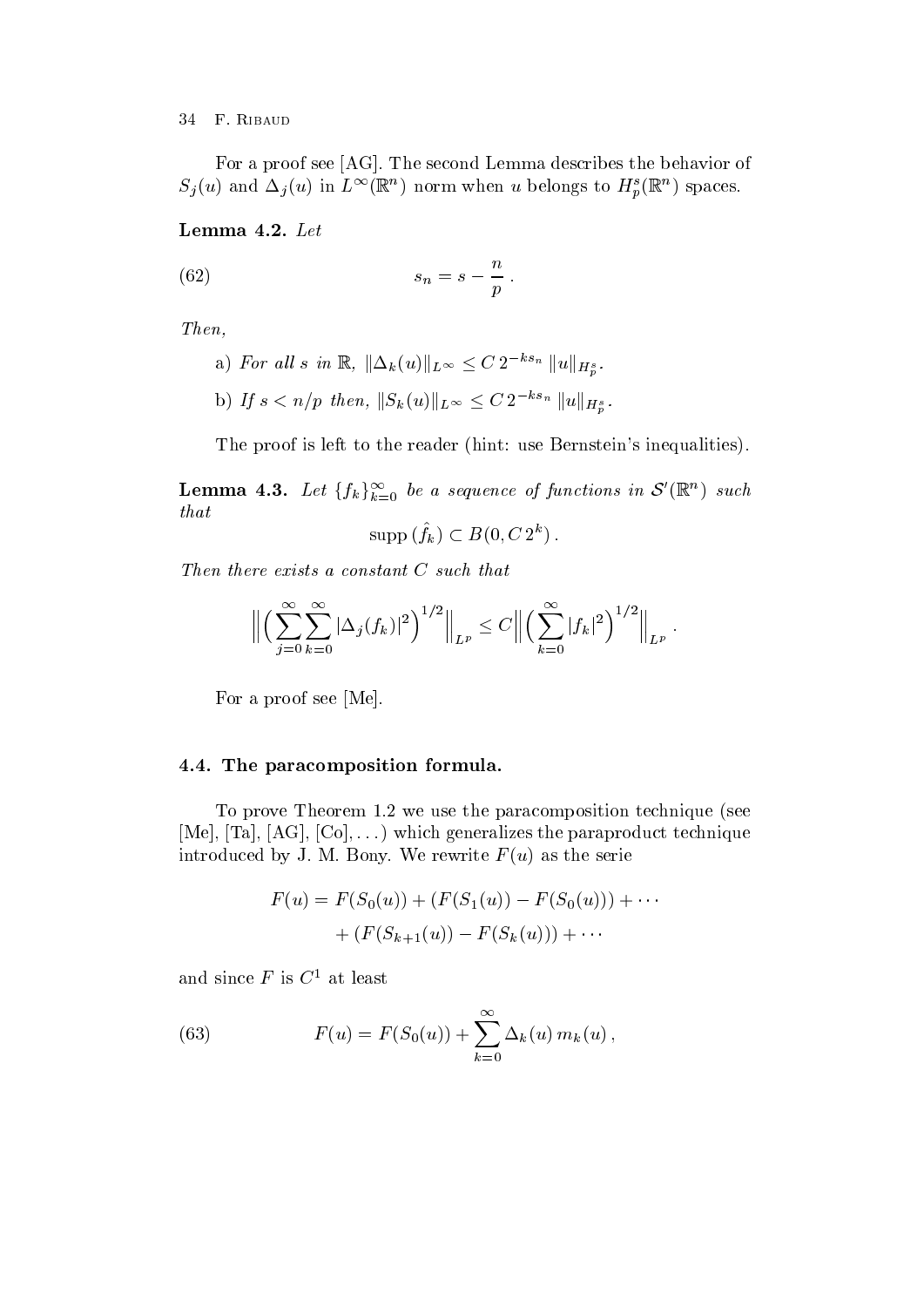where

(64) 
$$
m_k(u) = \int_0^1 F'(S_k(u) + t \Delta_k(u)) dt.
$$

To relocate the  $m_k(u)$  spectrums we introduce a second Littlewood-Paley's partition of unity

$$
\widehat{\varphi_{-1}}\Big(\frac{\xi}{A\ 2^k}\Big)+\sum_{p=0}^\infty \widehat{\psi}\Big(\frac{\xi}{A\ 2^{k+p}}\Big)=1
$$

and so

(65) 
$$
m_k(u) = m_{k,-1}(u) + \sum_{p=0}^{\infty} m_{k,p}(u),
$$

where

(66) 
$$
\begin{cases} m_{k,-1}(u) = \mathcal{F}^{-1}\left(\hat{\varphi}_{-1}\left(\frac{\xi}{A2^k}\right)\right) \star m_k(u), \\ m_{k,p}(u) = \mathcal{F}^{-1}\left(\hat{\psi}_{-1}\left(\frac{\xi}{A2^k}\right)\right) \star m_k(u). \end{cases}
$$

So, by  $(63)$  and  $(66)$ ,

(67) 
$$
F(u) = F(S_0(u)) + \sum_{k=0}^{\infty} \Delta_k(u) m_{k,-1}(u) + \sum_{k,p=0}^{\infty} \Delta_k(u) m_{k,p}(u)
$$

and we want to prove that each of those terms belongs to  $H_p^{n}(\mathbb{R}^n)$ where s-array is given by  $\alpha$ 

For the term  $F(S_0(u))$  we refer to [Co] (one uses bounds on the maximal function of  $F(S_0(U))$  to get the proof).

4.4.1. The series  $\sum_{k=0}^{\infty} \Delta_k(u) \, m_{k,-1}(u)$  belongs to  $H^{s_\alpha}_p(\mathbb{R}^n)$ .

We begin with the following Lemma

Lemma -- Under H

$$
||m_{k,-1}(u)||_{L^{\infty}} \leq C 2^{-ks_n(\alpha-1)} ||u||_{H^{s}_{p}}^{\alpha-1}, \quad \text{for all } k \in \mathbb{N}.
$$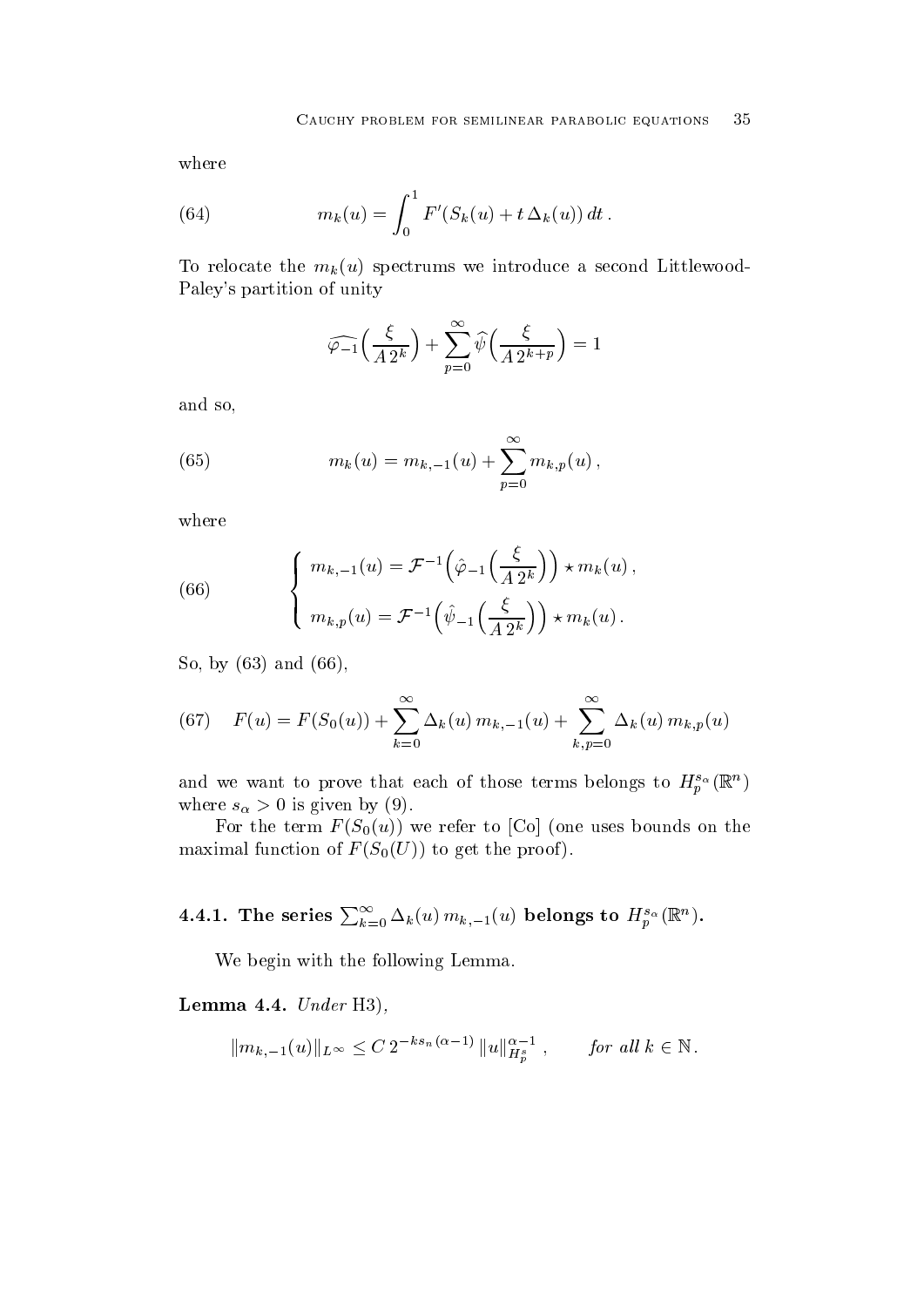Lemma 4.4 follows from Lemma 4.2 since

$$
||m_{k,-1}(u)||_{L^{\infty}} = ||\mathcal{F}^{-1}(\hat{\varphi}_{-1}(\xi A^{-1} 2^{-k})) \star m_{k}(u)||_{L^{\infty}}
$$
  
\n
$$
\leq ||\mathcal{F}^{-1}(\hat{\varphi}_{-1}(\xi A^{-1} 2^{-k}))||_{L^{1}} ||m_{k}(u)||_{L^{\infty}}
$$
  
\n
$$
\leq C ||m_{k}(u)||_{L^{\infty}}.
$$

Now  $|F'(x)| \leq C |x|^{\alpha-1}$  and so

$$
|m_k(u)| \leq \int_0^1 C |S_k(u) + t \Delta_k(u)|^{\alpha - 1} dt
$$

and the estimates of Lemma 4.2 for  $S_k(u)$  and  $\Delta_k(u)$  in  $L^{++}(\mathbb{R}^+)$  norm lead to the proof

To prove that the series belongs to  $H_n^{\alpha}(\mathbb{R})$  by Proposition 4.1 it is then sufficient to show that the function

$$
\sigma(x) = \Big(\sum_{j=0}^{\infty} 4^{js_{\alpha}} \Big|\Delta_j \Big(\sum_{k=0}^{\infty} \Delta_k(u) m_{k,-1}(u)\Big)\Big|^2\Big)^{1/2}
$$

belongs to  $L^p(\mathbb{R}^n)$ . By construction the  $m_{k-1}(u)$  spectrums are in the balls  $B(0, A Z^*)$  and the  $\Delta_k(u)$  spectrums are in the rings  $C(0, Z^* A Z^*)$ ,  $Z A Z^*$ ). Taking  $A = 00$  (for instance) then the  $m_{k=1}(u)\Delta_k(u)$  spectrums are in some extended bans  $D(0, A|Z^*)$  and so, there exists an integer and integrating the such that  $\mathbf{v}_i$  is the such that  $\mathbf{v}_i$  is the such that  $\mathbf{v}_i$ spectrums of  $\varphi_j$  and  $\Delta_k(u)$   $m_{k-1}(u)$  are disjointed. So,

$$
\left| \Delta_j \left( \sum_{k=0}^{\infty} \Delta_k(u) m_{k,-1}(u) \right) \right|^2
$$
  
=  $\left| \Delta_j \left( \sum_{k=j+N}^{\infty} \Delta_k(u) m_{k,-1}(u) \right) \right|^2$   
 $\leq C 4^{-js_\alpha} \left( \sum_{k=j+N}^{\infty} 4^{ks_\alpha} |\Delta_j(\Delta_k(u) m_{k,-1}(u))|^2 \right)$ 

by Cauchy-Schwartz inequality applied to the sequences

$$
\{2^{-ks_{\alpha}}\mathbf{1}_{k\geq j+N}\}\qquad \text{and}\qquad \{2^{ks_{\alpha}}\Delta_{k}(u)\,m_{k,-1}(u)\,\mathbf{1}_{k\geq j+N}\}
$$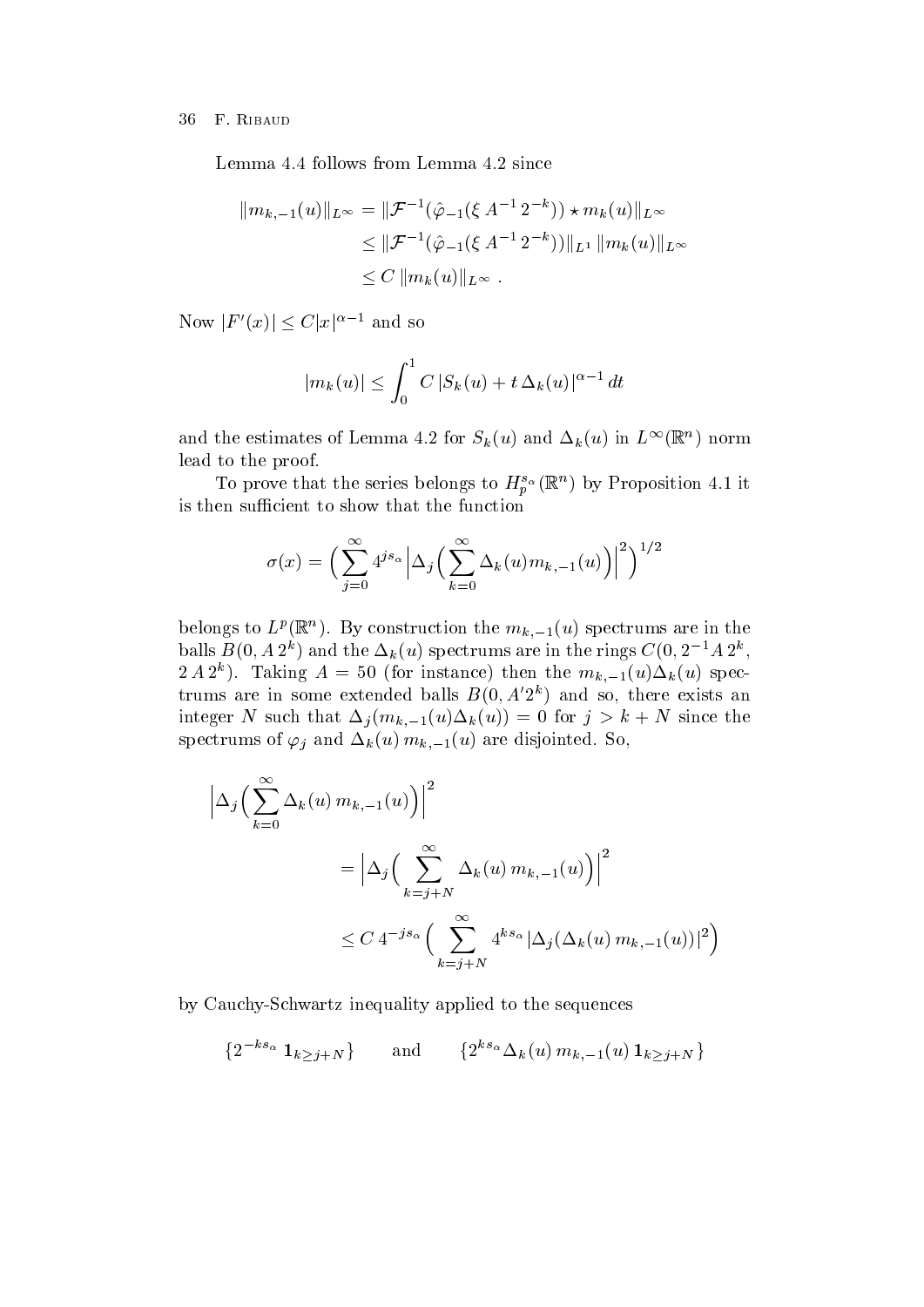$\mathbf u$  is the set of  $\mathbf u$  is neglected that  $\mathbf u$  is neglected the  $\mathbf u$ 

$$
\sigma(x) \le C \Big( \sum_{j=0}^{\infty} \sum_{k=0}^{\infty} |\Delta_j(2^{ks_{\alpha}} \Delta_k(u) m_{k,-1}(u))|^2 \Big)^{1/2}
$$

and, Lemma 4.3 applied to the sequence  $\{2^{ks_{\alpha}}\Delta_k(u)\,m_{k,-1}(u)\}$  leads to  $\alpha$ 

$$
\|\sigma(x)\|_{L^p} \le \left\| \left( \sum_{k=0}^{\infty} 4^{ks_{\alpha}} |\Delta_k(u) m_{k,-1}(u)|^2 \right)^{1/2} \right\|_{L^p}.
$$

Now, using Lemma 4.4

$$
\begin{aligned} |\Delta_k(u) \, m_{k,-1}(u)|^2 &\leq \|m_{k,-1}(u)\|_{L^\infty}^2 |\Delta_k(u)|^2 \\ &\leq C \, 4^{-ks_n(\alpha-1)} \, \|u\|_{H^{s}_{p}}^{2(\alpha-1)} |\Delta_k(u)|^2 \end{aligned}
$$

and so

$$
\|\sigma(x)\|_{L^p} \leq C \|u\|_{H_p^s}^{\alpha-1} \Big\| \Big( \sum_{k=0}^{\infty} 4^{k(s_{\alpha}-s_n(\alpha-1))} |\Delta_k(u)|^2 \Big)^{1/2} \Big\|_{L^p}.
$$

But,  $s = s_0 - s_n$   $\alpha - 1$  and so

$$
\|\sigma(x)\|_{L^p} \leq C \|u\|_{H_p^s}^{\alpha-1} \Big\| \Big(\sum_{k=0}^{\infty} 4^{ks} |\Delta_k(u)|^2\Big)^{1/2} \Big\|_{L^p} \leq C \|u\|_{H_p^s}^{\alpha} .
$$

Thus the series belongs to  $H_p^{\alpha}(\mathbb{R})$  and its norm is bounded by  $C \|u\|_{H_p^s}^{\alpha}$ .

4.4.2. The series  $\sum_{k=0}^\infty\bigl(\sum_{n=0}^\infty\Delta_k(u)\,m_{k,\,p}(u)\bigr)$  belongs to  $H^{s_\alpha}_p({\mathbb R}^n)$ .

For fixed  $p \geq 0$  we define

$$
l_p(x) = \sum_{k=0}^{\infty} \Delta_k(u) m_{k,p}(u).
$$

Taking the constant A large enough one can check that the  $\Delta_k(u) m_{k,p}(u)$  spectrums are in some rings  $\{\xi : C_1 2^{p+k} \leq |\xi| \leq C_2 2^{p+k}\}.$ So, there exists an integer  $K$  (which does not depend of  $p$ ) such that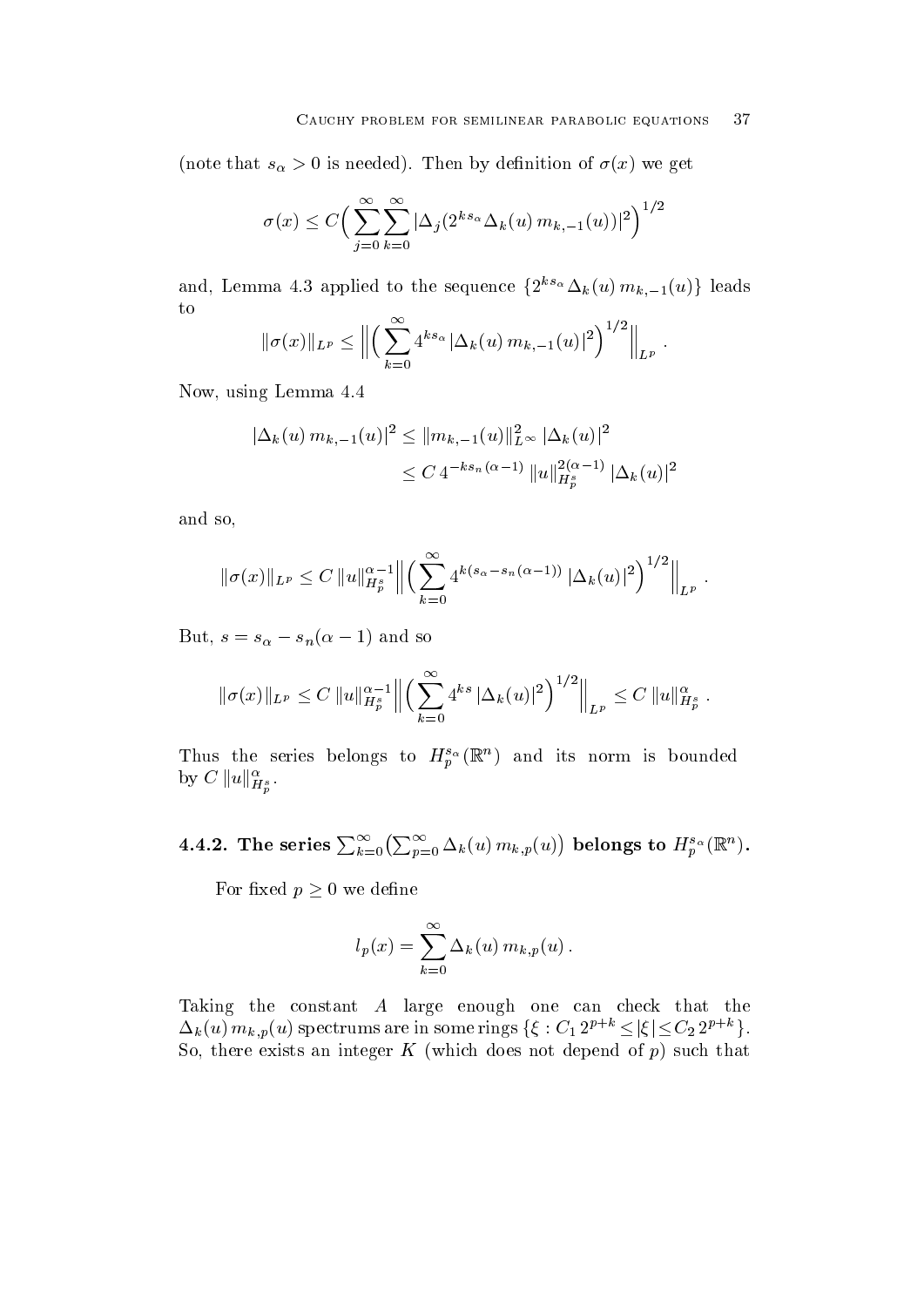those rings are K to K disjointed So we can use the Littlewood-Paley analysis on the K partial sums  $l_p^r(x)$  defined by

(68) 
$$
l_p^r(x) = \sum_{k=r \bmod(K)} \Delta_k(u) m_{k,p}(u) \quad \text{with } r \in \{0, ..., K-1\}
$$

and, by Proposition 4.1, we know that for all r in  $\{0, \ldots, K-1\}$ ,

$$
||l_p^r||_{H_p^{s_\alpha}} \leq C \Big\| \Big( \sum_{k=r \bmod(K)} 4^{(k+p)s_\alpha} |\Delta_k(u) m_{k,p}(u)|^2 \Big)^{1/2} \Big\|_{L^p}.
$$

Let us assume that the following Lemma holds.

# Lemma -- Under H

$$
||m_{k,p}(u)||_{L^{\infty}} \leq C 2^{-(\alpha-1)p} 2^{-k(\alpha-1)s_n} ||u||_{H_p^s}^{\alpha-1}, \quad \text{for all } k \in \mathbb{N}.
$$

Then by Lemma 4.5,

$$
||l_p^r||_{H_p^{s_\alpha}} \le C 2^{p(s_\alpha - (\alpha - 1))} ||u||_{H_p^s}^{\alpha - 1}
$$
  

$$
\cdot ||\left(\sum_{k=r \bmod(K)} 4^{k(s_\alpha - s_n(\alpha - 1))} |\Delta_k(u)|^2\right)^{1/2}||_{L^p}
$$
  

$$
\le C 2^{p(s_\alpha - (\alpha - 1))} ||u||_{H_p^s}^{\alpha - 1} ||\left(\sum_{k=r \bmod(K)} 4^{ks} |\Delta_k(u)|^2\right)^{1/2}||_{L^p}
$$
  

$$
\le C 2^{p(s_\alpha - (\alpha - 1))} ||u||_{H_p^s}^{\alpha}.
$$

Thus, for  $s_{\alpha} < \alpha - 1$ , the K series  $\{l_p^r\}_{p \in \mathbb{N}}$  are uniformly convergent in  $H^{s_{\alpha}}_{n}(\mathbb{R}^{n})$  and furthermore, for  $r \in \{0,\ldots,K-1\},$ 

$$
\sum_p \|l_p^r\|_{H_p^{s_\alpha}} \leq C \|u\|_{H_p^{s}}^{\alpha} ,
$$

where the proof of Theorem the proof of Theorem and Theorem

So, to conclude, we have just to prove Lemma 4.5. Let us define

(69) 
$$
\theta = \alpha - 1 = N + \nu, \quad \text{where } N = [\theta] \text{ and } \nu \in [0, 1].
$$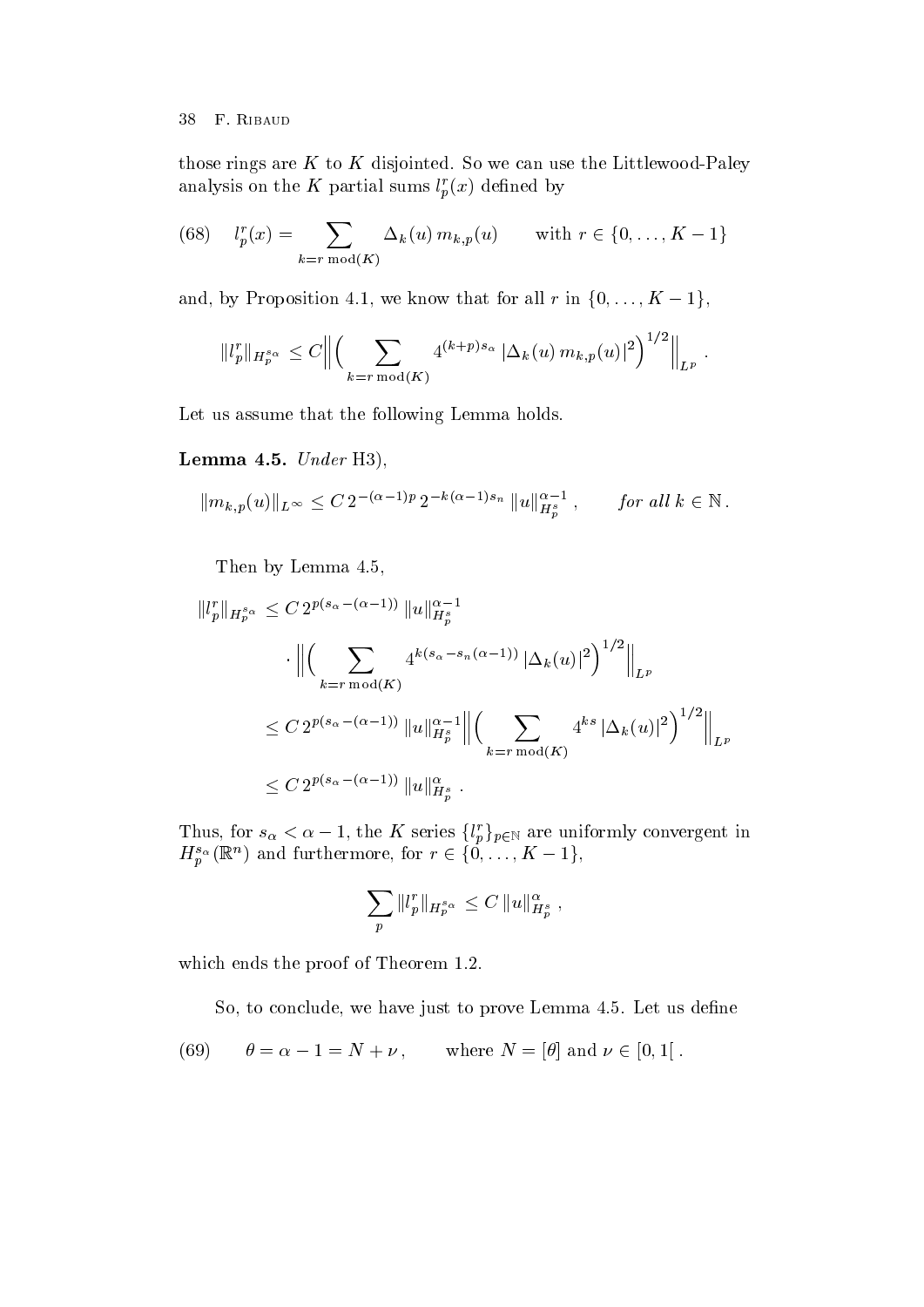and

(70) 
$$
P_k^t(x) = S_k(x) + t \Delta_k(x).
$$

By Lemma 4.1 applied with  $p = \infty$ ,

(71) 
$$
\|m_{k,p}(u)\|_{L^{\infty}} \leq C 2^{-(k+p)\theta} \|m_k(u)\|_{C^{\theta}},
$$

where  $C^*(\mathbb{R}^n)$  denotes the Holder space of order  $\sigma$  endowed with the norm

(72) 
$$
||h||_{C^{\theta}} = ||h||_{L^{\infty}} + \cdots + ||D^{\theta}h||_{L^{\infty}}, \quad \text{if } \theta \in \mathbb{N},
$$

and

(73) 
$$
||h||_{C^{\theta}} = ||h||_{C^N} + \sup_{|x-y|<1} \frac{|D^N h(x) - D^N h(y)|}{|x-y|^{\nu}}, \quad \text{if } \theta \notin \mathbb{N}
$$

(for more details see  $\text{Tr}$  for instance).

So by

$$
||m_{k,p}(u)||_{L^{\infty}} \leq C 2^{-(k+p)\theta} \left( ||m_k(u)||_{L^{\infty}} + \dots + ||D^N m_k(u)||_{L^{\infty}} + \sup_{|x-y| < 1} \frac{|D^N m_k(u)(x) - D^N m_k(u)(y)|}{|x-y|^{\nu}} \right).
$$
\n(74)

The bound of  $\|m_k(u)\|_{L^\infty}$  is easy to establish: we have just to argue as in the proof of Lemma 4.4 to get

(75) 
$$
||m_k(u)||_{L^{\infty}} \leq C 2^{-ks_n(\alpha-1)} ||u||_{H_p^s}^{\alpha-1}.
$$

Next we must bound  $||D^j m_k(u)||_{L^\infty}$  for  $j \in \{1, \ldots, N\}$ . Let  $\gamma$  be a multi-index such that  $\gamma = \gamma_1 + \cdots + \gamma_n$  with total length  $|\gamma| =$  $|\gamma_1| + \cdots + |\gamma_n| = j$  then,

$$
\partial^{\gamma} m_k(x) = \int_0^1 \sum_{q=1}^j \sum_{\gamma_1 + \dots + \gamma_q = \gamma} D^{q+1} F(P_k^t(x)) \, \partial^{\gamma_1} P_k^t(x) \cdots \partial^{\gamma_q} P_k^t(x) \, dt \,,
$$

where the second sum is taken on all the decompositions of  $\gamma = \gamma_1 + \gamma_2$  $\cdots + \gamma_a$ . By Lemma 4.1 and Lemma 4.2,

$$
\|\partial^{\gamma_i} P_k^t(x)\|_{L^\infty} \le C 2^{|\gamma_i| k} \|P_k^t(x)\|_{L^\infty} \le C 2^{|\gamma_i| k} 2^{-k s_n} \|u\|_{H^s_p}
$$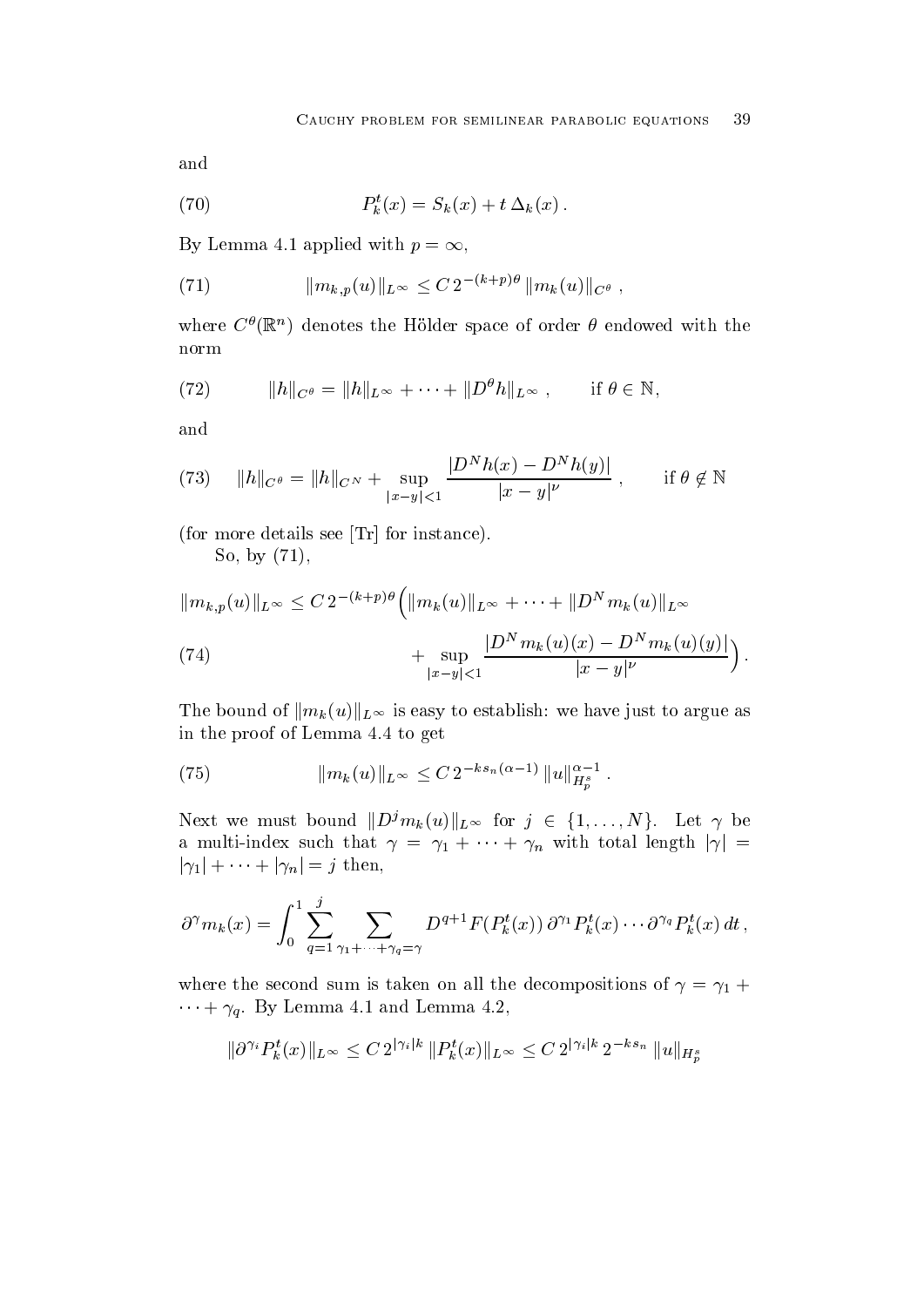and so

$$
\|\partial^{\gamma_1} P_k^t(x) \cdots \partial^{\gamma_q} P_k^t(x)\|_{L^\infty} \n\leq C \left( 2^{|\gamma_1| k} 2^{-k s_n} \|u\|_{H_p^s} \right) \cdots \left( 2^{|\gamma_q| k} 2^{-k s_n} \|u\|_{H_p^s} \right) \n\leq C 2^{k(|\gamma_1| + \cdots + |\gamma_q|)} 2^{-k q s_n} \|u\|_{H_p^s}^q.
$$

Furthermore, the contract of the contract of the contract of the contract of the contract of the contract of the contract of the contract of the contract of the contract of the contract of the contract of the contract of t

$$
||D^{q+1}F(P_k^t)(x)||_{L^{\infty}} \leq C ||S_k(u) + t \Delta_k(u)||_{L^{\infty}}^{\alpha - q - 1}
$$
  
 
$$
\leq C 2^{-ks_n(\alpha - 1 - q)} ||u||_{H^s_p}^{\alpha - 1 - q}.
$$

And so, for fixed  $q$ ,

$$
\left\| \int_{0}^{1} \sum_{\gamma_{1} + \dots + \gamma_{q} = \gamma} D^{q+1} F(P_{k}^{t}(x)) \, \partial^{\gamma_{1}} P_{k}^{t}(x) \cdots \partial^{\gamma_{q}} P_{k}^{t}(x) \, dt \right\|_{L^{\infty}} \leq C \, 2^{-ks_{n}(\alpha - 1 - q)} \, \|u\|_{H_{p}^{s}}^{\alpha - 1 - q} \, 2^{k(|\gamma_{1}| + \dots + |\gamma_{q}|)} \, 2^{-kqs_{n}} \, \|u\|_{H_{p}^{s}}^{q} \leq C \, 2^{-ks_{n}(\alpha - 1)} \, 2^{jk} \, \|u\|_{H_{p}^{s}}^{(\alpha - 1)}.
$$

Thus, for  $j \in \{1, \ldots, N\},\$ 

(76) 
$$
||D^j m_k(u)||_{L^{\infty}} \leq C 2^{-ks_n(\alpha-1)} 2^{kj} ||u||_{H_p^s}^{(\alpha-1)}.
$$

To conclude we must estimate

$$
\sup_{|x-y|<1}\frac{|D^{[N]}m_k(u)(x)-D^{[N]}m_k(u)(y)|}{|x-y|^\nu}.
$$

 $\ddot{\phantom{a}}$ 

Let be a multi-index of length N Then

$$
\partial^{\gamma} m_k(x) = \int_0^1 \sum_{q=1}^N \sum_{\gamma_1 + \dots + \gamma_q = \gamma} D^{q+1} F(P_k^t(x)) \, \partial^{\gamma_1} P_k^t(x) \cdots \partial^{\gamma_q} P_k^t(x) \, dt
$$

and so,  $\sigma^{r} m_k(x) - \sigma^{r} m_k(y) = I(x, y) + J(x, y)$  where

$$
I(x,y) = \int_0^1 \sum_{q=1}^N \sum_{\gamma_1 + \dots + \gamma_q = \gamma} \left( D^{q+1} F(P_k^t(x)) - D^{q+1} F(P_k^t(y)) \right)
$$

$$
\cdot \prod_{\gamma_i} \partial^{\gamma_i} P_k^t(x) dt
$$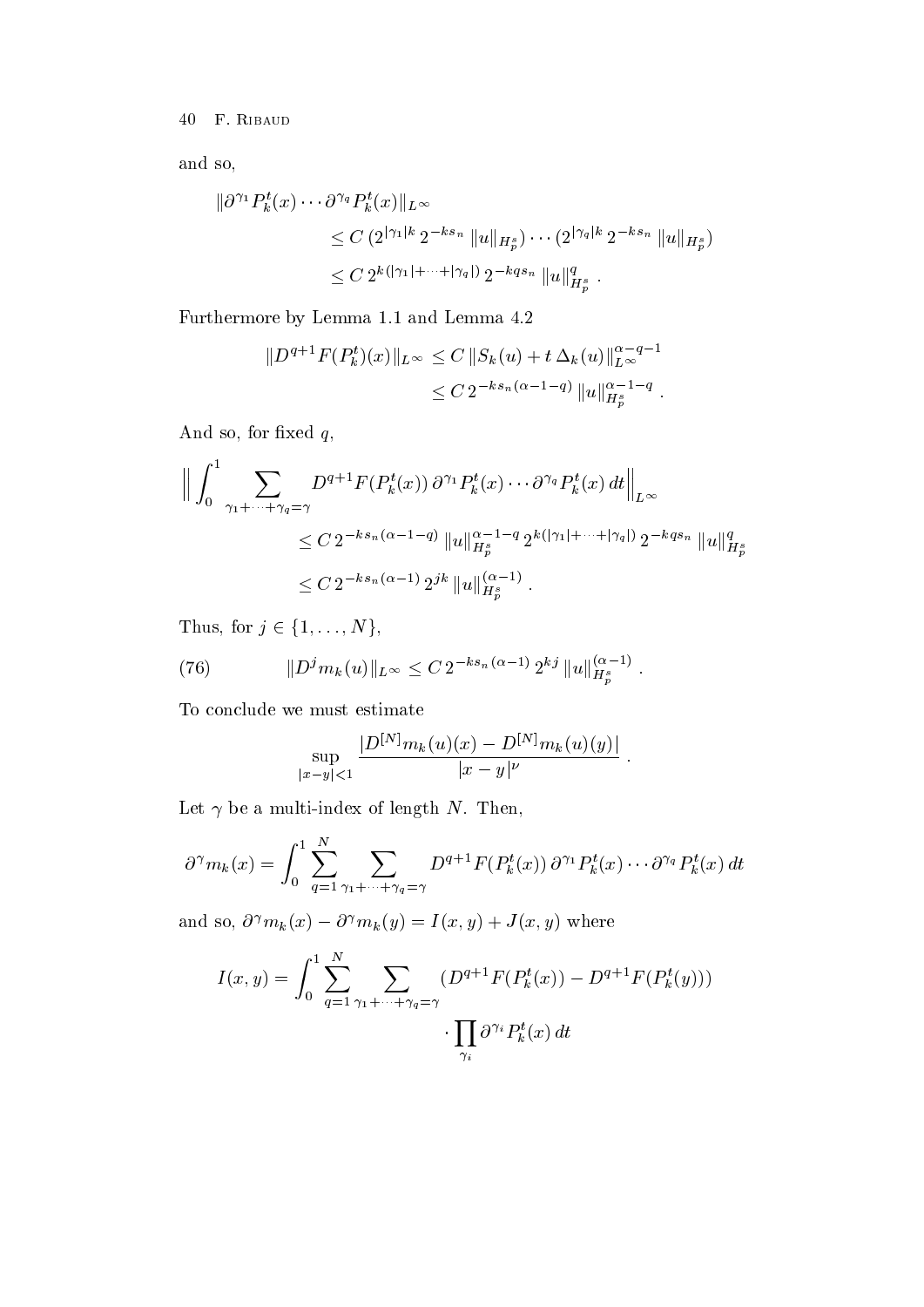and

$$
J(x,y) = \int_0^1 \sum_{q=1}^N \sum_{\gamma_1 + \dots + \gamma_q = \gamma} D^{q+1} F(P_k^t(y))
$$

$$
\cdot \left( \prod_{\gamma_i} \partial^{\gamma_i} P_k^t(x) - \prod_{\gamma_i} \partial^{\gamma_i} P_k^t(y) \right) dt.
$$

We deal first with the term  $I(x, y)$ . For  $q \in \{1, ..., N\}$  and  $\{\gamma_i\}_{i=1,...,q}$ a decomposition of  $\gamma$  we must estimate

$$
I_k^q = \sup_{|x-y| < 1} \left\{ \frac{1}{|x-y|^\nu} \Big| \int_0^1 \sum_{\gamma_1 + \dots + \gamma_q = \gamma} (D^q F'(P_k^t(x)) - D^q F'(P_k^t(y))) \right\}.
$$
\n
$$
\prod_{\gamma_i} \partial^{\gamma_i} P_k^t(x) \, dt \Big| \bigg\} \, .
$$

First suppose that  $q \leq N-1$ . Then, by Lemmas 4.1 and 4.2

(77) 
$$
\left\| \prod_{i=1}^q \partial^{\gamma_i} P_k^t(x) \right\|_{L^\infty} \leq C 2^{kN} 2^{-kqs_n} \|u\|_{H_p^s}^q.
$$

Next we must bound

$$
\sup_{|x-y|<1}\frac{|D^{q+1}F(P_k^t)(x)-D^{q+1}F(P_k^t)(y)|}{|x-y|^\nu}\;.
$$

But, by Lemma 1.1, for  $q \leq N-1$ ,

$$
|D^{q+1}F(x) - D^{q+1}F(y)| \le C |x - y| (|x|^{\alpha - q - 2} + |y|^{\alpha - q - 2})
$$

and so

$$
|D^{q+1}F(P_k^t)(x) - D^{q+1}F(P_k^t)(y)|
$$
  
\n
$$
\leq C |P_k^t(x) - P_k^t(y)| (|P_k^t(x)|^{\alpha - q - 2} + |P_k^t(y)|^{\alpha - q - 2}).
$$

 $_{\rm{Dul.}}$  by demittion of the  $\rm{C}$  (K) norm,

$$
\sup_{|x-y|<1} \frac{|P_k^t(x) - P_k^t(y)|}{|x-y|^\nu} \le C \|P_k^t\|_{C^\nu}
$$
  

$$
\le C 2^{k\nu} \|P_k^t\|_{L^\infty}
$$
  

$$
\le C 2^{k\nu} 2^{-ks_n} \|u\|_{H_p^s}
$$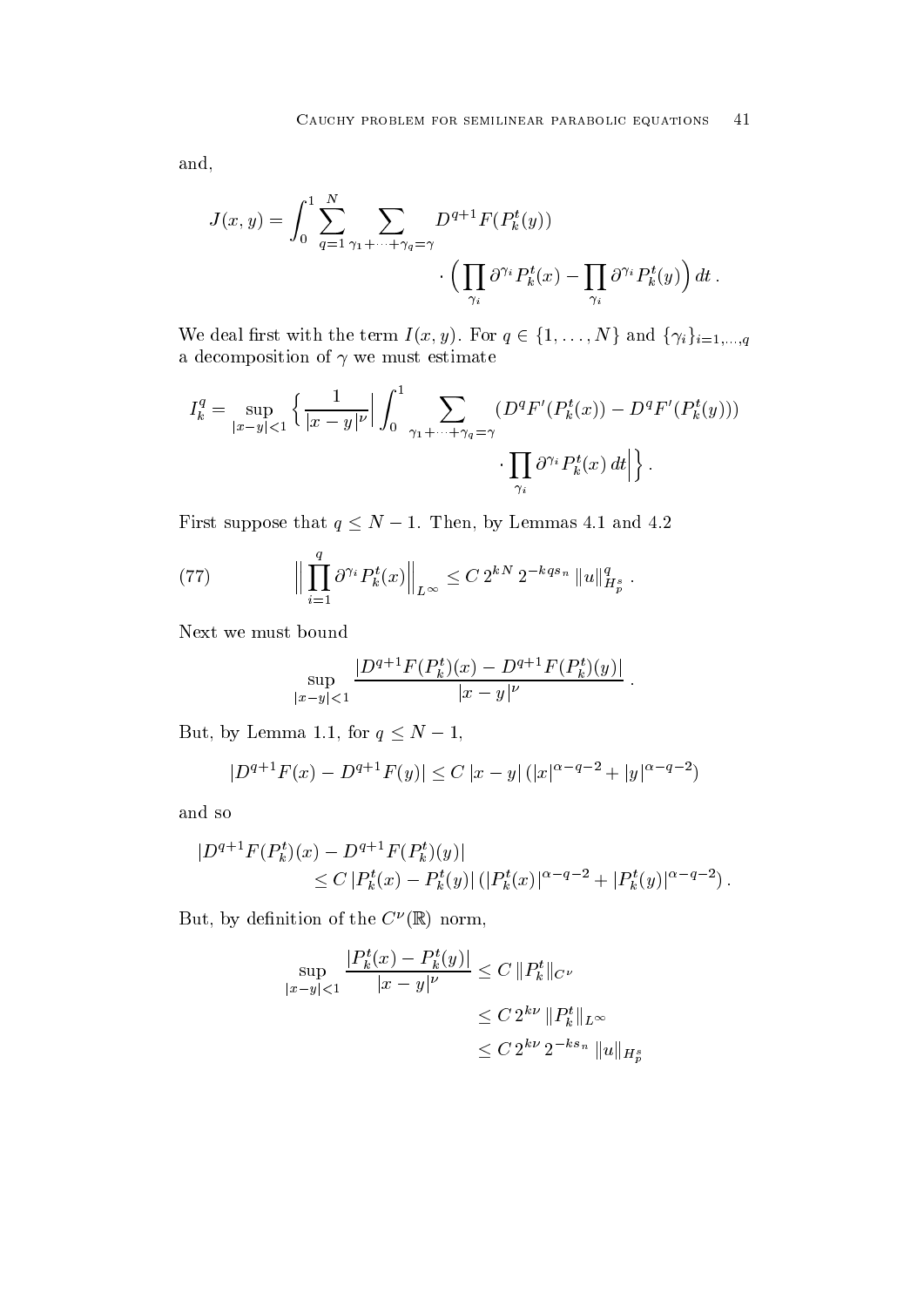by Lemmas 4.1 and 4.2. Thus, for all  $x, y \in \mathbb{R}^n$  with  $|x - y| < 1$ ,

$$
|P_k^t(x) - P_k^t(y)| \le C |x - y|^{\nu} 2^{k\nu} 2^{-ks_n} ||u||_{H_p^s}
$$

and so

$$
\sup_{|x-y|<1} \frac{|D^{q+1}F(P_k^t)(x) - D^{q+1}F(P_k^t)(y)|}{|x-y|^\nu}
$$
  

$$
\leq C 2^{k\nu} 2^{-ks_n} ||u||_{H_p^s} ||P_k^t||_{L^\infty}^{\alpha-q-2}
$$

and so, by Lemma 4.2, for all  $q$  in  $\{0, \ldots, N-1\},\$ 

(78) 
$$
\sup_{|x-y|<1} \frac{|D^{q+1}F(P_k^t)(x) - D^{q+1}F(P_k^t)(y)|}{|x-y|^\nu} \leq C 2^{k\nu} 2^{-ks_n(\alpha-q-1)} \|u\|_{H_p^s}^{\alpha-q-1}.
$$

Then, from (69), (77) and (78), we deduce that for all  $q$  in  $\{0,\ldots,N\!-\!1\},$ 

(79) 
$$
I_k^q \le C 2^{k(\alpha-1)} 2^{-ks_n(\alpha-1)} \|u\|_{H_p^s}^{\alpha-1}.
$$

Now we deal with the terms  $I_k$  . By lemmas 4.1 and 4.2,

(80) 
$$
\Big\| \prod_{i=1}^N \partial^{\gamma_i} P_k^t(x) \Big\|_{L^\infty} \leq C 2^{Nk} 2^{-kNs_n} \|u\|_{H_p^s}^N.
$$

Now by H<sub>3</sub>)

$$
|D^{N}F'(x) - D^{N}F'(y)| \le C |x - y|^{\nu}
$$

and so

$$
\sup_{t \in [0,1]} |D^N F'(P_k^t(x)) - D^N F'(P_k^t(y))| \le C \sup_{t \in [0,1]} |P_k^t(x) - P_k^t(y)|^{\nu}
$$
  

$$
\le C \sup_{t \in [0,1]} |x - y|^{\nu} ||\nabla P_k^k||_{L^{\infty}}^{\nu}
$$
  

$$
\le C |x - y|^{\nu} (2^k 2^{-ks_n} ||u||_{H_p^s})^{\nu},
$$

 $\,$ 

 $\alpha$  , component in the component of  $\alpha$  in  $\alpha$  in  $\alpha$  in  $\alpha$  in  $\alpha$  in  $\alpha$  in  $\alpha$  in  $\alpha$ 

(81) 
$$
\sup_{|x-y|<1} \frac{|P_k^t(x) - P_k^t(y)|}{|x-y|^\nu} \le C \left( 2^k 2^{-ks_n} \|u\|_{H_p^s} \right)^\nu.
$$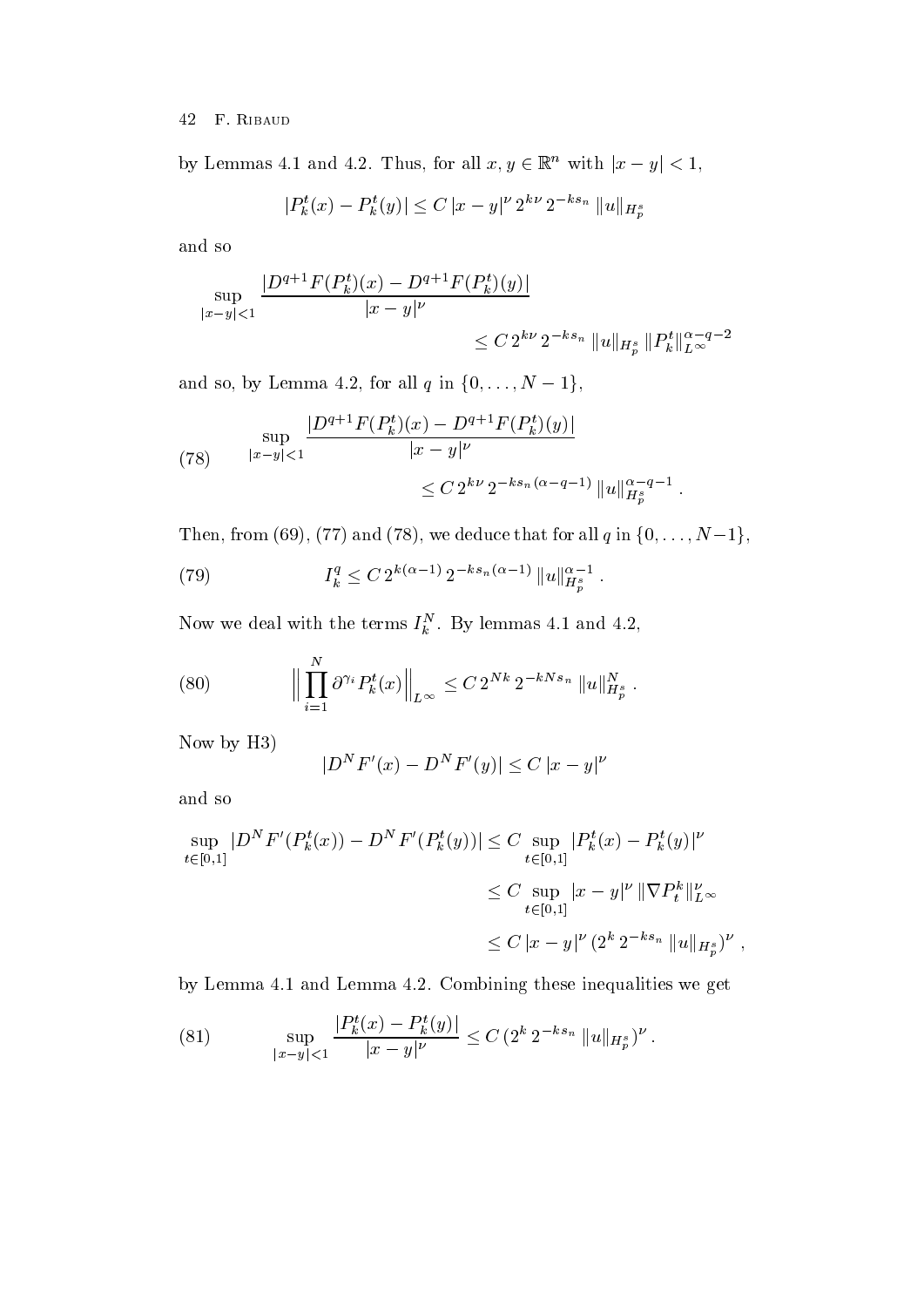Then by an and the property of the property of  $\mathcal{F}$ 

$$
I_k^N \leq C \, (2^k \, 2^{-k s_n} \, \|u\|_{H_p^s})^{N+\nu} \,,
$$

which leads to

(82) 
$$
I_k^N \leq C 2^{-ks_n(\alpha-1)} 2^{k(\alpha-1)} \|u\|_{H_p^s}^{\alpha-1}.
$$

Now by  $(79)$  and  $(82)$ ,

(83) 
$$
\sup_{|x-y|<1} \frac{|I(x,y)|}{|x-y|^{\nu}} \leq C 2^{-ks_n(\alpha-1)} 2^{k(\alpha-1)} \|u\|_{H_p^s}^{\alpha-1}.
$$

Now we deal with the term  $J$ . It can be rewritten as

$$
J(x,y) = \sum_{q=1}^{N} \sum_{\gamma_1 + \dots + \gamma_q = \gamma} \sum_{j=1}^{q} \int_0^1 D^{q+1} F(P_k^t(y)) \, \partial^{\gamma_j} (P_k^t(x) - P_k^t(y))
$$

$$
\cdot \Big( \prod_{i > j} \partial^{\gamma_i} P_k^t(x) \Big) \Big( \prod_{i < j} \partial^{\gamma_i} P_k^t(y) \Big) \, dt \, .
$$

 $\mathcal{A} = \mathbf{q}, \mu, \mathbf{j}$ for all triplet all  $\{f\}$  is a previously by Lemma  $\{f\}$  and  $\{f\}$  and  $\{f\}$  and  $\{f\}$  and  $\{f\}$ 

(84) 
$$
||D^{q+1}F(P_k^t(y))||_{L^{\infty}} \leq C 2^{-ks_n(\alpha-q-1)} ||u||_{H_p^s}^{\alpha-q-1}.
$$

Now, let  $i \neq j$ , then by Lemmas 4.1 and 4.2,

$$
\|\partial_x^{\gamma_i} P_k^t(x)\| \le C 2^{|\gamma_i| k} \|P_k^t(x)\|_{L^\infty} \le C 2^{|\gamma_i| k} 2^{-k s_n} \|u\|_{H_p^s}
$$

and so

(85) 
$$
\left\| \prod_{i > j} \partial^{\gamma_i} P_k^t(x) \prod_{i < j} \partial^{\gamma_i} P_k^t(y) \right\|_{L^{\infty}} \leq C 2^{k(\sum_{i \neq j} |\gamma_i|)} 2^{-k(q-1)s_n} \|u\|_{H_p^s}^{q-1}.
$$

By definition of the  $C^s(\mathbb{R})$  norm

$$
\sup_{|x-y|<1} \frac{\partial^{\gamma_j} (P_k^t(x) - P_k^t(y))}{|x-y|^{\nu}} \leq ||P_k^t||_{C^{|\gamma_j|+\nu}} \n\leq C 2^{k(|\gamma_j|+\nu)} ||P_k^t||_{L^{\infty}} \n\leq C 2^{k(|\gamma_j|+\nu)} 2^{-ks_n} ||u||_{H_p^s}.
$$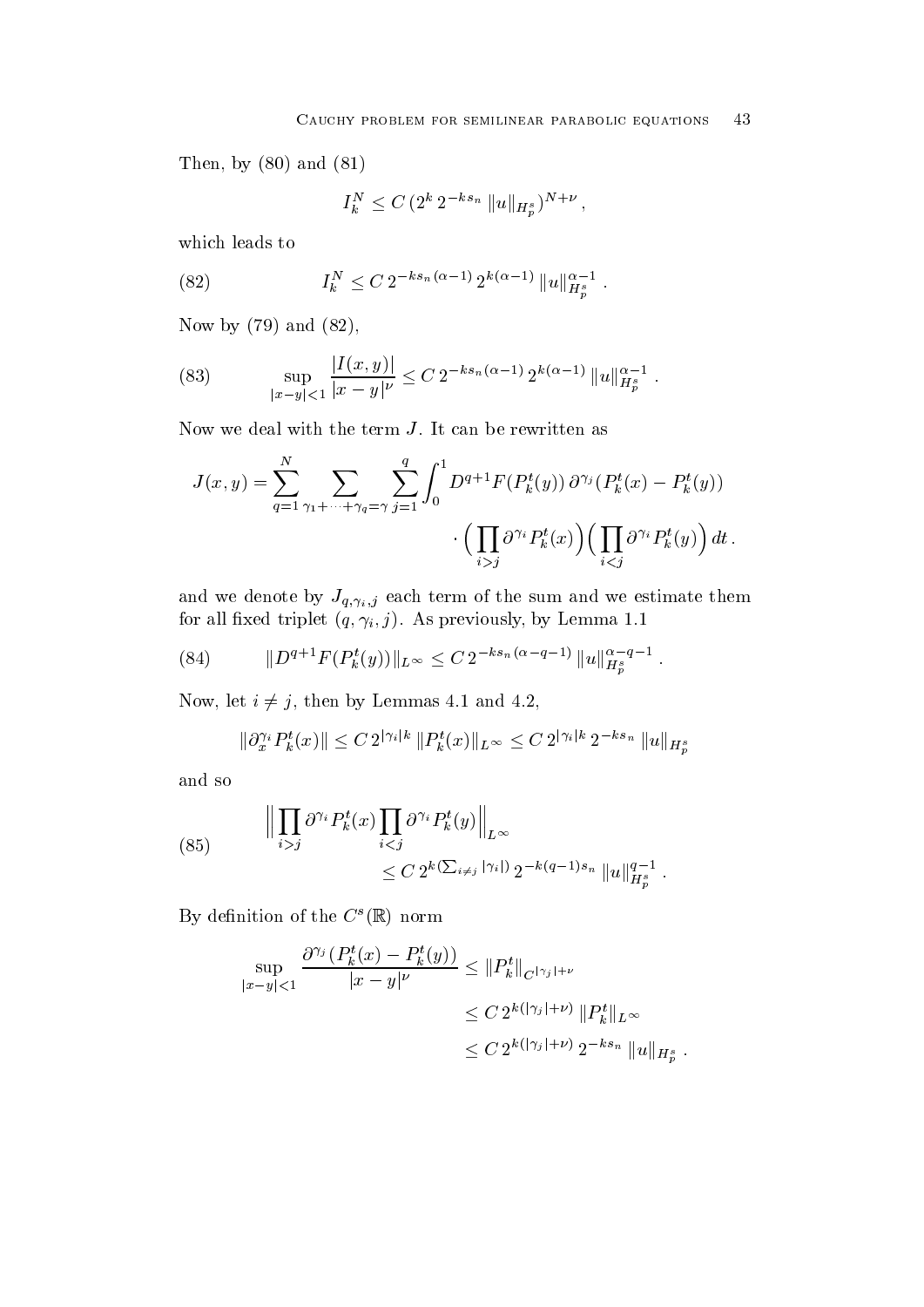F Ribaud

And so

(86) 
$$
\sup_{|x-y|<1} \frac{\partial^{\gamma_j} (P_k^t(x) - P_k^t(y))}{|x-y|^{\nu}} \leq C 2^{k(|\gamma_j|+\nu)} 2^{-ks_n} \|u\|_{H_p^s}.
$$

Then by  $(84)$ ,  $(85)$  and  $(86)$  we get

$$
\sup_{|x-y|<1} \frac{|J(x,y)|}{|x-y|^{\nu}} \le C 2^{-ks_n(\alpha-q-1)} \|u\|_{H_p^s}^{\alpha-q-1} 2^{k(|\gamma_j|+\nu)} 2^{-ks_n} \|u\|_{H_p^s}
$$

$$
\cdot 2^{k(\sum_{i\neq j}|\gamma_i|)} 2^{-k(q-1)s_n} \|u\|_{H_p^s}^{q-1}
$$

$$
\le C 2^{k(N+\nu)} 2^{-ks_n(\alpha-1)} \|u\|_{H_p^s}^{\alpha-1}
$$

and so, since  $N + \nu = \alpha - 1$ ,

(87) 
$$
\sup_{|x-y|<1} \frac{|J(x,y)|}{|x-y|^\nu} \leq C 2^{k(\alpha-1)} 2^{-ks_n(\alpha-1)} \|u\|_{H_p^s}^{\alpha-1}.
$$

Thus by  $(83)$  and  $(87)$ 

$$
(88)\sup_{|x-y|<1}\left|\frac{D^{[N]}m_k(x)-D^{[N]}m_k(y)}{(x-y)^{\nu}}\right|\leq 2^{-ks_n(\alpha-1)}2^{k(\alpha-1)}\|u\|_{H_p^s}^{\alpha-1}.
$$

now by the set of the set of the seed the seed to be a set of the set of the set of the set of the set of the s

$$
||m_{k,p}||_{L^{\infty}}\leq C 2^{-(k+p)\theta} \Big(\sum_{j=0}^{N} 2^{-ks_n(\alpha-1)} 2^{jk} + 2^{-ks_n(\alpha-1)} 2^{k(\alpha-1)}\Big)||u||_{H_p^s}^{\alpha-1}
$$
  

$$
\leq C 2^{-p(\alpha-1)} 2^{-ks_n(\alpha-1)} ||u||_{H_p^s}^{\alpha-1} \Big(\sum_{j=0}^{N} 2^{k(j-(\alpha-1))} + 1\Big).
$$

And for  $j \in \{0, ..., N\}, j - \alpha + 1 \leq 0$  from which we deduce that

$$
||m_{k,p}(u)||_{L^{\infty}} \leq C 2^{-ks_n(\alpha-1)} 2^{-p(\alpha-1)} ||u||_{H_p^s}^{\alpha-1},
$$

which ends the proof of Lemma 4.5.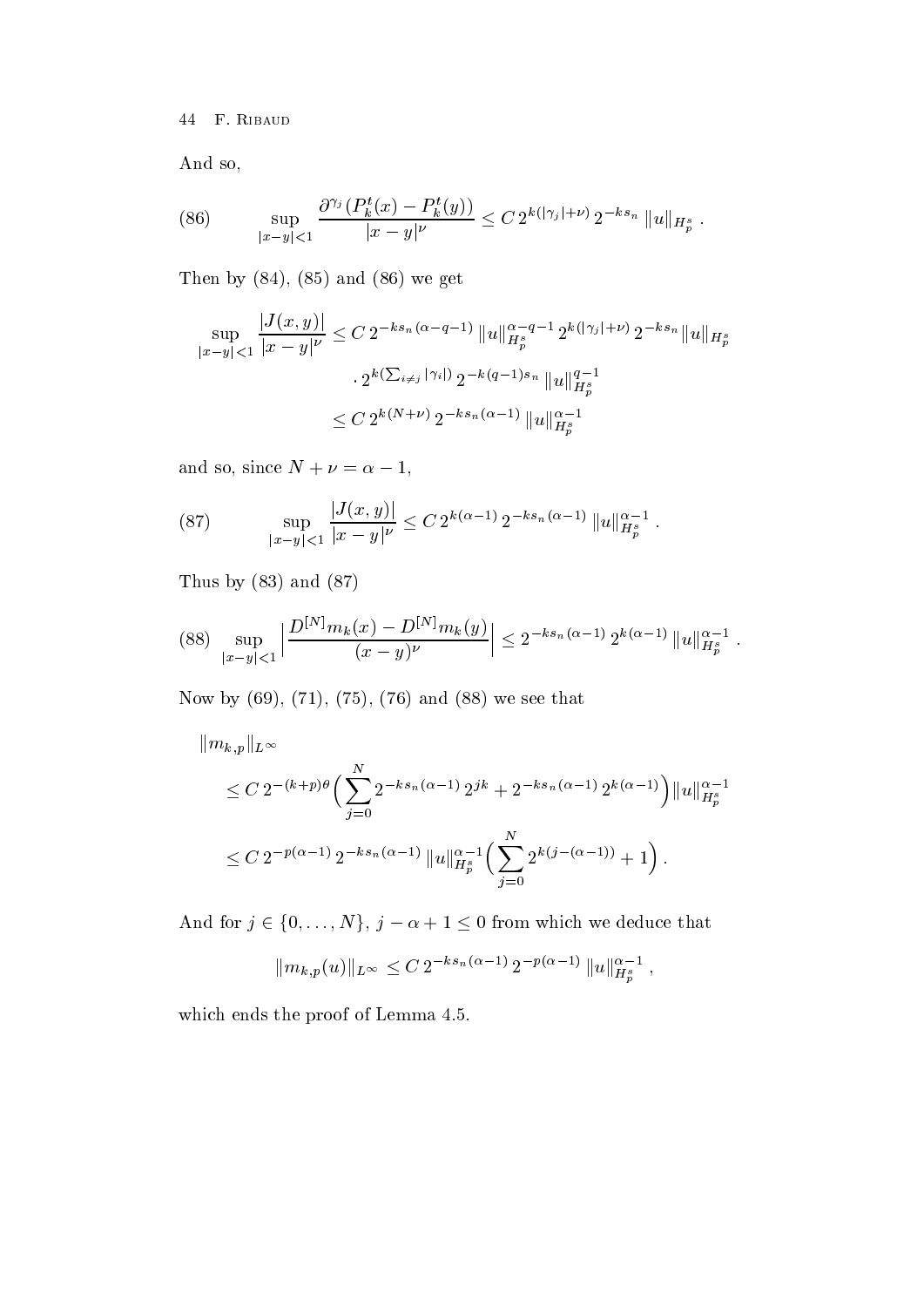# References-

- AG Alinhac S Gerard P Op-erateurs pseudodi-erentiels et th-eoreme de Nasch-Moser. Savoir Actuels, Inter Editions, Editions du C.N.R.S., 1991.
- [Bo] Bourdaud, G., La trivialité du calcul fonctionnel dans l'espace  $\Pi$ <sup>- $\prime$ -(K, ). U. K. Acad. Sci. Paris 514 (1992), 187-190.</sup>
- [Ca] Cannone, M., Ondelettes, paraproduits et Navier-Stokes. Diderot éditeur, Arts et Sciences (1995).
- [Co] Colin, T., On the Cauchy problem for dispersive equations with nonlinear terms involving high derivatives and with arbitrarily large initial data. Non Linnear Anal., Theory, Methods and Appl.  $22$  (1994), 835 845.
- [Di] Dix, D. B., Nonuniqueness and uniqueness in the initial value-problem for the Burgers equation SIAM J Math Anal 
- --
- [EZ] Escobedo, M., Zuazua, E., Large time behavior for reaction-diffusion equations in  $\mathbb{R}^n$ , J. Diff. Equations **TOO** (1991), 119-101.
- [Gi] Giga, Y., Solutions for semilinear parabolic equations in  $L^p$  and the regularity of weak solutions of the Navier-Stokes system. J. Diff. Equations - 
--
- [GM] Giga, Y., Miyakawa, T., Solutions in  $L^r$  of the Navier-Stokes initial value problem Arch Rational Mech Anal 
--
- [HW] Haraux, A., Weissler, F. B., Non uniqueness for a semilinear initial value problem in the  $\mathcal{L}$  -defined and  $\mathcal{L}$  -defined and  $\mathcal{L}$  -defined and  $\mathcal{L}$  -defined and  $\mathcal{L}$  -defined and  $\mathcal{L}$  -defined and  $\mathcal{L}$  -defined and  $\mathcal{L}$  -defined and  $\mathcal{L}$  -defined and  $\mathcal{L}$
- [He] Henry, D., Geometric Theory of Semilinear Parabolic Equations. Lecture Notes in Math. 840, Springer-Verlag, 1981.
- $|{\bf A}|$   ${\bf A}$  ato, 1., Strong  $L^2$  solutions of the Navier-Stokes equation in  ${\bf K}^*$  with applications to weak solutions and which is a solution of the solution
- [KM] Kobayashi, T., Muramatu, T., Abstract Besov Space Approach to the Non-stationary Navier-Stokes Equations. Math. Methods in Appl. Sci.  $\blacksquare$  . The state of the state of the state of the state of the state of the state of the state of the state of the state of the state of the state of the state of the state of the state of the state of the state of the
- [Me] Meyer, Y., Remarques sur un théorème de J. M. Bony. Suppl. Rendicontinued and continued as a continued of the palermonic continued and continued and continued and continued a
- [Ri] Ribaud, F., Semilinear Parabolic Equation with distributions as initial data Discrete and Control Dynamics Dynamics Press, 1986. In the Control Dynamics Control Dynamics Co
- [RS] Sickel, W., Runst, T., Sobolev spaces of fractional order, Nemytskij operators and nonlinear partial differential equations. De Gruyter Series 1996.
- [T] Tayachi, S., Doctoral Thesis. Univ. Paris XIII, 1996.